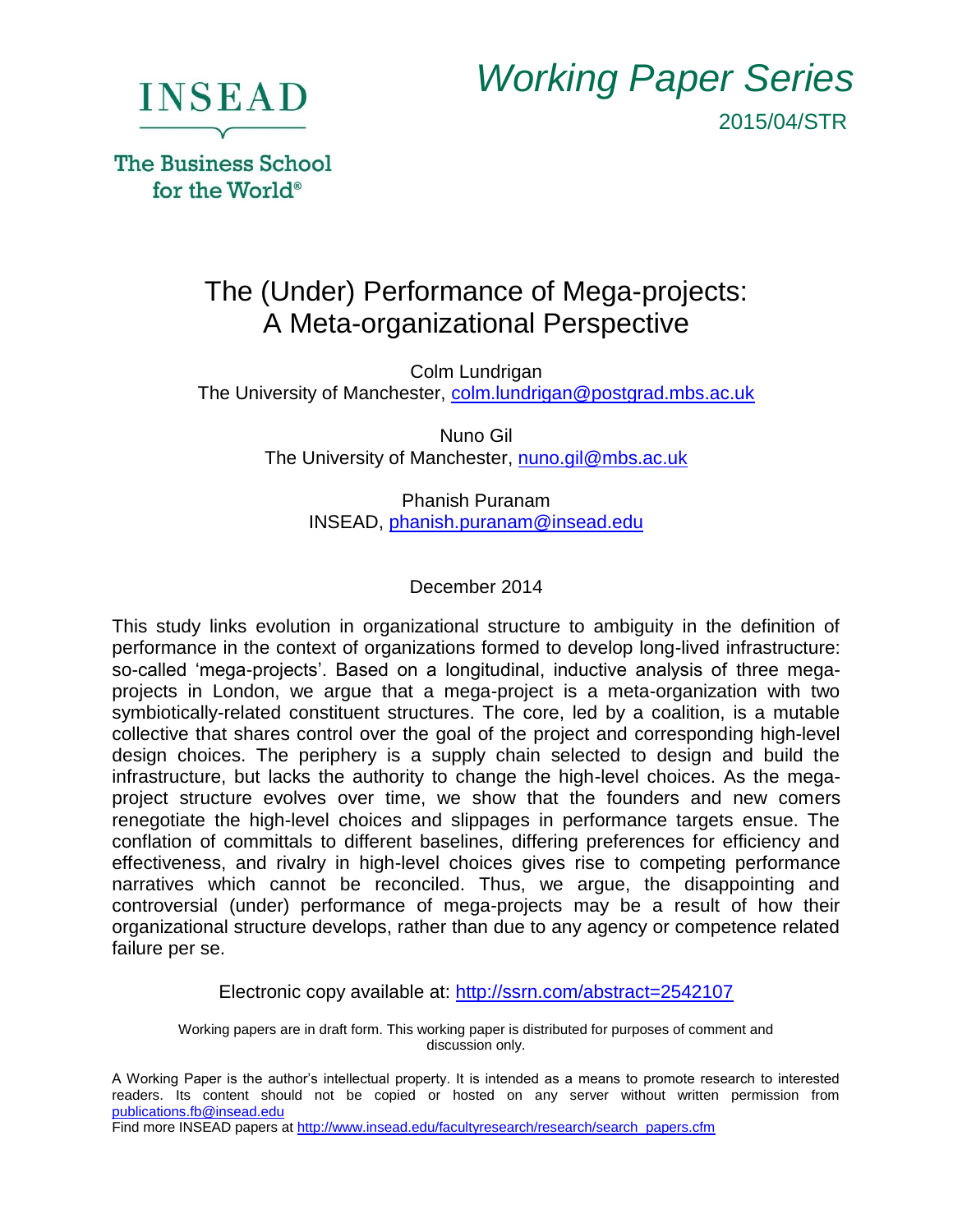# **The (under) performance of mega-projects: A metaorganizational perspective**

#### **Abstract**

This study links evolution in organizational structure to ambiguity in the definition of performance in the context of organizations formed to develop long-lived infrastructure: so-called 'mega-projects'. Based on a longitudinal, inductive analysis of three mega-projects in London, we argue that a mega-project is a meta-organization with two symbiotically-related constituent structures. The core, led by a coalition, is a mutable collective that shares control over the goal of the project and corresponding high-level design choices. The periphery is a supply chain selected to design and build the infrastructure, but lacks the authority to change the high-level choices. As the mega-project structure evolves over time, we show that the founders and new comers renegotiate the high-level choices and slippages in performance targets ensue. The conflation of committals to different baselines, differing preferences for efficiency and effectiveness, and rivalry in high-level choices gives rise to competing performance narratives which cannot be reconciled. Thus, we argue, the disappointing and controversial (under) performance of mega-projects may be a result of how their organizational structure develops, rather than due to any agency or competence related failure per se.

### **INTRODUCTION**

Mega-projects involve vast networks of public and private actors formed to develop capital intensive infrastructure. Their outputs include Olympic parks, airports, railways, power plants and other long-lived assets that play a vital role in the socio-economic development and sustainability of modern societies. They represent an important form of public-private collaboration.<sup>1</sup>

Despite their social significance, mega-projects have a reputation for disappointing performance. The performance of a mega-project is typically evaluated on whether they deliver a useful asset within the cost and schedule targets announced at the onset of planning (Hall 1972; Merrow, McDonnell and Arguden 1988, Morris 1994, Szyliowicz and Goetz 1995). Against the initial baseline, mega-projects frequently suffer schedule and cost overruns. For instance, Merrow et al. (1988) report 88% average cost growth and 17% average schedule slippage from a sample of 52 civilian mega-projects. There is variation across sectors, with 44.7% average cost overrun reported for rail projects and less than half that at 20.4% average cost overrun for roads (Flyvbjerg, Bruzelius and Rothengatter 2003). But the high rates of 'failure' as measured by cost and schedule over-runs are ubiquitous across both the industrial (Merrow 2011) and government sectors (e.g., Major Projects Authority of the U.K. annual

<sup>&</sup>lt;sup>1</sup> The World Economic Forum's Global Competitiveness Report 2012-2013, for example, ranks infrastructure one of the four pillars of the Basic requirements category in the Global Competitive Index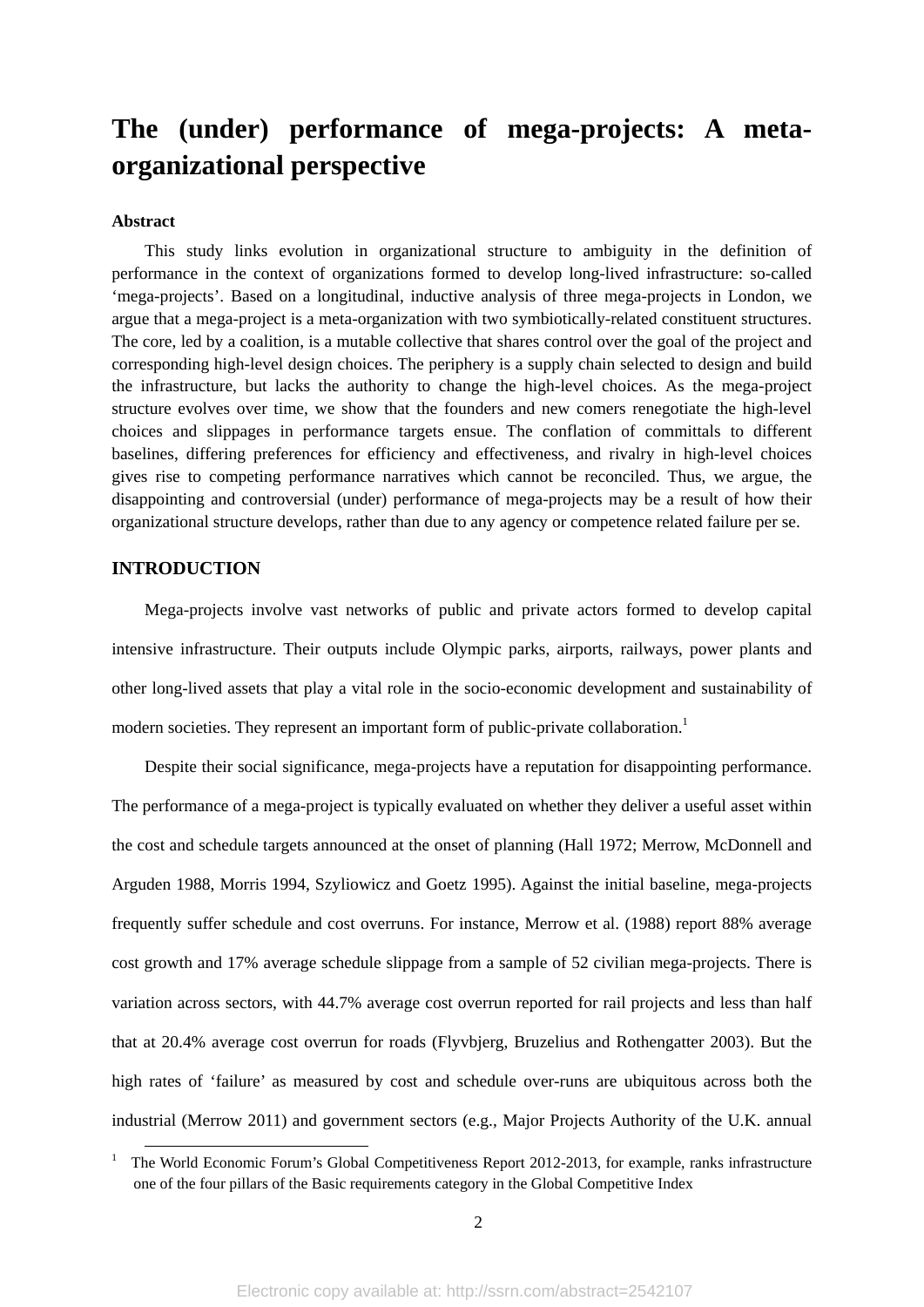report for 2013-2104). As the mega-project cost and schedule targets slip, and the form of the designed artefact evolves substantially, critiques also surface that the capital and future maintenance costs are disproportional to the usefulness of the infrastructure asset in use, and thus that megaprojects frequently create 'white elephants' (Flyvbjerg et al. 2003). These critiques are however seldom consensual, and frequently, they are vehemently contested by those that led the enterprise.

A number of explanations have been offered for this (controversial) disappointing performance. They include the idea that the initiators of such projects: a) use inflexible contracts with the suppliers despite high uncertainty in the high-level design requirements (Stinchcombe and Heimer 1985); b) succumb to escalation of commitment, scope creep, and sunk cost fallacies (Ross and Staw 1993; Shapiro and Lorenz 2000); c) under-invest in front-end planning (Morris 1994) and in flexible design structures (Gil and Tether 2011); d) keep shaping the final design in response to unforeseen evolution in the environment (Miller and Lessard 2001); and finally e) are guilty of strategic misrepresentation (at worst) and optimism bias (at best) to get the project initiated (Flyvbjerg et al. 2003; Wachs 1989). Common to all these explanations is the assumption that mega-projects are controlled by a unitary actor whose characterization ranges from outright incompetent to Machiavellian.

In this study, we move beyond this unitary actor approach to treat the mega-project as an organization—and study how the structure of the interaction between its members may explain the organization's outcome. We use the lens of "meta-organizations" to understand a mega-project. Metaorganizations are networks of legally autonomous actors collaborating under an identifiable systemlevel goal (Gulati, Puranam, and Tushman 2012). The meta-organizing lens addresses the distribution of the resources and appropriation of value central to buyer-supplier networks, distributed communities of production, and managed business ecosystems (Baldwin 2012; Baldwin and von Hippel 2011; Womack Jones, and Roos 1990, O'Mahony and Bechky 2008). The design dimensions of meta-organizations include the openness of the network's boundaries, the degree of stratification in the member's decision rights, and the sources of authority within the system.

Mega-projects exhibit the distinguishing qualitative attribute of a meta-organization—the absence of employment relationships or ownership stakes as a basis for authority relationships between its members (Gulati et al. 2012). Hence a mega-project is formed when a group of legally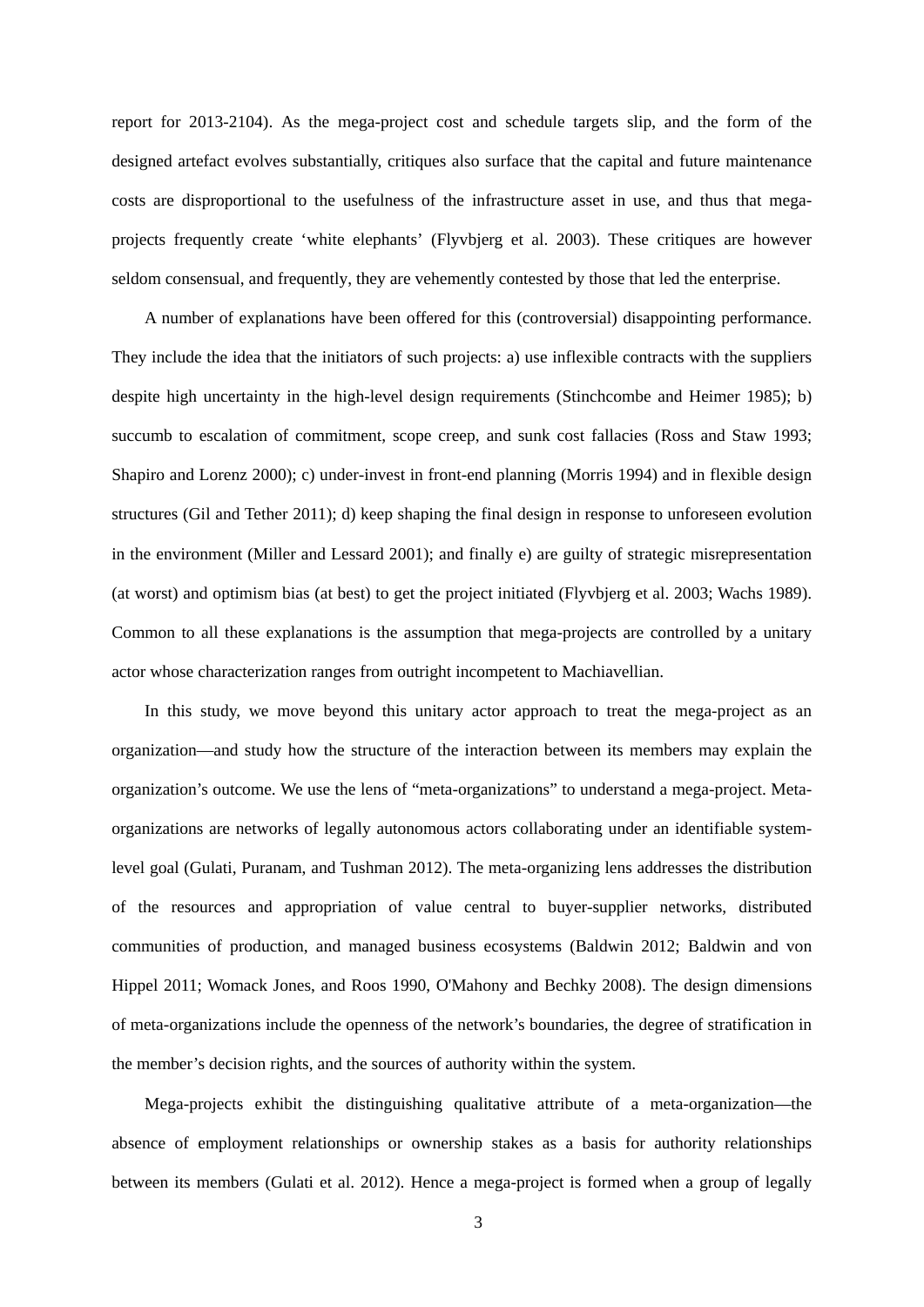independent parties including governments, public agencies, interest groups, communities and firms endorse the venture in the early planning stage (Altshuler and Luberoff 2003; Szyliowicz and Goetz 1995). To explore how the evolution of the mega-project organizational structure may influence performance, we conduct a longitudinal inductive study of three mega-projects. The system-level goals of these mega-projects were to produce an Olympic park, an airport terminal, and a railway network. Surprisingly, a longitudinal analysis of the evolution of the structure of participation in a mega-project has yet to be undertaken in the literature. We believe such an analysis can shed new light on the structure and performance of mega-projects. Specifically, we tackle the following research question*: Can the performance of mega-projects be traced back to their organizational structure?* 

We organize the remainder of this paper as follows. In Section 2, we draw on theory on metaorganizations and design to discuss the mega-project form of organizing. After explaining our method and introducing our database in Section 3, Section 4 proceeds with the analysis of development processes for our sample of mega-projects and concomitant evolution in the performance expectations. We conclude by discussing the link between structure and performance in mega-project meta-organizations where a collective perforce shares control over the goal and the plan to achieve it.

### **Meta-Organizations and Mega-projects**

A precept of the emerging theory on meta-organizations is that, despite absence of the sources of authority used in traditional firms, they are not self-organizing systems but rather must be designed and managed (Gulati et al. 2012). At the heart of a meta-organization is a central founding actor, an entrepreneurial architect, who imprints an archetypal structure and ideology during the metaorganization's early stages (Boeker 1989; Eisenhardt and Schoonhoven 1990; Stinchcombe 1965) and shapes the system-level structure. This structure defines the "components, their relationships to each other and to the environment, and the principles guiding its design and evolution" (Maier, Emery and Hilliard 2001). Thus the meta-organization's founder (or founders) play a role in identifying, developing, and promoting a superordinate goal, and in designing the structures to achieve that goa**l**.

In lieu of ownership stakes or employment relations, the meta-organization's founder(s) relies on other mechanisms to exert its influence such as supplier contracts, resource dependencies, technical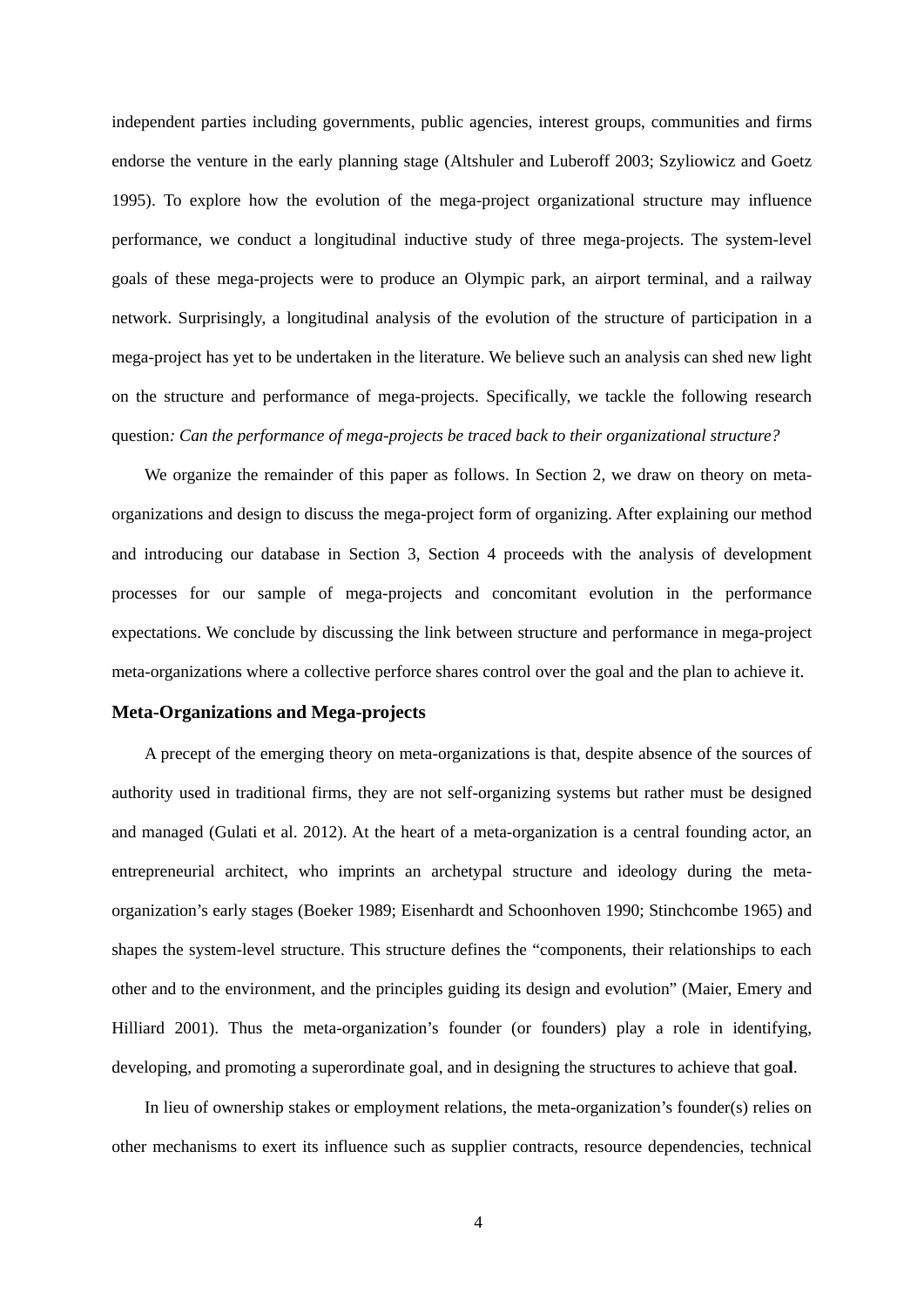expertise, and reputation (Blau 1964; Gulati and Sytch 2007; Raymond 2008). Specifically, the founder influences two structural properties of the meta-organization—member stratification and boundary permeability. In highly stratified meta-organizations, members of the upper tiers have greater decision-making privileges and responsibility, whereas in flatter organizations members are held to be relatively equal. When setting the boundary permeability, the founder influences how external actors become members of the meta-organization. When the boundaries are closed, a single 'gatekeeper' or the community at large select new members from the environment based upon the resources that they can offer, e.g., labor or technology, capital, or less tangible inputs such as branding and reputation (Rothaermel and Boeker 2008). In contrast, open meta-organizations have few, if any, conditions for membership. Their members are self-selected and members volunteer for tasks (Lakhani and Von Hippel 2003). In such open systems, the founder provides a democratic framework and some control mechanisms under which the membership can self-develop (Lee and Cole 2003).

The notion of a meta-organization maps well to empirical accounts of mega-projects (Altshuler and Luberoff 2003; Flyvbjerg et al. 2003; Grun 2004; Hall 1972; Hughes 1998; Merrow et al. 1988; Miller and Lessard 2001; Szyliowicz and Goetz 1995). The development of a large infrastructure requires the acquisition of diverse resources controlled by various parties including land, capital, planning consent rights, political support, and technical and management capabilities. As the founders seek to attract the support of resource-rich actors, decisions about their membership ensue. Potential supporters are unlikely to be altruistic; to court them, the founders must offer some incentive. Empirical accounts suggest that resource holders commit to supplying resources conditionally in exchange for gaining rights to directly influence the final design of the megaproject's assets (Gil and Baldwin 2013; Gil and Tether 2011; Miller and Lessard 2001).

When a collective of heterogeneous actors share the right to directly influence the high-level design choices for a long-lived, monolithic structure that they will share in use, as it is the case of mega-projects, high rivalry between their preferred choices ensues. And when *high rivalry* in design choices juxtaposes with the *low excludability* of the claimants from development because they control critical resources, Gil and Baldwin (2013) argue that collective action problems become endemic to development, i.e., situations wherein different parties share the goal but may lack incentives not to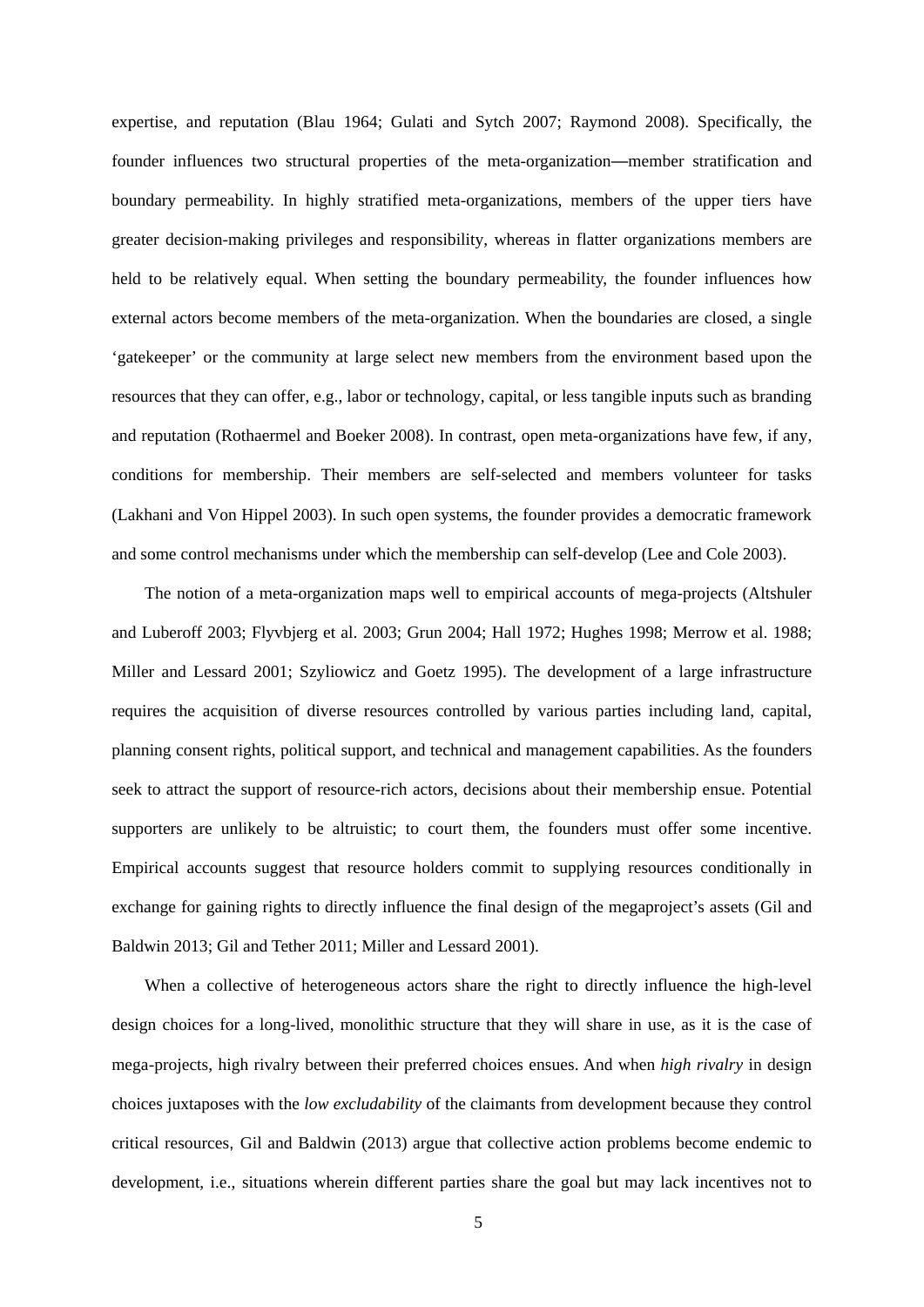free-ride or skirt commitments (Axelrod 1984; Hardin 1968; Olson 1965). The more parties involved, the more complicated collective action becomes (Ostrom 1990, Gray 1989). We can thus expect complicated problems of collective action to be endemic to mega-projects.

Yet between this picture of a meta-project as being subject to collective actions problems, and the specifics of how its structure influences outcomes, there remains a substantial gap. We lack a clear sense of why schedule overruns and critiques that mega-projects produce white elephants are so prevalent, and whether these can in any manner be linked to the distribution of decision rights amongst a host of independent actors. This important gap in knowledge motivates this study.

# **Research Setting and Methods**

Comparative case studies, a fruitful approach to building theory (Eisenhardt 1989; Eisenhardt and Graebner 2007), are particularly appropriate for contextual research (Yin 1984) and suit well studies of process and change (Pettigrew 1990). Hence to advance theory, we grounded our study on three mega-project meta-organizations formed to develop three large infrastructures in London: 1. the 2012 Olympic Park; 2. Heathrow airport's Terminal 2 (T2); and 3. Crossrail.

A duality characterized the goal of the publicly financed  $\text{\pounds}7.1\text{bn}^2$  development of an Olympic park. It aimed to provide the sporting venues and athlete accommodation to host the 2012 Games, whilst catalyzing the urban regeneration of the area surrounding the park. In contrast, the £2.6bn Heathrow T2 development was wholly financed by the airport's private owner and operator,  $BAA<sup>3</sup>$ . The goal was to co-locate into a new terminal the airline members of STAR Alliance (STAR), which accounted for approximately 25 per cent of all traffic going through Heathrow airport. Using a mix of public and private finance, the £15.8bn Crossrail development aimed to deliver a high-capacity train to increase the capacity of London's railway network by 10%; it involved building a tunnel and eight stations in central London and upgrading over-ground commuter lines east and west of London.

We chose this sample to vary three key attributes of mega-project organizations and thus build a diverse and polarized sample as recommended for process-focused inductive studies (Siggelkow 2007). First, the cases differ by the sources of finance. We considered finance an important

 $\frac{1}{2}$  All r <sup>2</sup> All prices in anticipated or final outturn (cash) costs, i.e., costs adjusted for inflation unless indicated otherwise  $\frac{3}{2}$  In late 2012, BAA abangad its name to Haethrow I td; for simplicity, we keen to the BAA <sup>3</sup> In late 2012, BAA changed its name to Heathrow Ltd; for simplicity, we keep to the BAA name in our account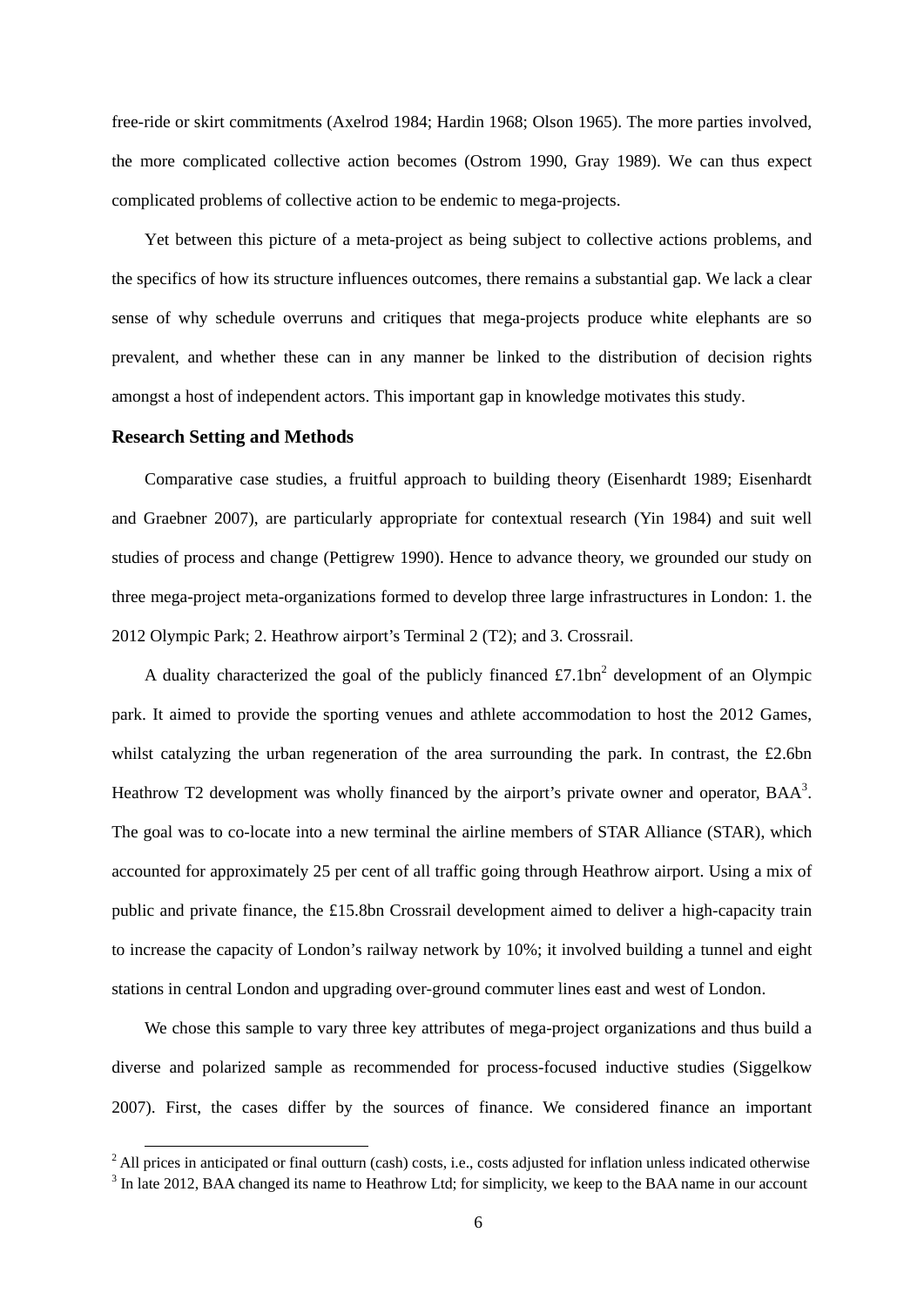differentiating factor since we expected more and diverse parties making claims on the design and development of the publicly funded mega-projects than on privately financed ones.

Second, the cases differ in terms of the potential for prior and future relationships between the members of the mega-project organizations. The Olympic park was a sui generis endeavor unlikely to be repeated for decades to come. In contrast, the key parties in Heathrow T2 had a long history of collaboration in both day-to-day business dealings and prior airport expansion schemes. On this dimension, the Crossrail meta-organization again was a hybrid. It was the first major commuter line jointly promoted by the national government and the London government. But talks were ongoing to recreate a similar arrangement to promote a north-south commuter line so-called Crossrail 2.

The existence of prior and potential future relationships creates an environment more amenable for sustaining collaborations (Gibbons and Henderson 2012; Gray 1989; Newcomb 1956, Thompson and Perry 2006). Thus we expected less difficulty in resolving differences amongst members in a mega-project in which people had worked together in the past compared to one-off ventures.

Third, the mega-projects in our sample varied in terms of the flexibility allowed in their schedules. While the Olympic Park had an immovable completion date, the other two projects would (potentially) be able to negotiate additional time to complete their activities. This variation allowed us to observe differences in the collective dynamics under different levels of schedule constraints.

#### **Data Collection**

We triangulated several data sources for this study including semi-structured interviews with a range of actors, analysis of archival documents, and on-site visits. Triangulation was important to improve the accuracy of our data and the robustness of the conceptual insights (Jick 1979; Miles and Huberman 1984:234) particularly because when discussing organization performance people's recollections are vulnerable to revisionism and self-aggrandizement (March and Sutton 1997).

Recent developments in the practice of organizing mega-projects in the UK have had the effect that on the surface their governance structures resemble corporate governance structures. Thus, to limit respondent bias (Eisenhardt 1989), for each mega-project, we interviewed executive and nonexecutive directors, as well as senior management and technical staff of the public agencies (or corporate division in BAA's case) established to plan and later deliver the scheme. We also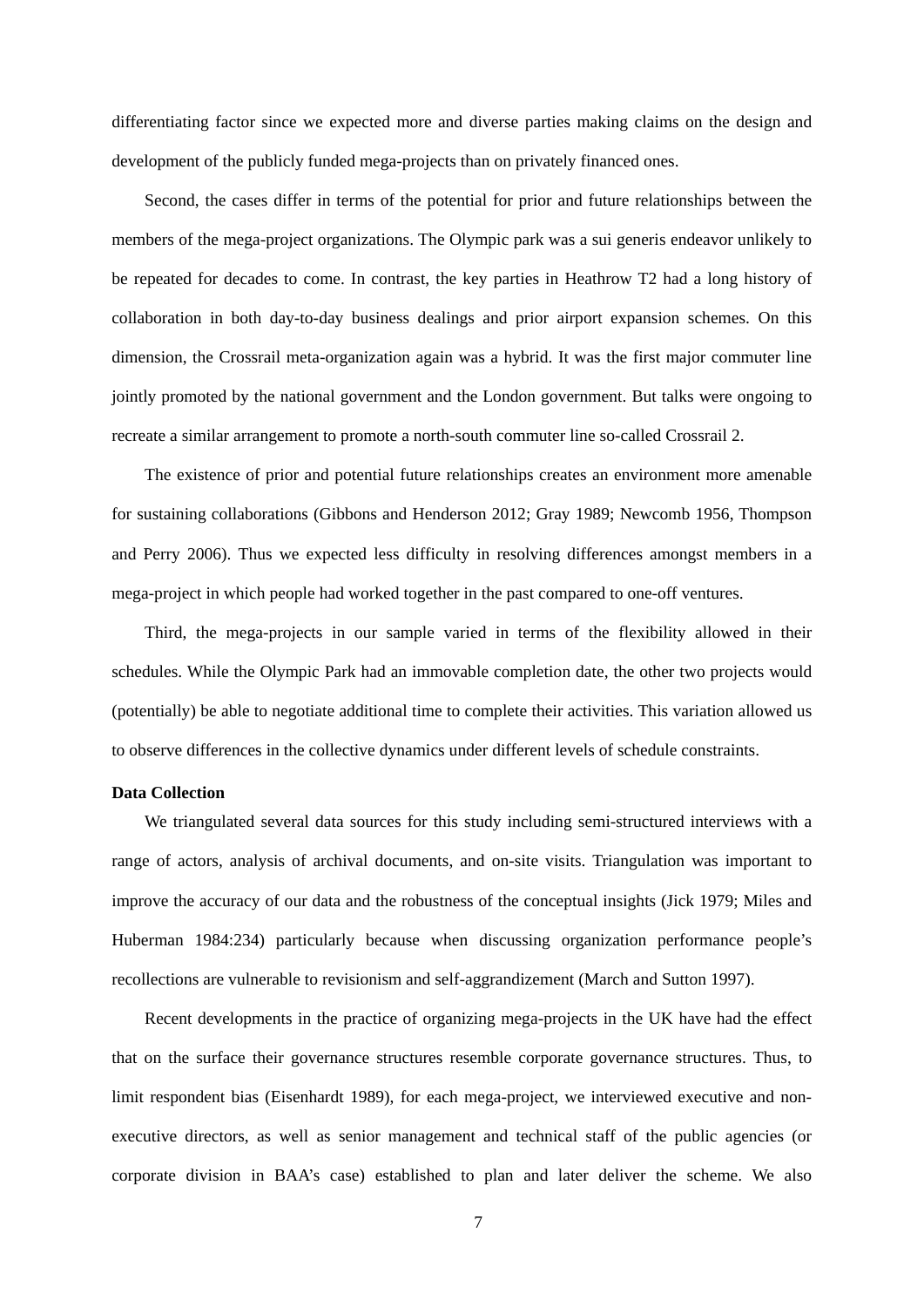interviewed managers of the founders and other public agencies and firms that directly influenced the goal and the plan to achieve it, and staff of the suppliers doing the design and construction works.

The 2-year field work began in the summer 2011 after we negotiated access to the top executive team of the Olympic Delivery Authority (ODA), the public agency set up in January 2006 to deliver the Olympic park. Through its internal Learning Legacy project, the ODA had committed to share knowledge and lessons learned. The ODA executive felt our wholly independent theory building study fit nicely with their initiative, and agreed to contribute in kind. Armed with the ODA's letter of endorsement and a list of interviewees involved with the Olympic park, we then sought to line up comparable groups of interviewees at Crossrail and Heathrow T2. All in all, we conducted 75 formal interviews, one to two hours long, which we transcribed and organized in a digital database. In addition, throughout the research, we regularly invited top managers to give talks to our graduatestanding students which were followed by a Q&A period and lunch. In total, we organized eight events which created opportunities to ask complementary questions and take extra notes.

The interviews, presentations, and lunch discussions were complemented by numerous site visits, including a four week on-site observation at Heathrow T2 carried out by one of the authors. We chose Heathrow T2 for a longer observation on site because it gave opportunities to garner archival documents which were not confidential but would be otherwise difficult to access. For each case, our archival data included documentation internal and external to the mega-project organization

We organized our database of archival documents in seven broad categories (see Table 1). *Strategy and planning documents* include project feasibility studies, records of public consultations, outputs from planning bodies, and reports generated by central or local governments and regulatory investigations (for the publicly financed projects, we also studied parliamentary debates and documents released in response to requests made under the UK's Freedom of Information Act). Together with the interviews, power point presentations, and records of executive and high-level meetings ('*meeting minutes'*) this information was crucial to chart the evolution of the structure of participation of the meta-organizations and commensurate evolution in performance expectations. Other sources of data on the evolution of performance expectations were *financial reports* including annual company accounts and budgetary audits, and *news articles* in the national and trade press.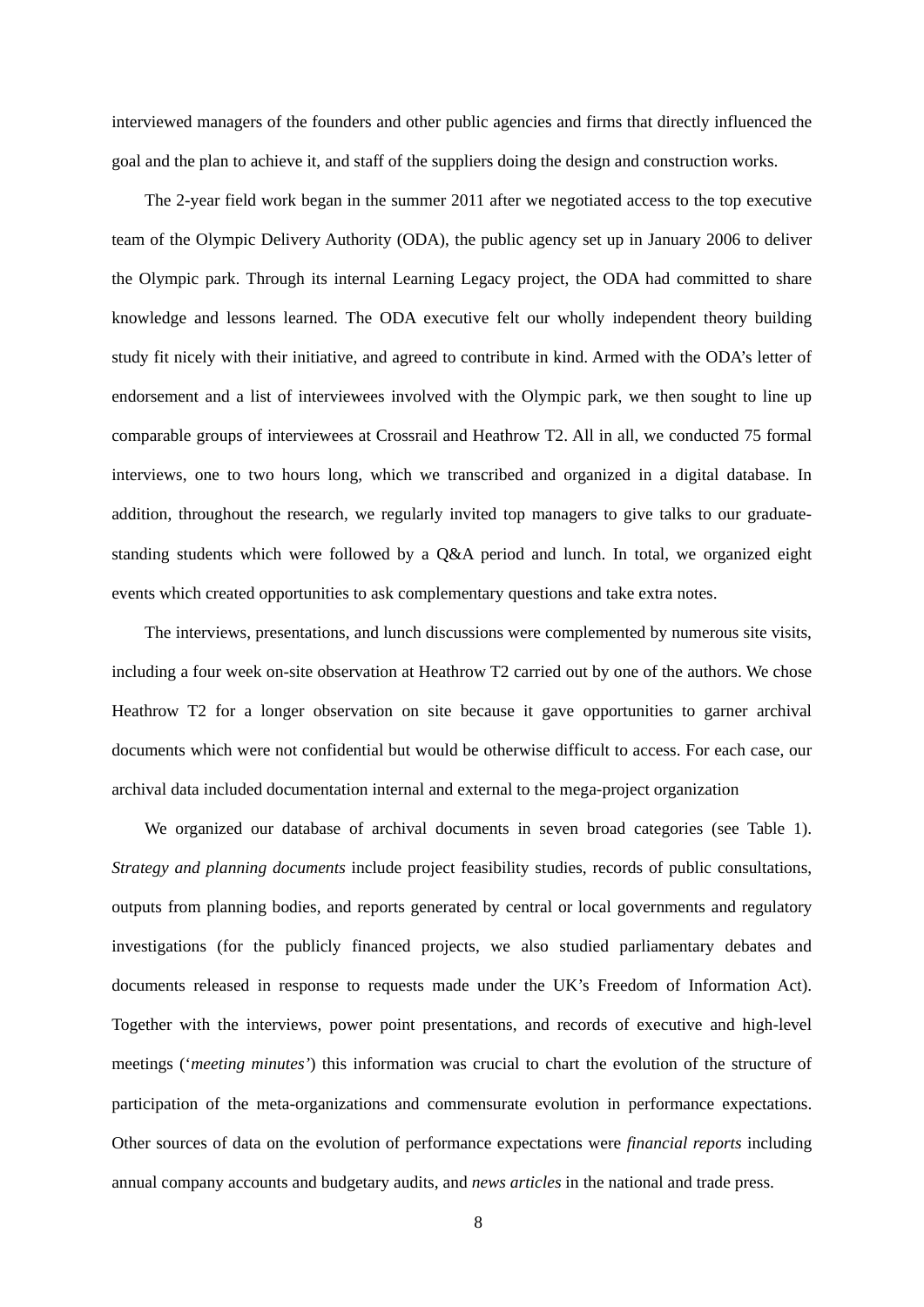To learn more about salient interorganizational controversies that surfaced during the interviews, we examined *formal communications* including open letters exchanged between members of the mega-project organizations or sent by independent actors native to local communities affected by the mega-project organization; we also studied *newsletters and public relations (PR)* documents including magazines, presentations, and multimedia created to inform the public about the works undertaken, and thus providing an additional source of data on announcements of performance expectations.

Finally, *design documents* were useful to appreciate the quality of the evolving structure of the designed artefacts and include architectural renderings, technical drawings, schematics, and detailed project scope documents. To learn more about the design structures, we also studied detailed technical and managerial accounts and interviews with senior managers in the trade press.

We focused data collection on understanding the evolution of the meta-organization's membership and concomitant evolution of the high-level design choices and cost and schedule targets. The archival documents helped to cross check the informants' accounts. Our theoretical emphasis meant that we were not seeking to share commercially sensitive information, but we offered nonetheless to make the quotes anonymous to avoid potential bias (Podsakoff et al. 2003). Table 1 summarizes the overarching characteristics of each mega-project, the documents in our database organized by the salient categories, and the official roles of the interviewees and their employers.

*<insert here: Table 1 Summary of Characteristics of the Case Sample and Interviewees>* 

#### **Data Analysis**

The research followed an inductive, multiple case study approach. Our core question (Eisenhardt 1989) was: can the performance of mega-projects be traced back to their organizational structure? To address this we sought answers to a set of subsidiary questions including: what form of organizing is a mega-project? Which actors influence the system-level goal and the high-level design choices? And how does evolution in organizational structure affect performance expectations? The typology provided by Gulati et al. (2012) was our cognitive frame of reference (Van de Ven 2007) and provided a set of high-level codes (Miles and Huberman 1994). To allow for a more detailed level of inquiry (Yin 1984) we embedded units of analysis that captured high-level decisions in the development of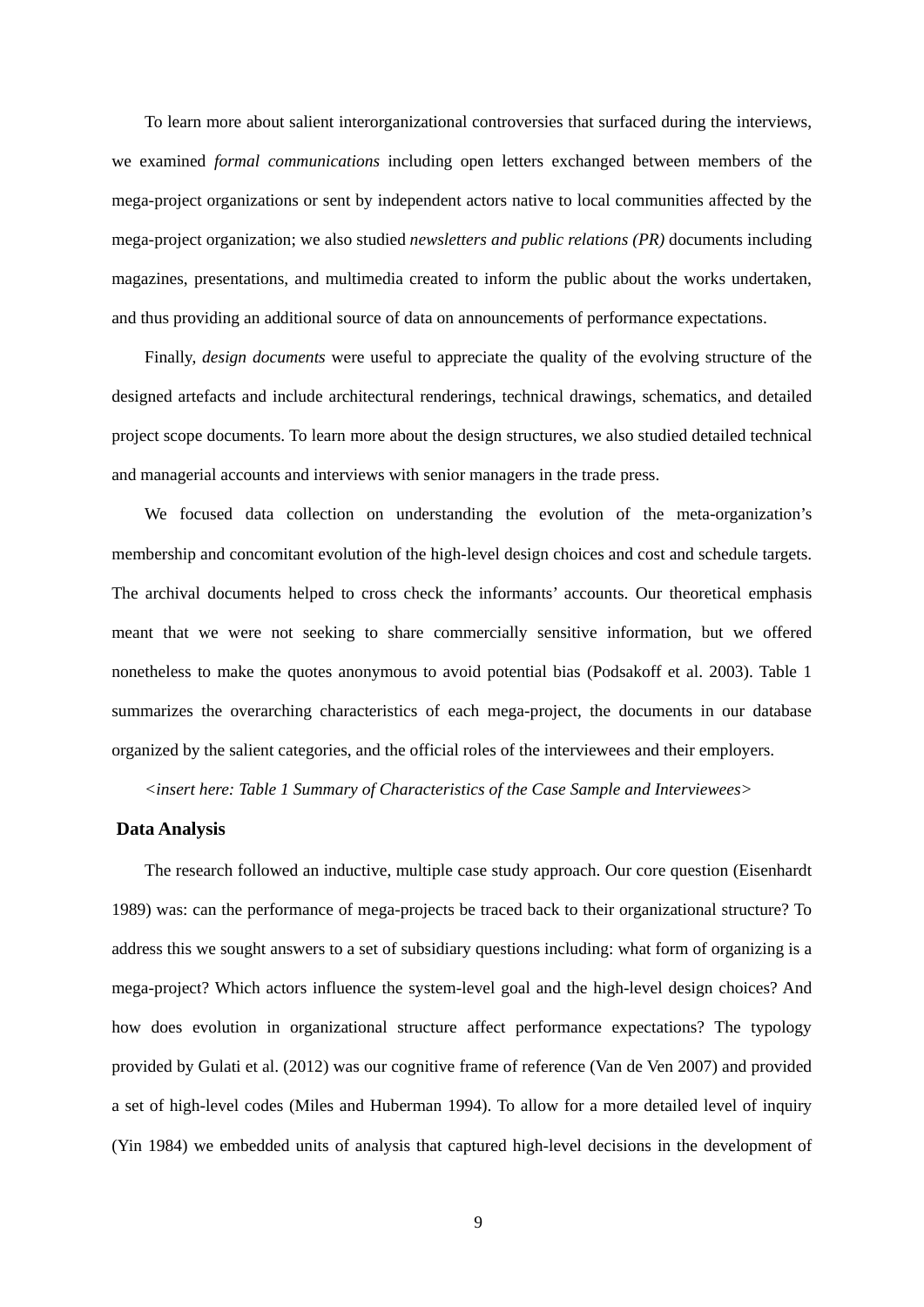key functional components. We define a component as a distinct element of the infrastructure asset which performs a relatively well-defined function or set of functions (Ulrich 1995).

Following a snowballing process (Biernacki and Waldorf 1981), we asked the first interviewees to introduce us to respondents who could provide complementary points of view for our core questions. We also worked with interviewees to sample components that could illustrate the concomitant evolution of the organizational structure, high-level choices, and plan to achieve the goal.

Following recommendations for inductive reasoning (Ketokivi and Mantere 2010) and to guard against potential account bias (Miles and Huberman 1994), we first developed detailed chronological accounts for each case.<sup>4</sup> This was important to take a process orientated approach to theorization (Langley 1999; Van de Ven and Poole 2002) and develop reliable theory (Miller, Cardinal, and Glick 1997). As we cycled between empirical data and theory, a theory started to emerge that the organizational structure of mega-projects could be internally differentiated into two constituting elements, a core and a periphery, that the composition of the core was in flux for a significant period after initiation, and that this was linked to ambiguity in performance. As we refined our theory, we proceeded to fill gaps in our understanding through subsequent interviews. By mid-2013, we had reached theoretical saturation as additional data was no longer leading to new conceptual insights.

# **ANALYSIS**

We begin by recounting how the embryo of a new mega-project meta-organization is conceived after a set of independent actors form a coalition to promote a new scheme. We then analyze how the meta-organizations in our sample evolve and the concomitant evolution in performance expectations in terms of high-level design requirements (so-called project scope) and costs and schedule targets.

Our analysis uncovers two approaches that a coalition can use to attract supporters from the environment and negotiate performance expectations that cater to the needs of a wider membership. We also examine the loss of flexibility in development after a vast network of suppliers selected by the core forms a *peripheral* structure to carry out the design and construction works. We identify three

<sup>&</sup>lt;sup>4</sup> These detailed factual accounts were published with a presentation style similar to a Harvard-style teaching case study and circulated for comments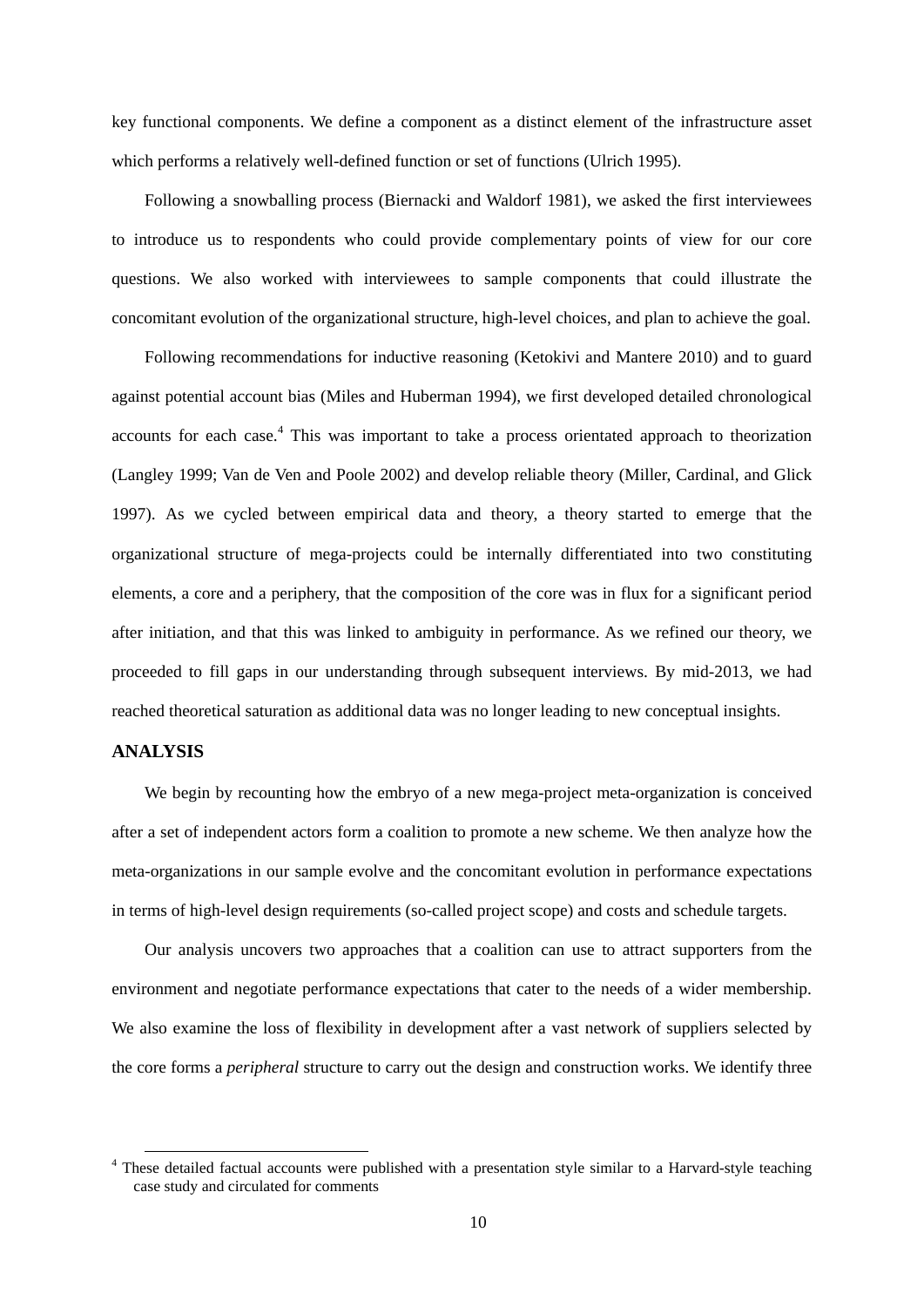main development stages, and qualify them by the porosity of the core and peripheral structures and by the quality of the development agreements that hold the organizational members together.

Table 2 and Figures 1-3, compiled from analyzing archival and interview data, illustrate the longitudinal data that underpins our analysis.

#### *<Insert Table 2 here Evolution of the Membership, Scope, and Cost and Schedule Targets >*

#### **Embryonic stage: How a mega-project meta-organization is conceived**

Our cross-case analysis reveals a recurring pattern characterizing the emergence of a megaproject. A single actor envisages demand for a new infrastructure, but alone cannot mobilize enough resources to achieve the goal, and thus attempts to attract other interested partners. Hence the emergence of a new mega-project is a social matching process (Barnett, Mischke, and Ocasio 2000) in which a new organization is conceived after a few independent parties, the founders, succeed in forming a coalition by agreeing in broad terms a plan to solve a set of interdependent problems.

During this embryonic stage, the founders collectively craft a mutually acceptable system-level goal and a plan to achieve that goal including the project scope, and corresponding budget and schedule targets. Public announcements of high-level expectations are used symbolically to garner commitment and legitimacy (Stone and Brush 1996), but the founders stay short of making legally binding commitments. Eventually, as the founders make strides to bridge their differences, they may sign off a non-binding protocol or Memorandum of Understanding (MoU).

An incipient periphery to which the founders contract out design services may emerge at this stage if the founders lack in-house capabilities. The periphery, made up of suppliers selected through tender, plays a key part in verifying the performance assumptions of the founders. However, the quality of the suppliers' contributions is directly constrained by the information that the founders supply to them about the high-level design requirements and other performance expectations.

Figure 1 outlines the evolution of the two constituent structures of the mega-project metaorganization in this stage for our sample.

#### *<Insert Figure 1 - Mega-project embryo: Conceiving a meta-organization>*

The case of London 2012 illustrates the protracted and political nature of this stage. The idea to bid for the Games dates back to the mid-1990s. The British Olympic Association (BOA) contemplated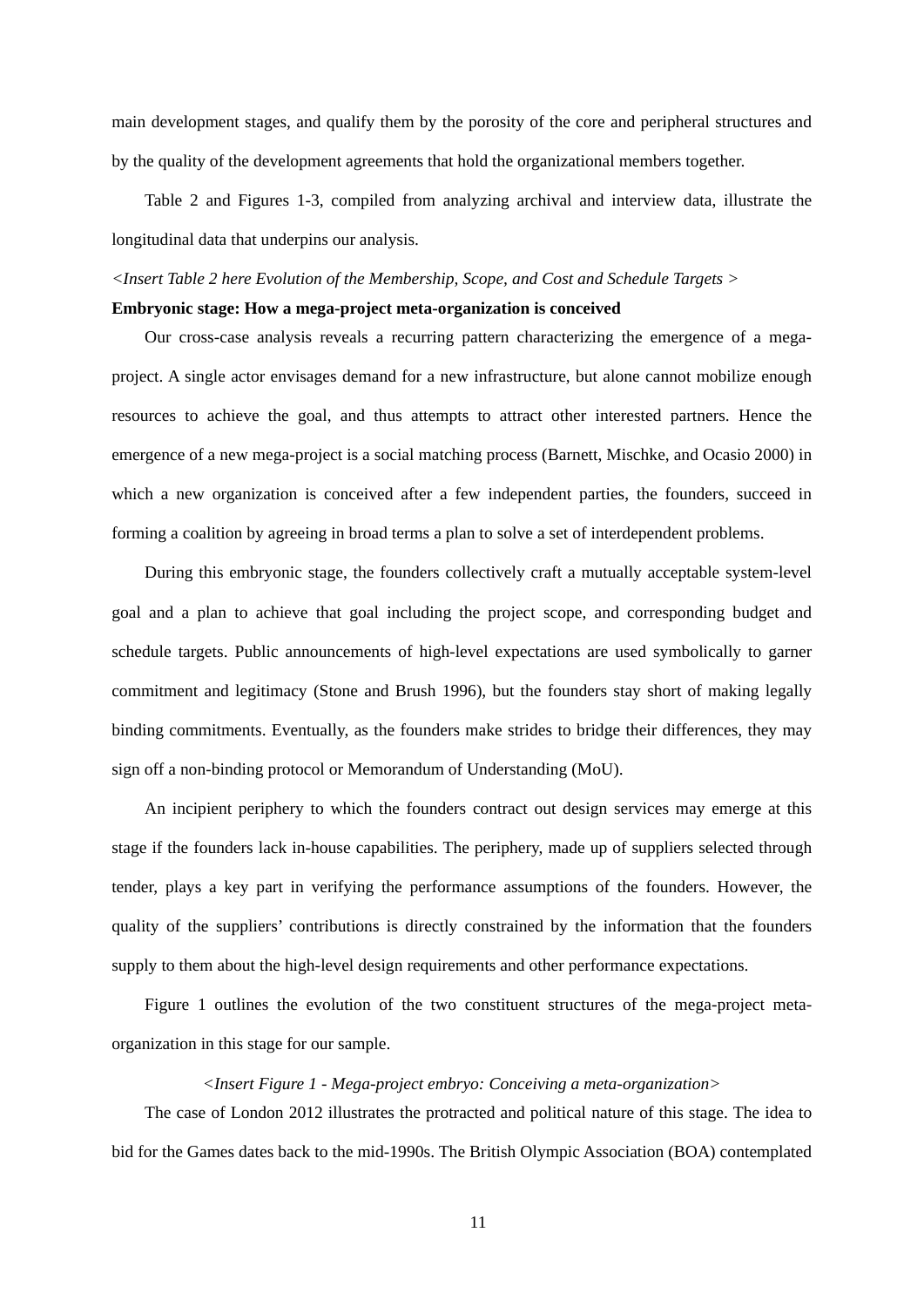a London bid in 1994 after the International Olympic Committee (IOC) rejected three prior proposals set in other cities. In 1997, the major political party in opposition pledged to back the BOA's plans. By 1999, with that party in power, pressure mounted for a firm commitment: "there is an urgent need for greater ministerial involvement", said a Parliamentary report. But work only began in earnest in 2001 when the Greater London Authority (GLA), an agency headed by the Mayor of London, joined the BOA and government to form a 'Key Stakeholders Group' to study the viability of a London bid.

Each founder provided critical resources or functions to the embryonic organization. The GLA had powers to acquire land; the UK government could finance the scheme; and only the BOA could nominate potential host cities. As the embryo was conceived, a system-level goal was crafted around using the development of an Olympic park to regenerate a swathe of industrial wasteland in London.

During this stage, the relationship between the founders remained non-binding and flat. As none of them had sufficient skills to develop a bid, they selected firms to compare potential sites and provide feasibility studies—and a symbiotic relationship emerged with an incipient periphery. In 2003, the founders signed a first MoU agreeing to back the bid, and after they settled on an outline master plan for the Olympic park, they signed a second MoU agreeing to a funding package. Still, after 9 years of talks, the founders had yet to acquire a critical resource—the support of the IOC. To chase this resource, the structure of the Games meta-organization needed to evolve substantially.

We witnessed a similar process in the embryonic stage of the Heathrow's T2. In that case BAA saw an opportunity to have two airline alliances using Heathrow as a hub, and after one year of talks, STAR and BAA signed a MoU to collocate STAR's members 'under one roof'. To meet this pledge, BAA sketched a vision for a sixth terminal and a new runway. But after a public outcry, the founders settled on a more modest goal—to rebuild the old T2. To announce a new consensus, BAA and STAR signed a new MoU in late 2005. But as part of its regulated business model, BAA needed to negotiate the scope, budget, and schedule with the regulator and the whole airport's airline community. Accommodating the new members would require a substantial evolution of the T2 meta-organization.

The Crossrail case provides a third example. Crossrail's history, like the Olympics, was peppered with failure; two prior attempts to promote it failed to garner enough support. The meta-organization that we studied reflects the third attempt to promote Crossrail when the City of London Corporation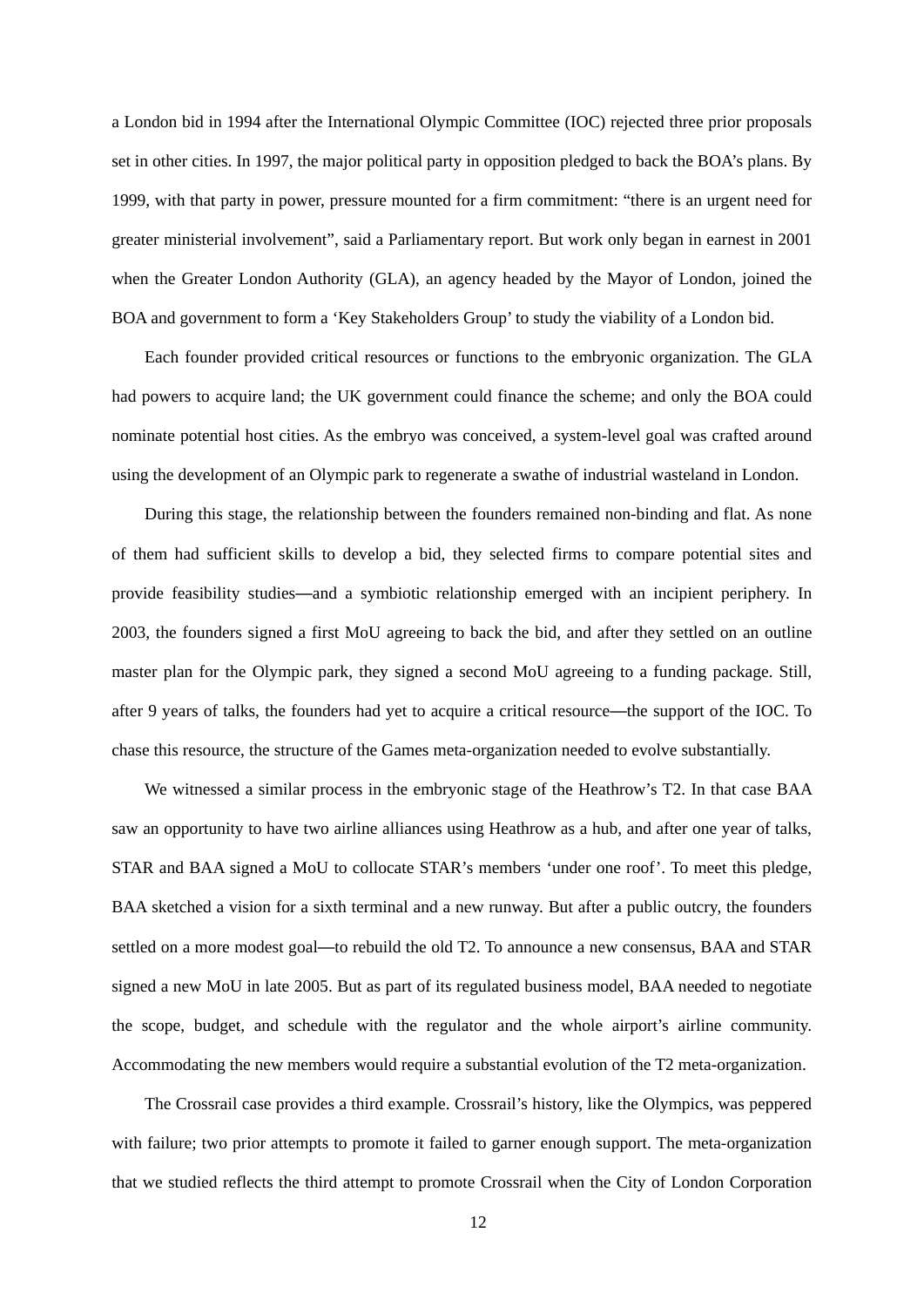(City) started lobbying the government to revise the scheme in the mid-nineties. But progress was again hindered by difficulty locating sufficient finance. It was not until the end of the decade that the scheme began to take shape after the City pledged capital—"funding talks breathe life into Crossrail" read one headline (NCE 1998). And after the London Mayor took post in 2000, the founders met another enthusiastic partner ready to contribute financially. Still, many more stakeholders needed to buy into the goal and the plan to achieve it, and thus the organizational structure was poised to evolve.

We analyze next how the embryonic structure evolves in gestation, the next development stage.

### **Gestation: Expanding the Mega-project Meta-organization's core**

We define the start of gestation when the founders formally appoint an agent, who acts on their behalf, to sharpen the system-level goal and further develop the plan to achieve the goal. Throughout gestation, the boundaries of the mega-project organization's core remain porous as its founders must let the membership expand to acquire more resources without which the scheme cannot forge ahead.

New parties are invited to contribute their resources in return for a stake in the development of particular components; uninvited parties may also lobby in an attempt to gain access to the core's high-level decision-making process. Decision-making hierarchy within the core remains mostly flat as the founders, under pressure to move forward and thus with limited time to resolve differences, pragmatically opt to engage in tit-for-tat negotiations with the newer core members, and strike a spate of new deals. As one Crossrail top manager said: "All the way through this [planning] the whole thing is about doing a deal. It is about making promises, getting commitments and satisfying people."

In gestation, the core members select suppliers that operate through formal contracts. The suppliers work to integrate prior high-level design choices and performance expectations with the preferences of the newer core members feeding back potential options for the core members to debate. Importantly, our analysis suggests that the environment creates two distinct paths for the development process that vary in the extent the core members invest time and effort in creating binding agreements in gestation. Figure 2 outlines the evolution of the three mega-project structures throughout gestation.

*<Insert Figure 2- Mega-project gestation: widening the meta-organization structure>*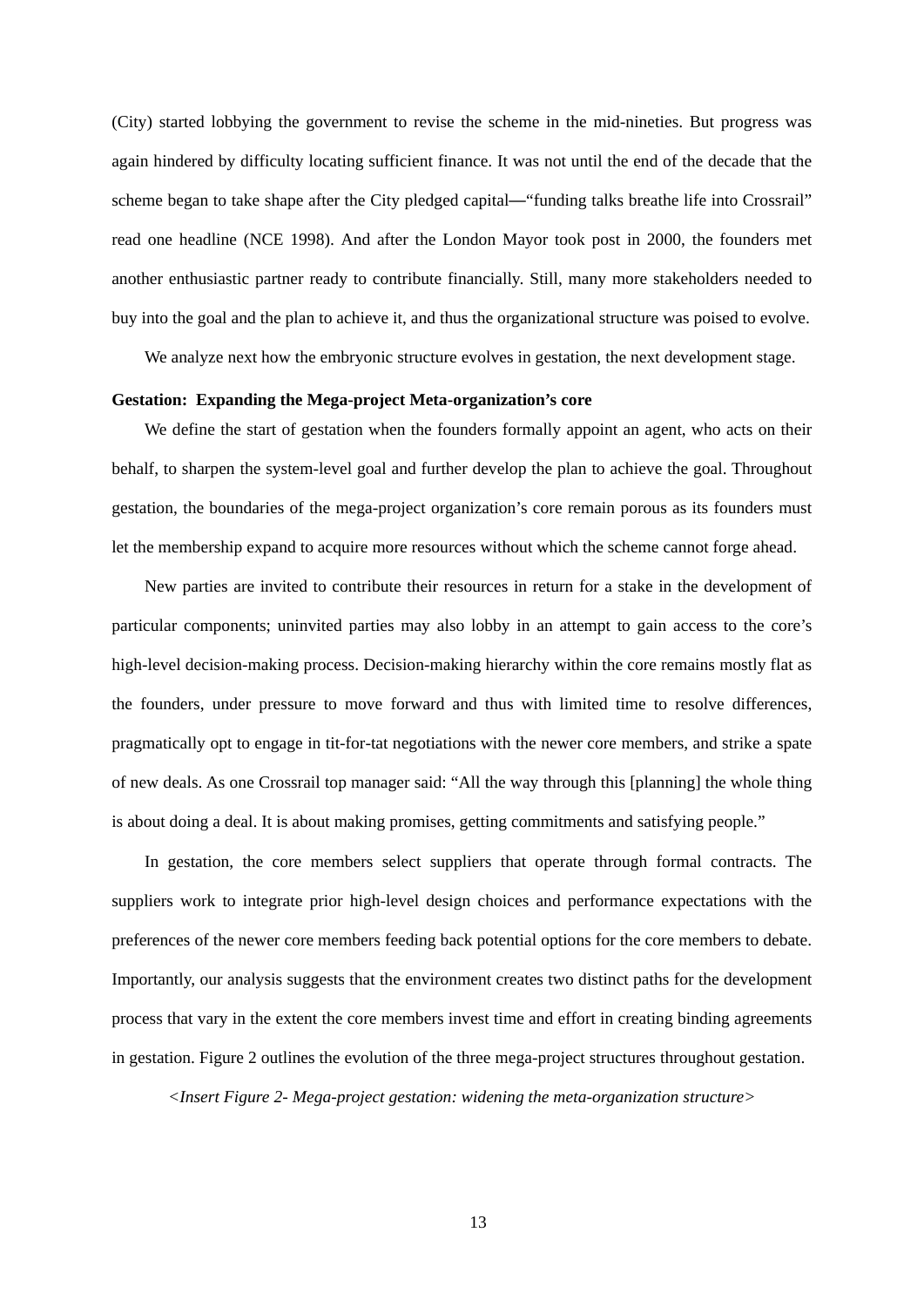As a mega-project evolves in gestation the environment may allow its core members to forgo binding commitments. The Games' case is telling of a gestation where the London2012 bid company, the founders' agent, attracted new members through grandiloquent rhetoric and pledges:

*The Olympics is a beauty parade.......frankly, the bid was not much more than a concept, a sales document...it's speculative, [it's] sales, meetings ... persuading people to back them. ... there's a philosophy of winning it and then worry about how we're going to deliver it [Bid advisor]* 

Throughout gestation the extant members of the Games organization keenly sought the support of one critical actor—the International Olympic Committee (IOC). The IOC controlled an irreplaceable resource—the Olympic brand—the acquisition of which would pave the way to obtain all the remaining resources. To attract the IOC's support, the extant core members of the Games organization tailored the bid to, at the very least, meet the requirements supplied by the IOC and the associated sport federations. Furthermore, to lend credibility to the bid, other important actors were invited to join the Games' core. For example four London boroughs were invited to negotiate a master plan; the lead architect said 'if London can say it's got planning permission … it puts us ahead.' In turn, other parties lobbied to enter into the core. For example, the architectural community lobbied for iconic designs, and representatives joined a panel to select the architect for the aquatics center.

Still, most of the deals brokered between the core members remained conditional on winning the IOC's support. As a bid advisor put it: 'the money doesn't exist in the beginning... but you cannot bid for those resources until you know you're in the game and you win'. Hence the only binding contracts were held between the bid company and the suppliers selected to assist putting together the bid book.

In marked contrast to the Olympics, the Crossrail and Heathrow T2 meta-organizations forged ahead with binding deals. In both cases, the broader institutional environment demanded from the founders and other parties potentially interested in joining the mega-project to take a far more labored approach to incorporating their various preferences for the high-level design requirements.

The Crossrail case illuminates this struggle. For the Crossrail meta-organization to acquire the capital and receive legal powers to compulsory buy land, the UK Parliament needed to approve the system-level goal and the high-level scope based on a fixed budget. From the onset, the London's leading business lobby group and influential politicians demanded a change to the goal; a former transport minister said: "We cannot simply submit the same application that failed last time" (NCE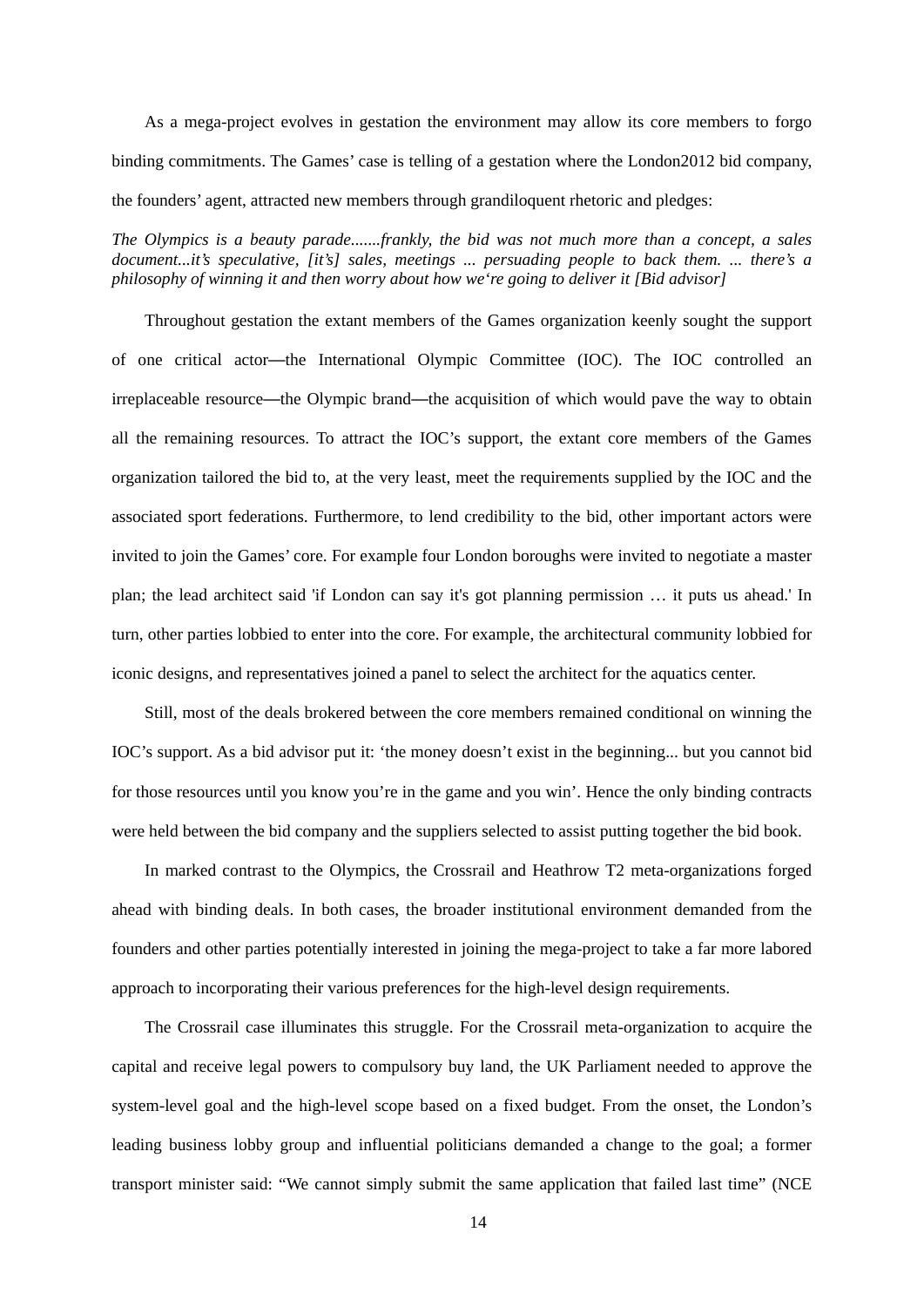2002). Aware of changes to the London's economic geography, the founders invited other parties to reshape the goal including the private owners of the Heathrow airport and Canary Wharf (London's second financial center) and Network Rail, the public monopolist that owned the UK railway network.

The boundaries of the Crossrail meta-organization's core remained porous throughout—'it's all politics at this stage...you do the design, then the politics, then back to the design', said a senior official. Owners of interdependent assets lobbied to influence parts of the scheme. For example, London Underground insisted that the Crossrail stations should connect to their stations, and private firms pledged finance in exchange for rights to design a station on their land. After the scheme was introduced to Parliament a new round of deals began with local communities, businesses, councils, and individuals—'people come out of the woodwork with concerns', said an official. All in all, the Crossrail scheme took eight years of negotiations until the core members settled on a legally binding scope and budget. And even then, the core members stayed short of committing to a fixed timescale.

Importantly, the Heathrow T2 case demonstrates that the presence of an established, smaller community does not change the protracted nature of gestation if the institutional environment demands a binding commitment from core members. In this case, the coalition at the helm of the core consisting of BAA, STAR, and the regulator trusted on the BAA's capital projects group to manage the development process. Through years of collaboration in developing airport infrastructure, the core members had worked out a set of protocols which facilitated their interactions. In addition, BAA was the sole financier and owned the land which could presumably facilitate the development process.

Still, coalescing all the heterogeneous interests proved difficult. BAA tabled a design for a small intervention which STAR outrightly rejected because, STAR wrote, it did not "rival the scale and ambience" of their competitors' assets. Aggrieved with BAA, STAR asked the local government to reject BAA's proposal. STAR were disenchanted by BAA allowing the timescale to slip and complained to the industry regulator: "BAA and BA [British Airways] are indirectly conspiring not to allow a competitor equal ability to see the realization of facilities that match the T5 campus."

STAR and BAA's relationship remained fractured throughout gestation. STAR's project director recalled: "I got called Mr. Masterplan because…[I said] 'you cannot design this from the bottom up'". To complicate matters, BAA had to negotiate the scheme with Heathrow's remaining airline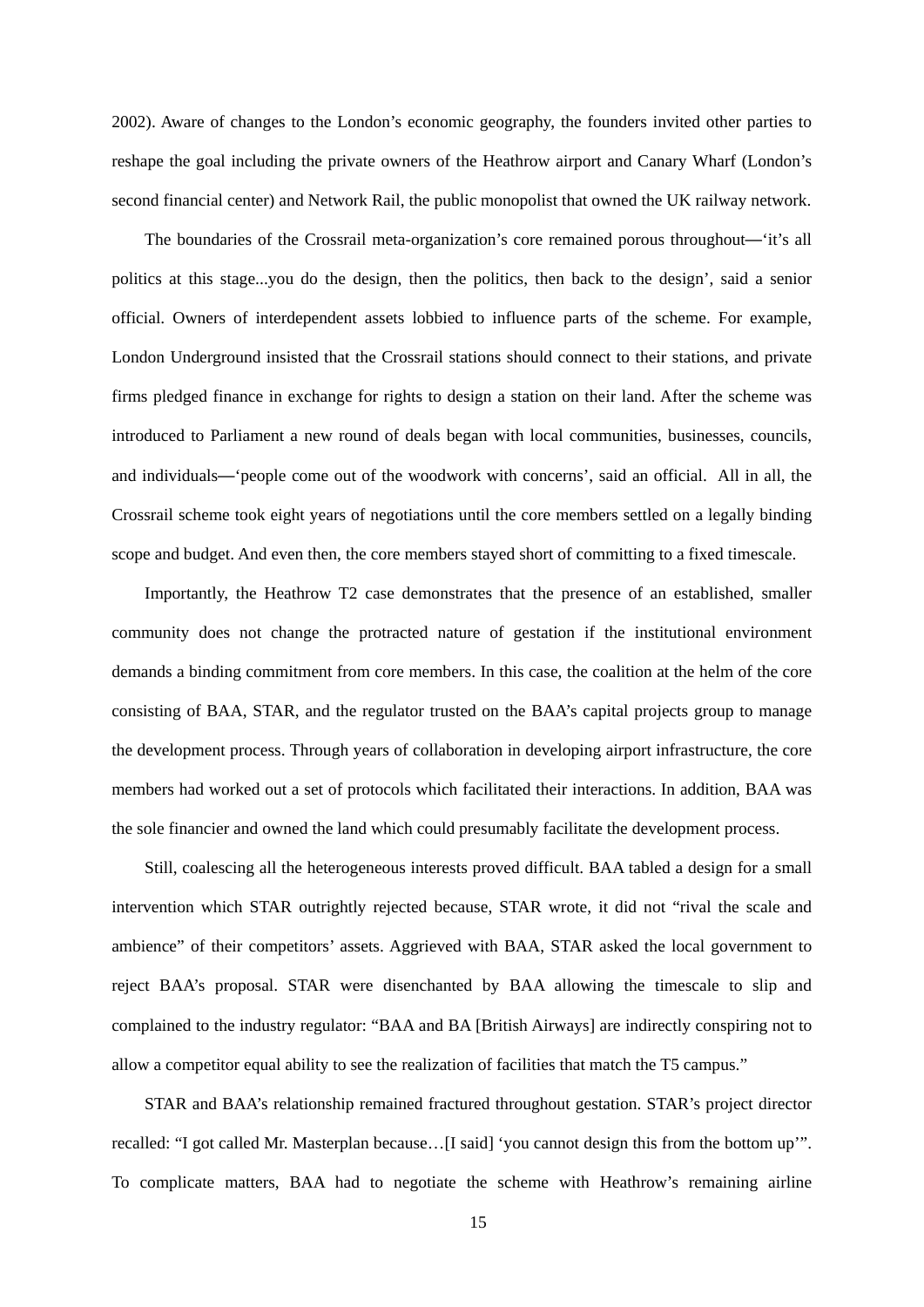community (approximately 60 airlines), a prerequisite before the regulator could endorse a binding agreement on scope, budget, and timescale. With a widened core, convergence took two years.

In summary, the qualifying property of the gestation of a mega-project meta-organization is the juxtaposition of binding and non-binding development deals amongst a growing core membership. But, as observed, the proportion between the two varies substantially. Hammering out binding deals makes the development process protracted and fraught with conflict at the core. Thus the coalition at the helm may avoid seeking binding deals upfront unless the institutional environment so it demands. We now turn to discuss the final evolution in the mega-project's meta-organizational structure.

#### **Delivery: Expanding and Engaging the Mega-project Meta-organization's Periphery**

We define the start of delivery when the mega-project meta-organization has acquired all the critical resources needed to begin detailed design and construction. In delivery, the core members must nail down the remaining development deals before they start hiring the supply chain after which the space for negotiating changes to high-level choices becomes substantially more constrained. The core membership is now relatively stable, but its boundaries stay porous. For instance, new parties may lobby or be invited for a late inclusion or indeed extant members may leave or be replaced.

Figure 3 illustrates the exponential growth of the periphery vis-à-vis a relatively stable core.

## *<Insert here Figure 3 – Mega-project delivery: consolidating the meta-organization's structure>*

To resolve the loose ends, the mega-project meta-organization goes through a last round of substantial structural changes. After London won the bid, for instance, the bid book folded into a legal contract—'they [International Olympic Committee, IOC] certainly learned the trick... you deliver in the spirit of that contract but not in the detail', said one bid advisor. With seven years to deliver, the founders together with an IOC's watchdog,  $LOCOG<sub>2</sub><sup>5</sup>$  formed an Olympic board to govern the enterprise, and created an agent, the Olympic Delivery Authority (ODA), to buy land, manage the project, and select the suppliers—'we were firmly on the driving seat', recalled one ODA director.

 Still, the agent was not awarded voting rights at the Olympic board. Hence the ODA's main task was to recommend how to fold the prior pledges into firm commitments. One ODA director said:

 <sup>5</sup> London Organising Committee of the Olympic and Paralympic Games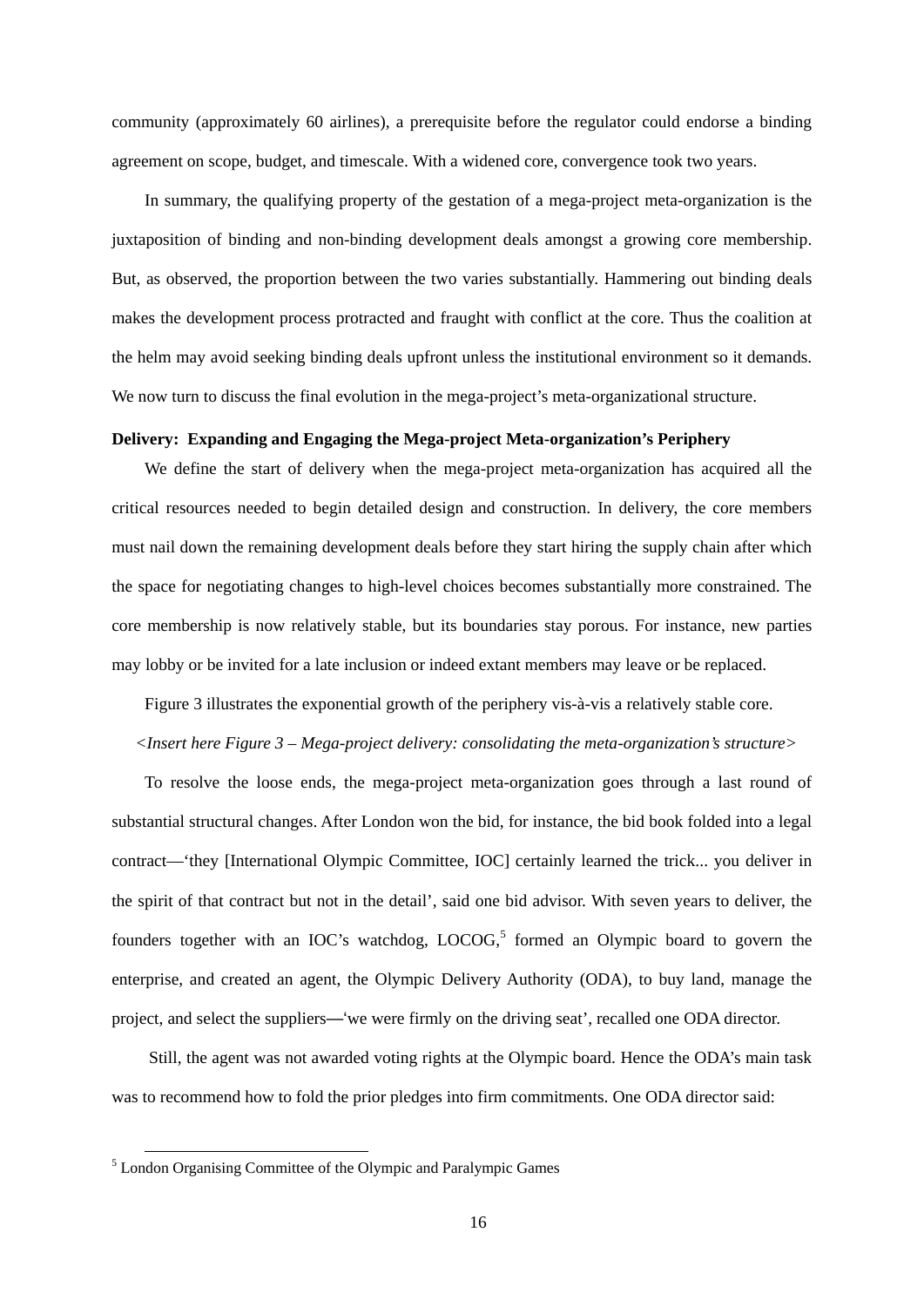*We spent the first year trying to get to a point where ... we could go back ... and say 'this is the detailed scope, the delivery plan, and this is what it's going to cost' and....they [Olympic board members] all fell off their chairs because it had very little relationship to the bid book.* 

Faced with an immovable completion date and concerned about legacy, the ODA spent two years negotiating with the now vast collection of core members a new set of high-level design requirements and performance targets for the scheme—'there was a 'disconnect between bid promises and reality', said one ODA director. Concomitantly, the number of suppliers selected to work on the Park started to grow steadily up to 1,600 at peak, and decision-making at the core got more and more constrained.

Substantial changes in structure also happened at the onset of the delivery for Heathrow T2. But in marked contrast with the Games case, the new management team at the helm (redeployed by BAA from the last mega-project at the airport) inherited a rigid set of high-level requirements and a budget. And yet, new management insisted that there was a £600m shortfall in finance. Locked in a binding contract, the new team asked for scope changes, but STAR rejected the new design proposed by BAA: *They [BAA] bring new drawings to this meeting and people, myself included [STAR project director], said 'what's that?' They had changed a whole bunch of stuff....so we then wrote a letter back saying ... that if they didn't rectified the design within the next 3 months, we would be writing to the regulator* 

To avoid an impasse, the core members rekindled negotiations. BAA soothed STAR by offering some concessions over design provisions aimed at making it less costly to further expand the terminal in phase 2. The core members also agreed to shift to T2 capital that had been committed to smaller schemes, and to delay the T2 opening another year. The number of suppliers joining the organization grew as expected, although BAA chunked the works in large packages to reduce their number.

The interlock between the gestation and delivery for Crossrail suggests a similar pattern. The new agent taking a central role in the meta-organization, CRL, also pointed to a shortfall in financing. But as in the T2 case, the budget was fixed, and thus the alternative left was to renegotiate the scope and the completion date. The boundaries of the core stayed porous, and property developers and operators were invited for talks before freezing the high-level requirements. Discussions to ditch nonbinding requirements were also initiated before selecting the vast periphery. One CRL director said:

*When I joined, the forecast cost was several billion [pounds] higher than the maximum funds available.... You find pieces of scope that have no justification because nowhere ...it said 'do this piece of work'…we agreed to do something, [but] it was never a legal commitment*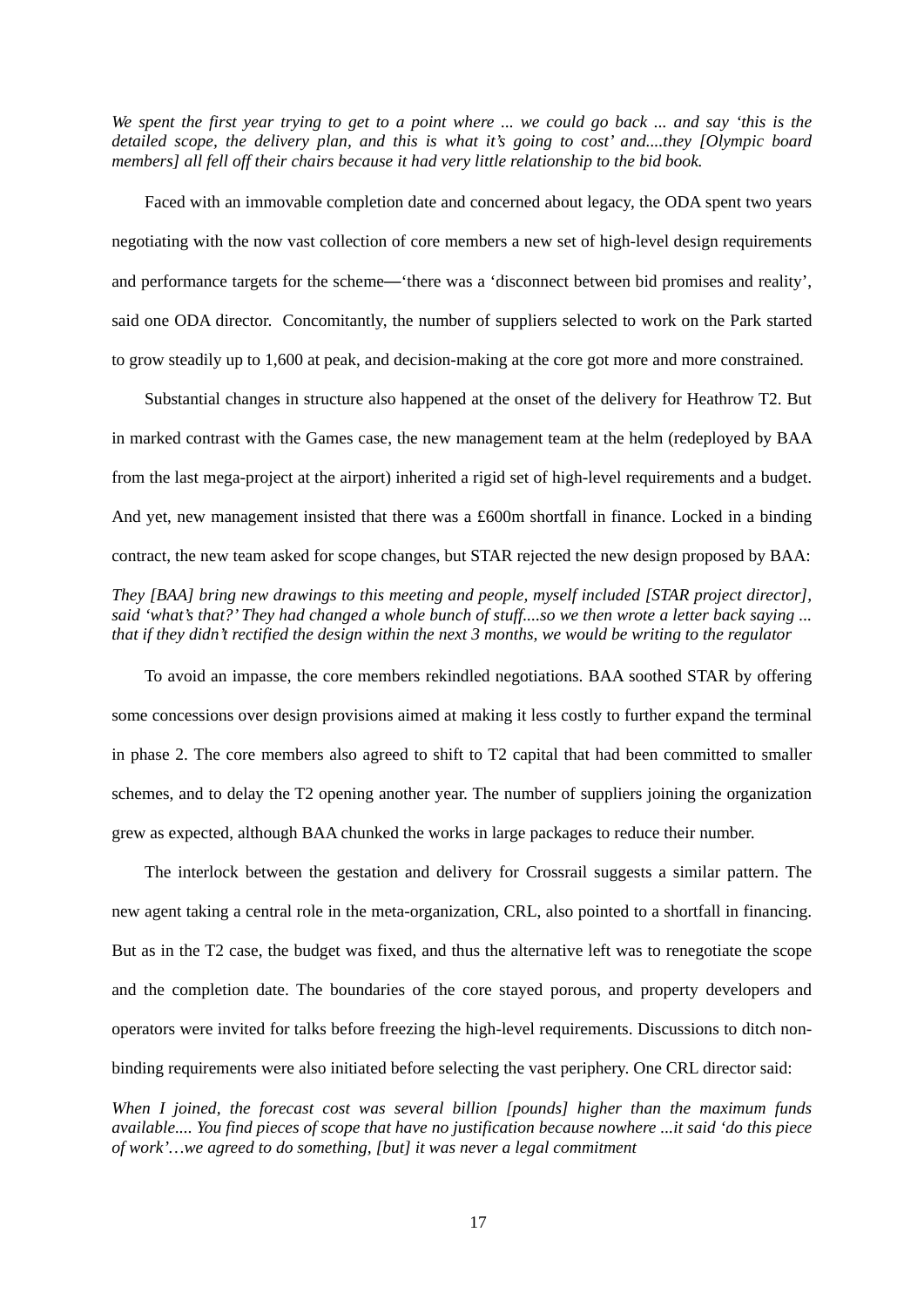In summary, the delivery is qualified by a last round of substantial structural changes in the mega-project meta-organization, starting off with the arrival of new management. This triggers a last round of talks as to how to achieve the goal before action becomes severely constrained by the growth in the periphery. We turn now to analyze how this structural evolution impacts on performance.

#### **Linking Organizational Evolution and Ambiguity in Performance**

Our longitudinal analysis reveals a relationship between the evolution of the mega-project metaorganization's membership and the potential for this to be accompanied by episodic re-definition of the goal, and the corresponding high-level design requirements and cost and schedule targets. Indeed our findings suggest that as the meta-organization's core and periphery expand to acquire more resources this directly leads to substantial changes to the performance expectations.

The Olympic park, for example, was floated by the British Olympic Association in 1999 as a £1-2.5bn capital investment to end in a £17bn enterprise when accounting for all expenditure in building the park, regenerating East London, upgrading London's transport network, and hosting the 2012 Olympic Games. Likewise, Crossrail evolved from a £2.1bn privately financed 9km central London train to open by 2008 into a £16bn (mostly publicly financed) 148km commuters' train to fully open by 2019; and T2 evolved from a new £1-1.5bn concourse to open in 2012 into a £2.6bn fully-fledged campus to open by 2019 (although the second phase was ditched later on in delivery).

Importantly, substantial changes to the performance expectations occur under two distinct conditions of membership change. The first pattern of change occurs in gestation when an influx of new resource holders into the core leads to calls for widening the scope. Hence the Olympics saw a significant scope increase coinciding with the founders' attempts to please IOC, appease the Sports federations, and placate public agencies and lobbyists. Similarly, as new members joined in Crossrail in gestation, the goal evolved to resolve broader transport problems across Greater London.

As it requires considerable effort to negotiate these changes, the full effect of a new member's demands may remain inadequately integrated into performance baselines unless the environment prohibits the scheme to forge ahead before the expectations are reconciled—this was the case of Crossrail and T2. In contrast, London2012 dodged the scrutiny from the UK Parliament, and thus the reconciliation of the performance expectations took place only much later on in delivery.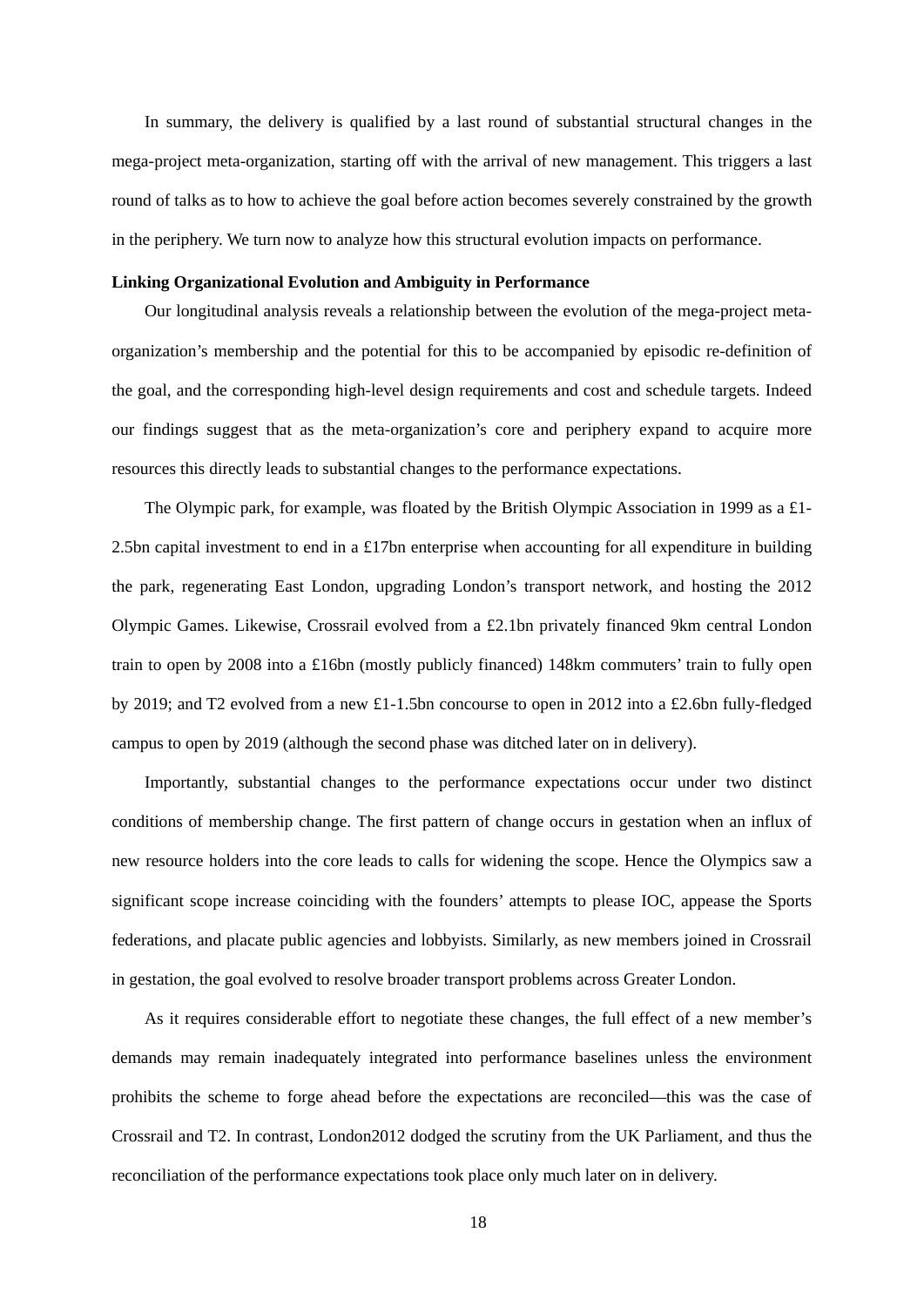A second equally substantial change to the performance expectations occurs when the founders appoint an agent to manage project delivery. At this interlock, this so-called delivery agent has to recruit the suppliers who will further challenge the core's assumptions through the tendering process and constrain decision-making at the core. To protect perceptions of their own performance, the delivery agent wants to commit to a more robust performance baseline aligned with more recent information, and thus sets off a new round of negotiations for the performance expectations.

Hence after the appointment of the ODA in the Olympics, CRL in Crossrail, and new management at T2, the performance expectations were invariably readjusted. For example, in the Olympics, the scope was reduced and the budget grew after the ODA took the helm of development, but the schedule remained fixed; and in Crossrail, the schedule slipped and scope was removed after the CRL got on board, but the budget remained unaltered. One respondent quipped about this pattern, "they [delivery agent] will immediately say 'it's their [predecessors] fault, they've stuffed up all the estimates'...and they [predecessors] will say 'bloody amateurs, couldn't they build it for that?'".

Admittedly, not all changes in the performance expectations can be attributed to negotiations carried on by founders and newer core members. Crossrail began with a goal around a central London train, but over time London's economic geography altered. Arguably this evolution in the environment contributed to a rethink of the core membership, and to subsequent changes in performance expectations. Furthermore, when development lasts decades unforeseen events occur that directly impact on performance expectations. The financial crisis, for example, required the UK government to bail out the developer of the Olympic village and to ask Crossrail to devolve £1bn of contingency funds; both cases held the founders' feet to the fire and forced them to defend their prior performance expectations. And in the T2 case, during development, BAA changed hands and later the government told the company to end its monopoly control over the London airports. These changes contributed to BAA's decision to shelve plans for the second phase. The airlines were outraged, but a BAA director said—'you created the beast, and this is how the beast is playing out'.

Major changes in the environment were, however, exceptional in contrast to the empirical pattern that links evolution in the mega-project organizational structure to changes in the performance expectations. We now examine three mechanisms that motivate the changes to performance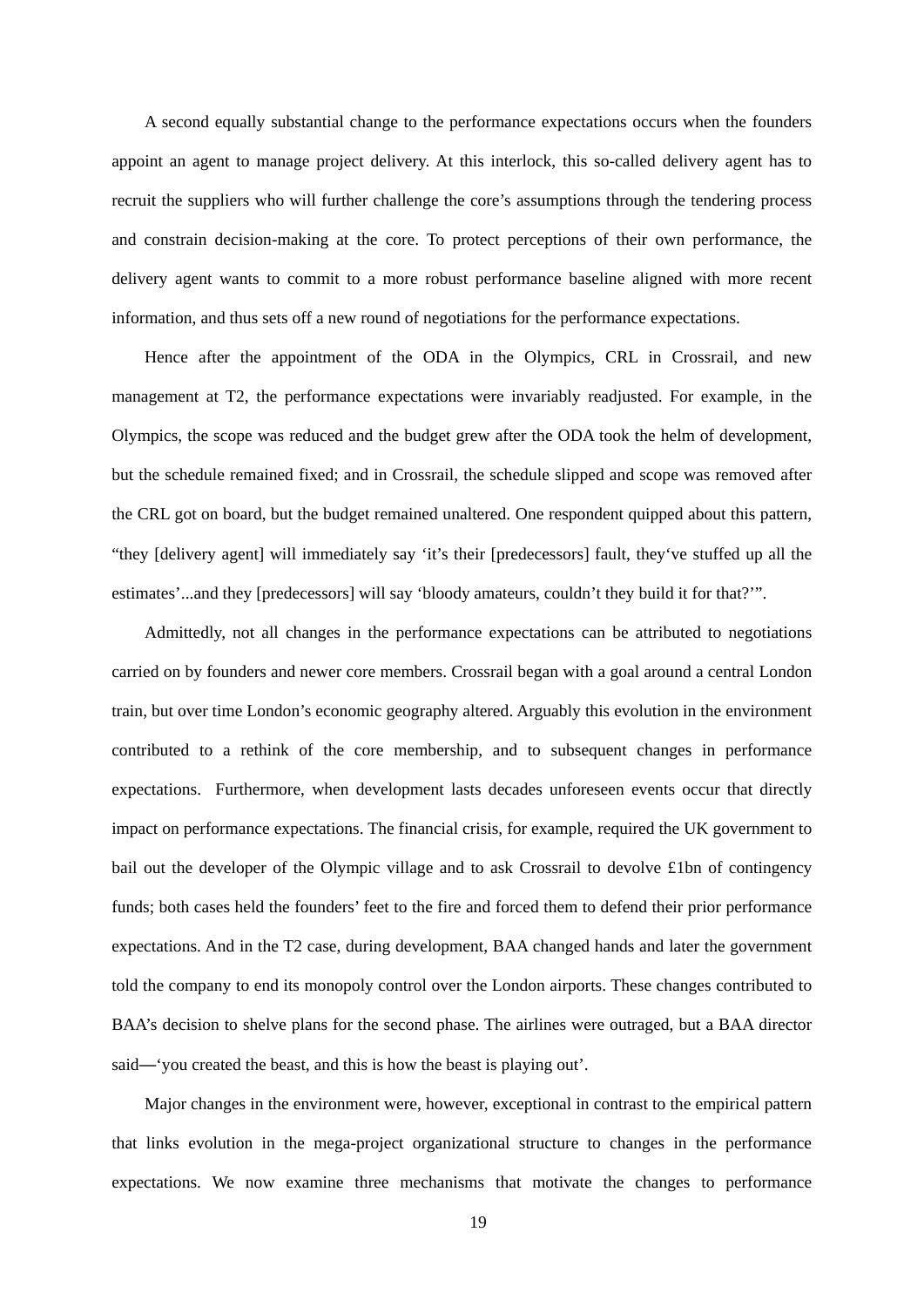expectations, and explain how these changes in turn create ambiguity in evaluations of performance, and thus trace the ambiguity in performance back to the evolution in the structure. The scheme in Figure 4 illustrates the logic that emerges from the analysis of our empirical findings.

*<Insert Figure 2 – The link between Evolution in Structure and Ambiguity in Performance> The Influence of Committals to Different Performance Baselines* 

Our findings suggest that each iteration of the performance baseline reflects the zeitgeist of the new mega-project organizational structure and corresponding high-level preferences. Yet not everyone will agree with the legitimacy of the newer baselines. In particular, the aforementioned announcements of new baselines at the interlocks between development stages are controversial.

If the intent is to slam the mega-project performance, or to craft a narrative of strategic misrepresentation and optimistic bias (Flyvbjerg et al. 2003), our sample suggests that critics can refer back to the original project baseline to support the argument. The comparisons of cost data are not linear because of longitudinal changes in accounting reporting practices. But the three mega-projects in our sample do fare badly when their performance is evaluated in this way.

 Despite this, many praise the observed mega-projects for their performance. In the Games case, for example, top management of the delivery stage brazenly stated that their performance was a story of great leadership—"for the ODA all came together", said its Chairman in 2013 proud that the ODA had delivered the Olympic park within the budget it negotiated in 2007. And yet enthusiasm was not universal particularly after the founders and the ODA agreed to sharply increase the budget envelope at the onset of delivery—"we've been treated like imbeciles by those who believe they've a divine right to squander other people's money", said a tabloid (Hardman 2011), and the respected Financial Times concurred "the costs were grossly and persistently underestimated" (Kay 2013).

In summary, as the mega-project structure evolves, performance expectations change irrespectively of whether prior targets were or not scrutinized by the environment. They change because new management chooses to commit to new performance baselines. By renegotiating highlevel design choices, and by building in slack in the budget and schedule if possible, new management hedges against the perceived risk that targets have to slip later on to accommodate more demands from new latecomers to the core, supplier bids higher than anticipated, or changes in the environment.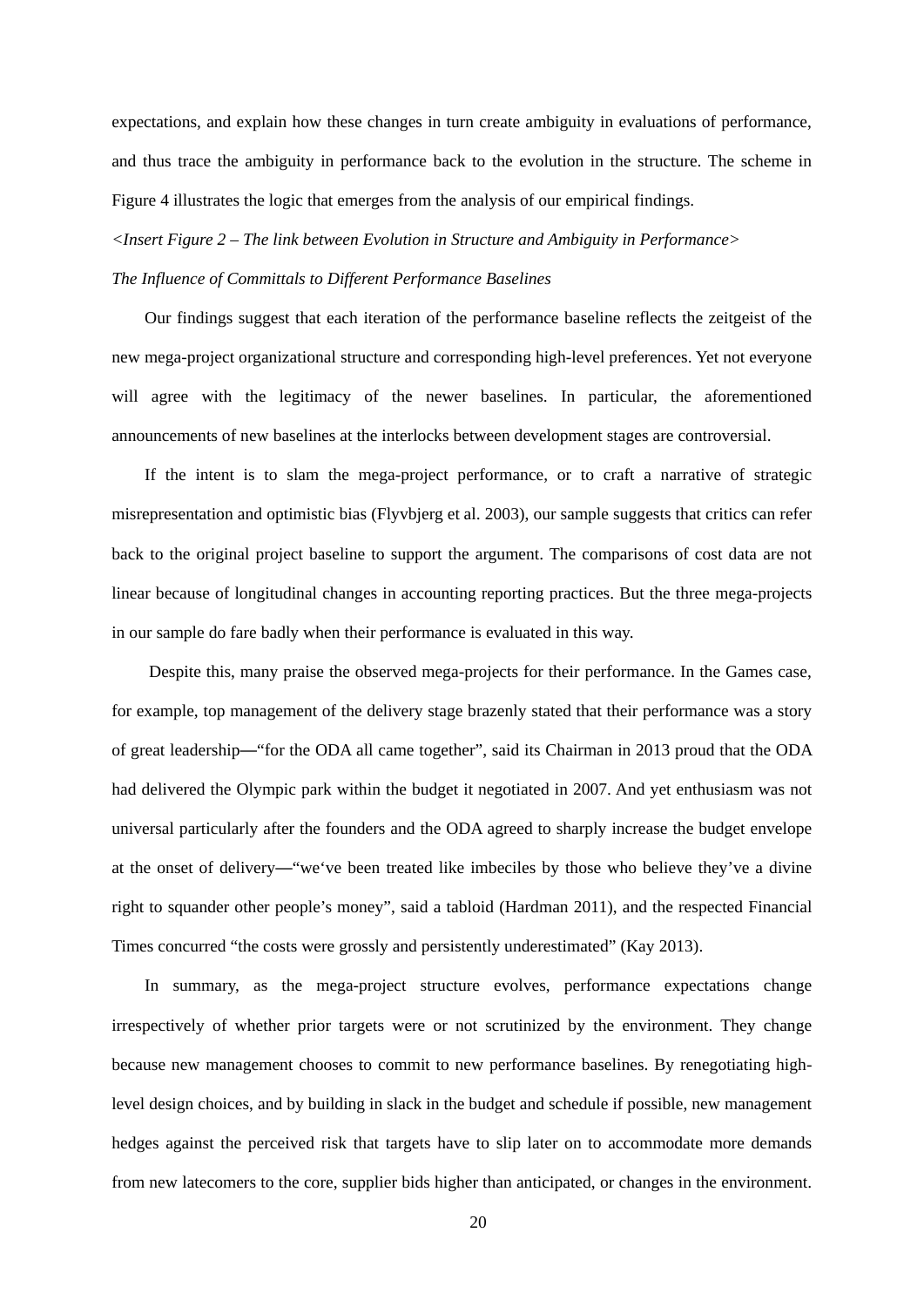The co-existence of committals to different performance baselines, each one associated to a legitimate organizational structure fuels antagonistic evaluations, and ambiguity in performance ensues.

 We examine next how performance can be evaluated differently irrespectively of the baseline. *The Influence of Differing Preferences between Efficiency and Effectiveness* 

Our analysis shows that the core members of a mega-project will dispute the need to change the high-level choices as development unfolds. Some members show a preference for fixing upfront the project scope and corresponding performance targets; for these members high performance is about efficiently delivering on the upfront commitments. For others notably new latecomers to the core and actors that operate under uncertainty over their needs for the infrastructure in use, high performance is about providing flexibility to adapt the scope as development unfolds, and thus maximize the asset's long-term effectiveness. These different but equally legitimate perspectives about how the megaproject should perform are difficult to reconcile, and as the organization evolves and core members negotiate hard choices between efficiency and effectiveness, ambiguity in performance arises.

The Heathrow T2 case offers a good example. Due to volatility endemic to the airline industry, throughout development STAR kept pushing for changes in the high-level design requirements and asked to delay design commitments. But at the onset of delivery, with a new BAA capital projects team at the helm, the airlines were asked to bed down all the design requirements. The airlines hit back saying that they were not ready to commit. Frustrated, one new BAA director compared the airlines to a child entering a sweetshop: 'they're not quite sure, but know they want something.'

As it turned out, the conflict between the concerns of the new BAA capital management team with efficiency and the STAR's demands for flexibility dragged throughout the delivery stage. STAR successfully pushed for major changes at the onset of delivery—'if you've to make changes, it better damn well be good', threatened the BAA capital projects director—after which BAA froze the design requirements to the dismay of STAR. But two years before the opening, the domestic carrier of STAR left the alliance, which wreaked havoc on the occupancy strategy for the future terminal, and BAA was forced to let the cost target slip again to accommodate a new round of very late changes.

A similar pattern was observed in the other schemes. At the onset of the delivery of Crossrail, for example, new management fired an opening salvo by announcing a controversial freeze of the high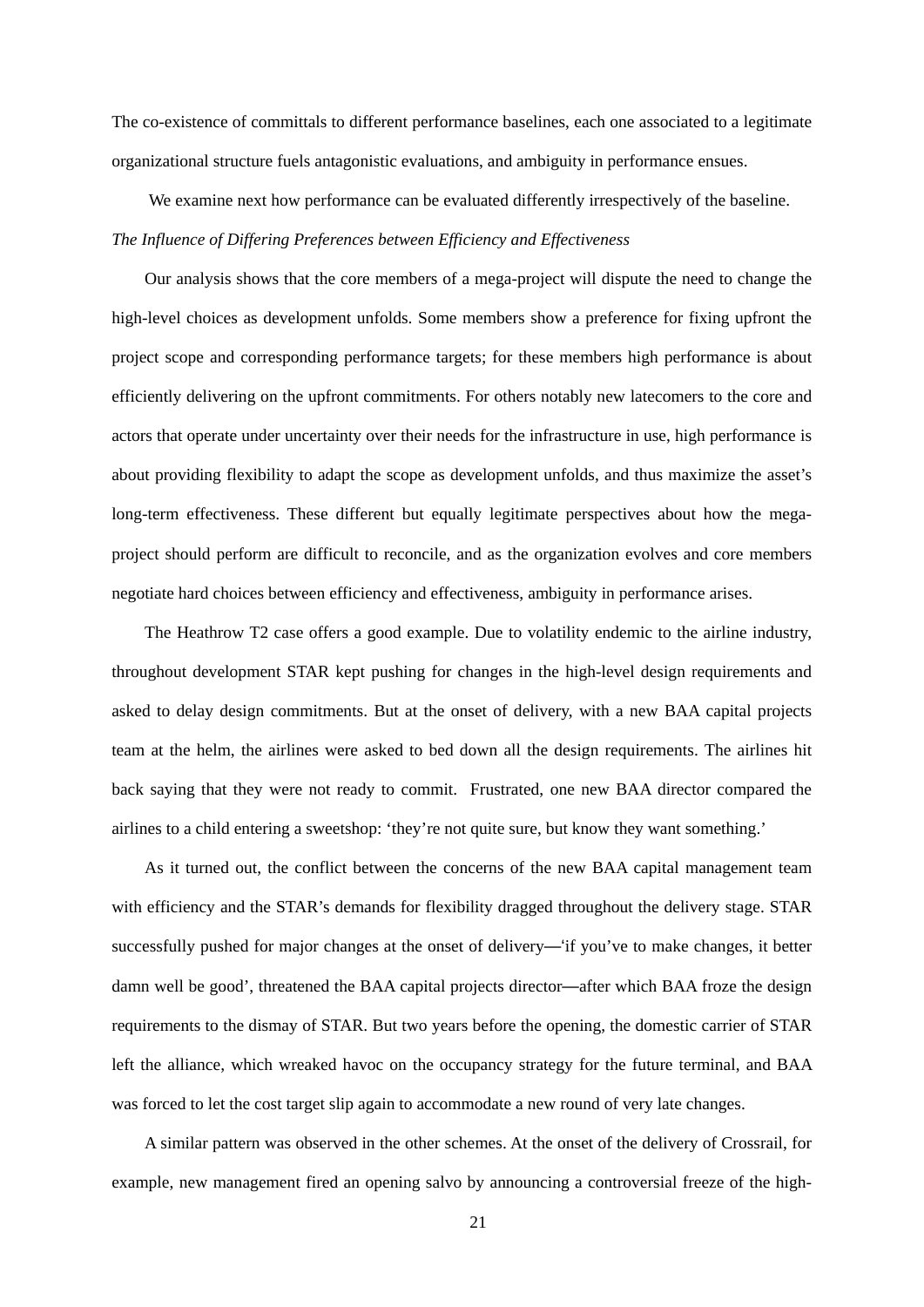level design requirements ten years ahead of the opening date. And in London2012, under pressure to get the suppliers on board, the Olympic Delivery Authority sought to freeze the requirements and budget once it got in post into a new baseline so-called the 'Yellow Book'. The sport federations protested that it was premature to freeze the requirements before the 2008 games, the 'Beijing effect' as they put it, and a long list of exclusions had to be co-produced to accompany the Yellow Book.

In the absence of objective data about the socio-economic value of ploughing ahead to keep development on target versus letting the targets slip to accommodate change, different and subjective evaluations of performance arise as a function of the discretionary emphasis put upon efficiency versus effectiveness. Parties that fail to force late change slam the mega-project performance on the basis of lack of flexibility. Those that won the fights hail the performance by stressing the need to be efficient. This leads to different concomitant evaluations, and ambiguity in performance ensues.

# *The influence of Rivalry in Preferred High-level Choices for the Final Design*

A final mechanism that explains changes to performance expectations and how these changes in turn create ambiguity in performance pertains to the rivalry in the preferences for the final design amongst core members, as well as in the preferences between those at the core and outsiders that failed to directly influence the final design. The case of T2, wherein BAA, STAR, and the regulator crafted the system-level goal of the scheme, illustrates how collective development of a single, monolithic, designed artifact for common use is complicated. It was the regulator's role to ensure that all the airlines were treated equally; to this end the regulator had the power to veto BAA's plans. Still, STAR never felt wholly enfranchised because, in its view, the regulator did little to force BAA to meet the initial pledges. STAR also never fully accepted BAA's argument, accepted by the regulator, that physical constraints made it impossible to add a modern baggage handling system in the first phase— 'there's an inherent weakness in everything that is being supplied', said the STAR director.

The development of the other schemes was also beset by conflicts over high-level design choices between founders and latecomers to the meta-organization's core. For example, the Olympics founders were accused of callous indifference to leaving a "white elephant" after a coalition inside the core staved off calls by football aficionados to renege on the bid promise to create an athletics venue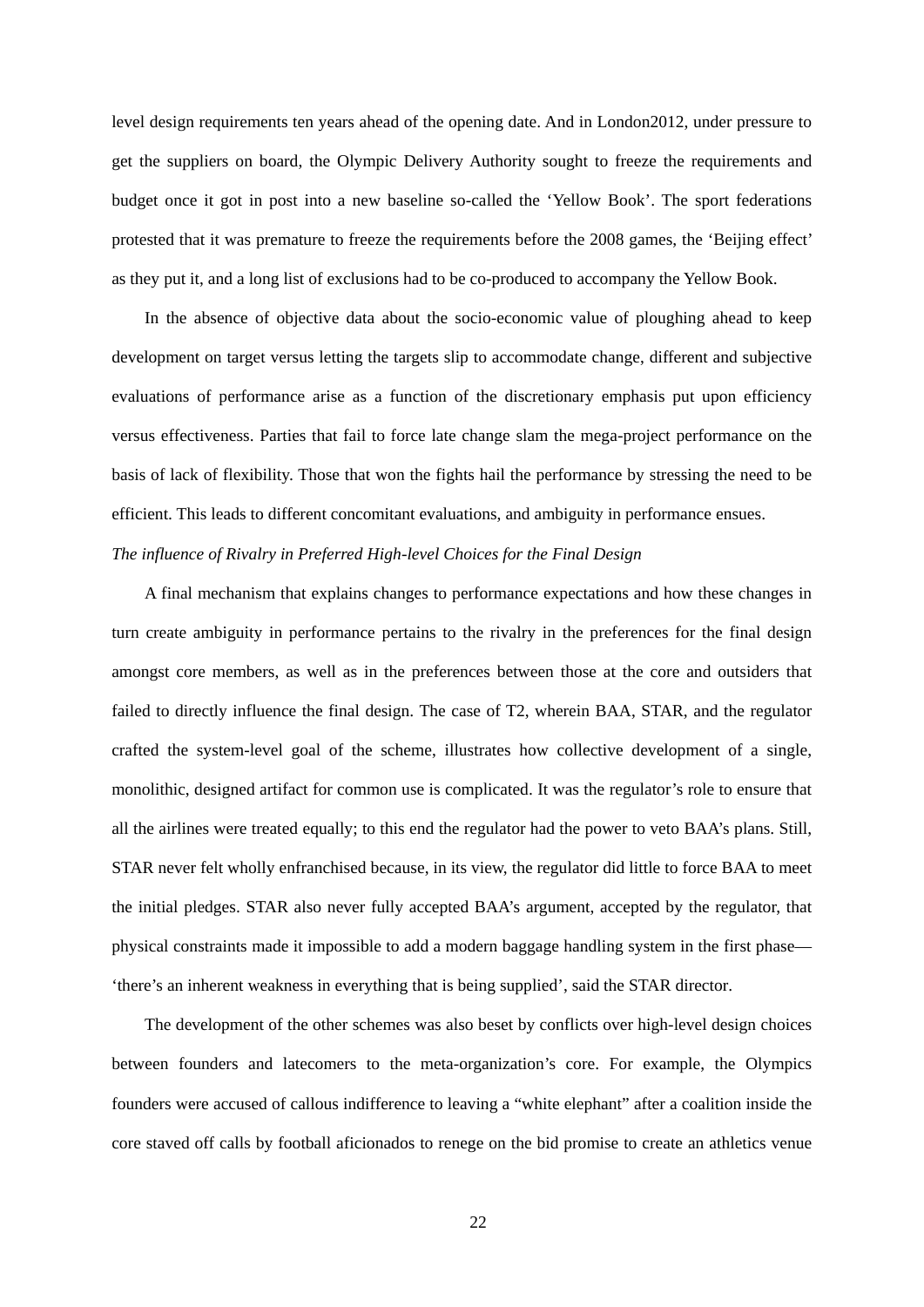in legacy<sup>6</sup>. Other fights are fueled by the delivery agent's preferences for high-level design choices that allow them to hedge against the risks of schedule and/or budget slippages during project delivery. Hence Crossrail management was accused of paying lip service to their motto for a 'world-class railway' after turning down the EU railway regulator's call to adopt leading edge technology. And Crossrail management's decision to renege upon prior non-binding commitments such as enhancements to the stations outside London infuriated the respective local councils and the architectural lobby who accused management of leaving a 'mediocre legacy'; after a gory fight leaked to the public press, the managers were forced to make a series of embarrassing U-turns.

Finally, other fights were caused purely by antagonistic preferences for the final design. A good example is one that opposed a local council against the Crossrail founders. The founders opposed to the idea of adding toilets to the local station ('we told them to bugger off …they [toilettes] are nothing but a nuisance', said one respondent). But the Councilors could not disagree more; after years of unsuccessful talks, the proponents raised a ruckus in Parliament ('will the Minister [of Transport] join me in urging Crossrail to build some toilets?'). After this well publicized political move<sup>7</sup>, the founders appear to have taken fright and caved in to the Council's demands.

In summary, actors that lose fights over the high-level design choices are tempted to shame the performance of the mega-project in the court of public opinion, whereas the winners will proudly stand by their decisions. Given the lack of a universal definition of performance and of time and resources to resolve the emerging controversies through dialogue and using objective evidence, the debate on mega-project performance remains inconclusive and mired forever in political fights.

# **DISCUSSION**

Our analysis suggests that mega-projects are a hybrid form of meta-organization blending properties from both open, pluralistic systems (Garud et al. 2014, Shipilov et al. 2014, Kratz and Block 2008) with closed, hierarchical systems (Simon 1962, March and Simon1993). To make sense of this hybrid we argue that a megaproject consists of two interdependent structures – a core and a

<sup>&</sup>lt;sup>6</sup> The battle dragged throughout development, and after the Games the stadium was leased to a premier league football team, with the national government footing the bill for the ex-post reconversion of the asset

<sup>&</sup>lt;sup>7</sup> Arguably because of the use of the word 'piss' in Parliament, Daily Hansard- Debate, Commons Debates, House of Commons, 23 June 2011 and Hoggart, S. (2011). Looking after number one. The Guardian 23 June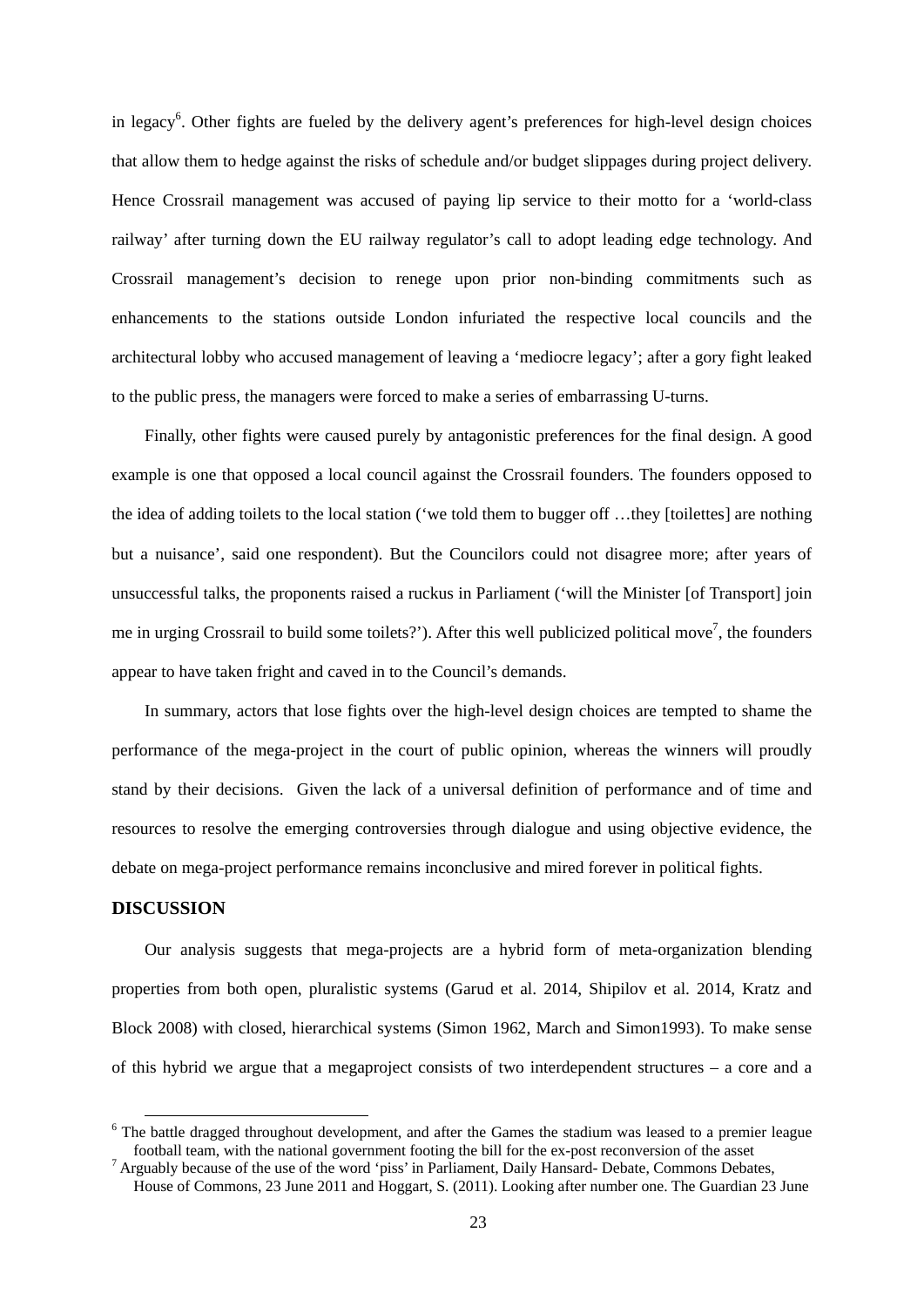periphery (Hannan and Freeman 1984; Siggelkow 2002; Thompson 1967). The core consists of those members that possess resources critical to the achievement of the system-level goal, and which are not easily substituted. In contrast, the periphery consists of those members that hold resources that can be acquired through market transactions. The mega-project's founders hold substantial amount of decision-making power, but lack absolute authority. Over time the founders, out of necessity, invite other stakeholders to join the core, thus core membership evolves over time through entries (and sporadic exits) of other actors. A high degree of interdependency between the core actors operating under time pressure results in bargaining aided by face-to-face interactions and knowledge exchanges to seek consensus. The structure at the periphery, in contrast, is formed by a vast supply chain selected to design and build the infrastructure but not granted direct influence over the high-level choices.

Mega-project meta-organizations are thus not open systems such as open communities of production (Lakhani and Von Hippel 2003; O'Mahony 2003), global communities of scientists (Tuertscher et al. 2014), or managed business ecosystems (Baldwin and von Hippel 2011) since a significant class of members—the project supply chain—cannot self-select or volunteer for tasks. Rather the mega-project suppliers must apply for membership and compete to be selected as typical of a meta-organization with closed boundaries such as OEM-supplier networks or closed consortia. But equally, a mega-project meta-organization is not a wholly closed system because the boundaries of the core are permeable. Throughout development, new parties can gain core status through lobbying or leveraging valuable resources to force their preferences into high-level choices.

Nor do the organizational structures that we observe fit neatly between highly stratified and flat decision-making bodies. In stratified meta-organizations, the higher-tier members have increased decision-making privileges and take additional responsibility for orchestrating the efforts of other members; they also rely on an authority hierarchy built upon employer-employee relationships and legal contracts to resolve emerging controversies (Gulati et al. 2012). This fits with the relationship between the mega-project's core and the supply chain where contracts are used to simulate hierarchical authority (Stinchcombe 1965; Stinchcombe and Heimer 1985). In marked contrast, the decentralized governance structure held between the core members of a mega-project reflects more egalitarian systems in which interdependency of the member's resources creates a relative equality.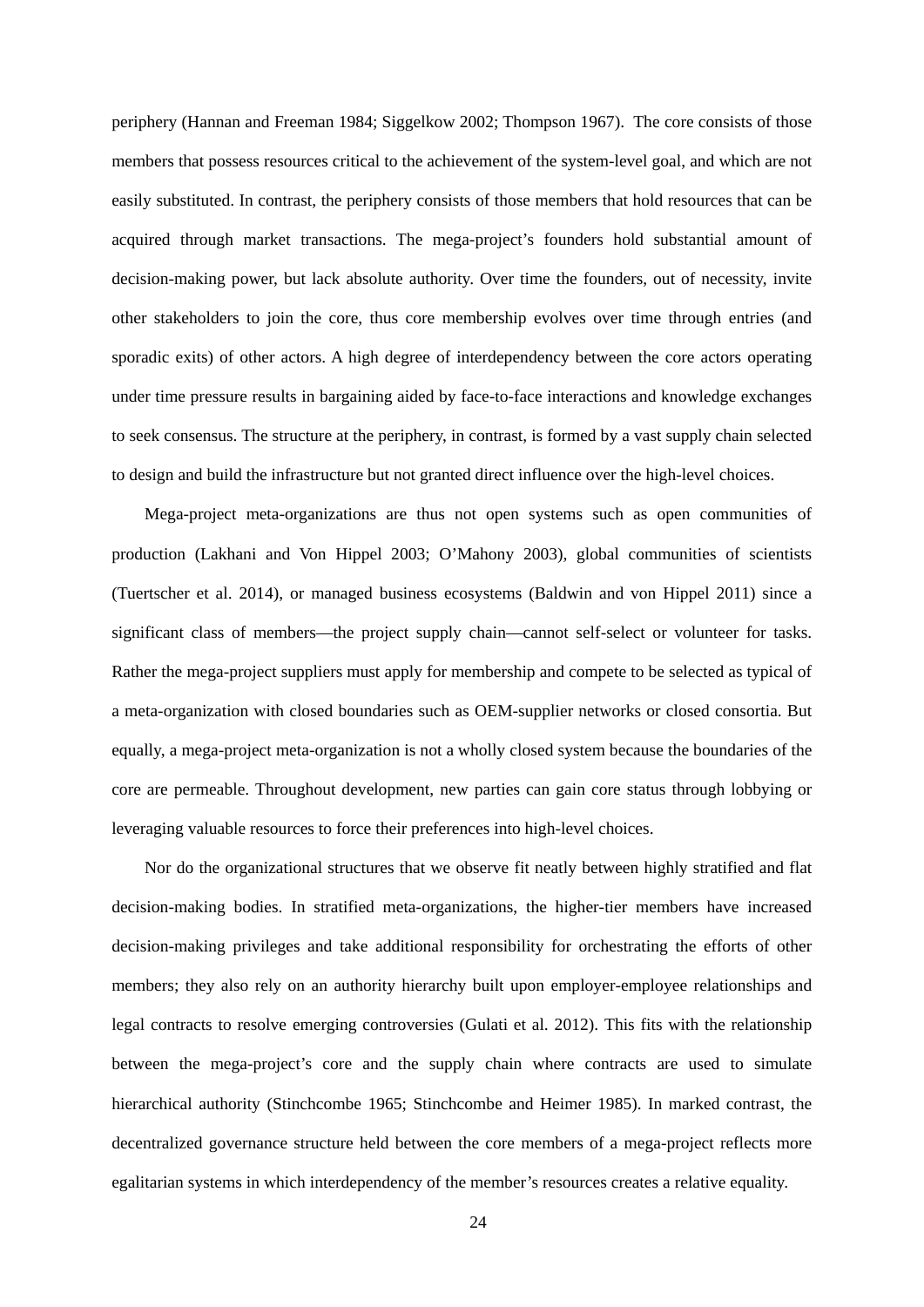We turn now to discuss how these idiosyncratic features of the mega-project meta-organizations suggest theoretical and practical complications relative to other known meta-organizations.

#### **The permeable boundaries of the mega-project meta-organization's core**

The inception of a mega-project's core is a 'social matching process' (Barnett et al. 2000) in which the founder and other parties seek out a mutually acceptable goal and plan to achieve it. For the founders, core membership is permanent and gives them system-wide decision rights ex-officio. Other parties that join the core as the development progresses, e.g., a local council, by the nature of their position, may also gain decision rights ex-officio but these will be bound to particular components.

The permeable boundaries of the core are necessary for the founders to attract commitments of resources from powerful actors who could otherwise oppose to the mega-project and prevent it from thriving. Increasing the size of the collaborative brings additional resources that can be drawn upon to provide a benefit enjoyed by all (Gray and Clyman 2003; Ostrom 2005). But the permeability of the core also exacerbates pluralism (Shipilov et al. 2014) and the risks that some actors feel marginalized and leave the enterprise (Pratt and Foreman 2000), and thus the costs of resolving differences.

Importantly, the mega-project's core has no single gatekeeper or 'systems-integrator' (Brusoni et al. 2001) that unilaterally controls core membership and product design architecture. Occasionally parties which hold non-critical resources gain access to the meta-organization's core through effective lobbying and bargaining. This can be problematic as extant core members may disagree on the legitimacy of latecomers who, in their view, seek to benefit disproportionally to their stakes. This in turn undermines efforts to achieve goal congruence, a useful action to encourage unfamiliar parties to collaborate (Beck and Plowman 2014). By the same token, as the core structure evolves, coalitions of members can form which seek to renege on prior pledges and disenfranchise less powerful members.

The mega-project core members therefore operate under a relatively pluralistic structure. They share the goal of getting the infrastructure done. But they belong to different communities of practice (Brown and Duguid 1991), and thus are individually motivated by different interests, knowledge bases, and beliefs. Hence, they may fundamentally disagree over how to achieve the goal, and the epistemic and cognitive differences (Puranam et al. 2012) are complicated to bridge In such pluralistic environment it is hard to rely on a meritocracy-based authority (Hippel and Krogh 2003) to resolve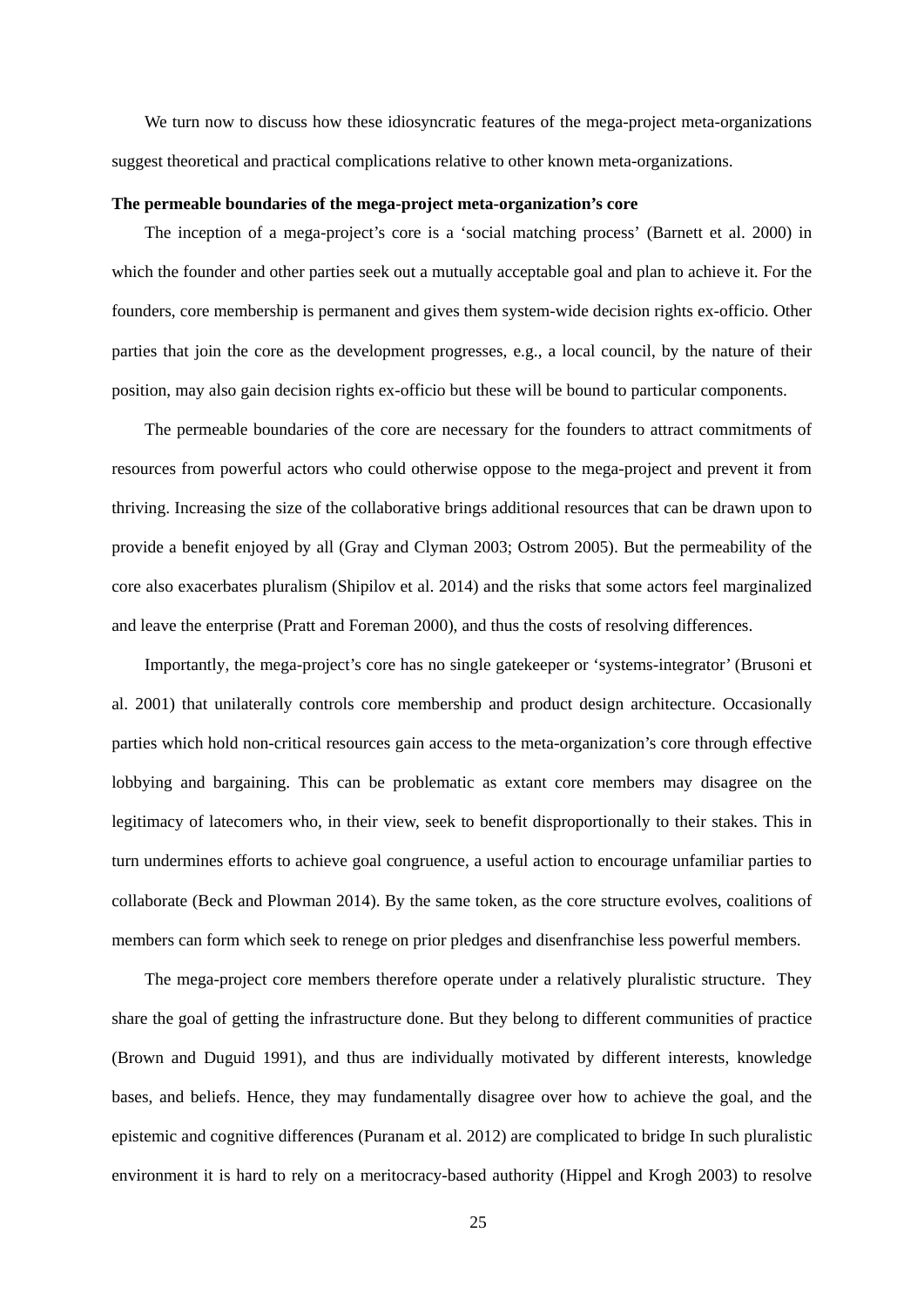controversies. To complicate matters, the core members operate under deadlines imposed by rigid electoral or regulatory cycles, which limit the scope of the discussions and undercut collaboration (Susskind and Cruikshank 1987). Thus the core is under pressure to cut deals at the same time it seeks consensus through cycles of knowledge exchange and transformation and production of compelling evidence and superior arguments (O'Mahony and Bechky 2008; Tuertscher et al. 2014). In pluralistic and constrained developments, the parties find it tempting to use mutual gains bargaining and interestbased negotiations to pragmatically bridge differences (Garud et al. 2014; Gil and Baldwin 2013).

Hence the mega-project is rife in controversies amongst core members, some of which turn into political fights; controversies and fights between core members and outsiders wishing to enter into the core are also common. These confrontations can drag for years creating high uncertainty over the high-level design choices until a mutually acceptable solution emerges, the opponents are defeated, a dissenting party defects, or the venture collapses. A degree of self-selected membership together with relatively flat decision-making are thus the qualifying attributes of the mega-project core.

#### **The vast but closed mega-project meta-organization's periphery**

Since the core members of a mega-project rarely have the in-house knowledge, skills, and labor necessary to design and build the infrastructure, they acquire these resources by using market mechanisms (Ouchi 1980) to select a complementary supply chain. As the suppliers do not have a monopoly over key resources they must compete for membership. For example, the endorsement of the local councils to the Crossrail scheme was irreplaceable, but a few suppliers were capable of designing and building the railway stations. Hence exchanging one supplier for another with similar capabilities, ceteris paribus, does not require changes to the high-level design requirements.

Potential suppliers are not however all equivalents, and a supplier seeking membership to the mega-project must prove it is the best for the job. Still, the suppliers are selected not to disregard, alter, or veto the high-level choices, but to translate them into drawings, specifications, and physical artifacts. If the design requirements change, the supplier itself may need to be replaced—the architecture firm for T2 was replaced mid-course, for example, after the core dropped their aspiration for T2 to aesthetically match T5. Because a supplier can only become a member if it gets selected by the mega-project's core, the boundaries of the meta-organization's periphery are effectively closed.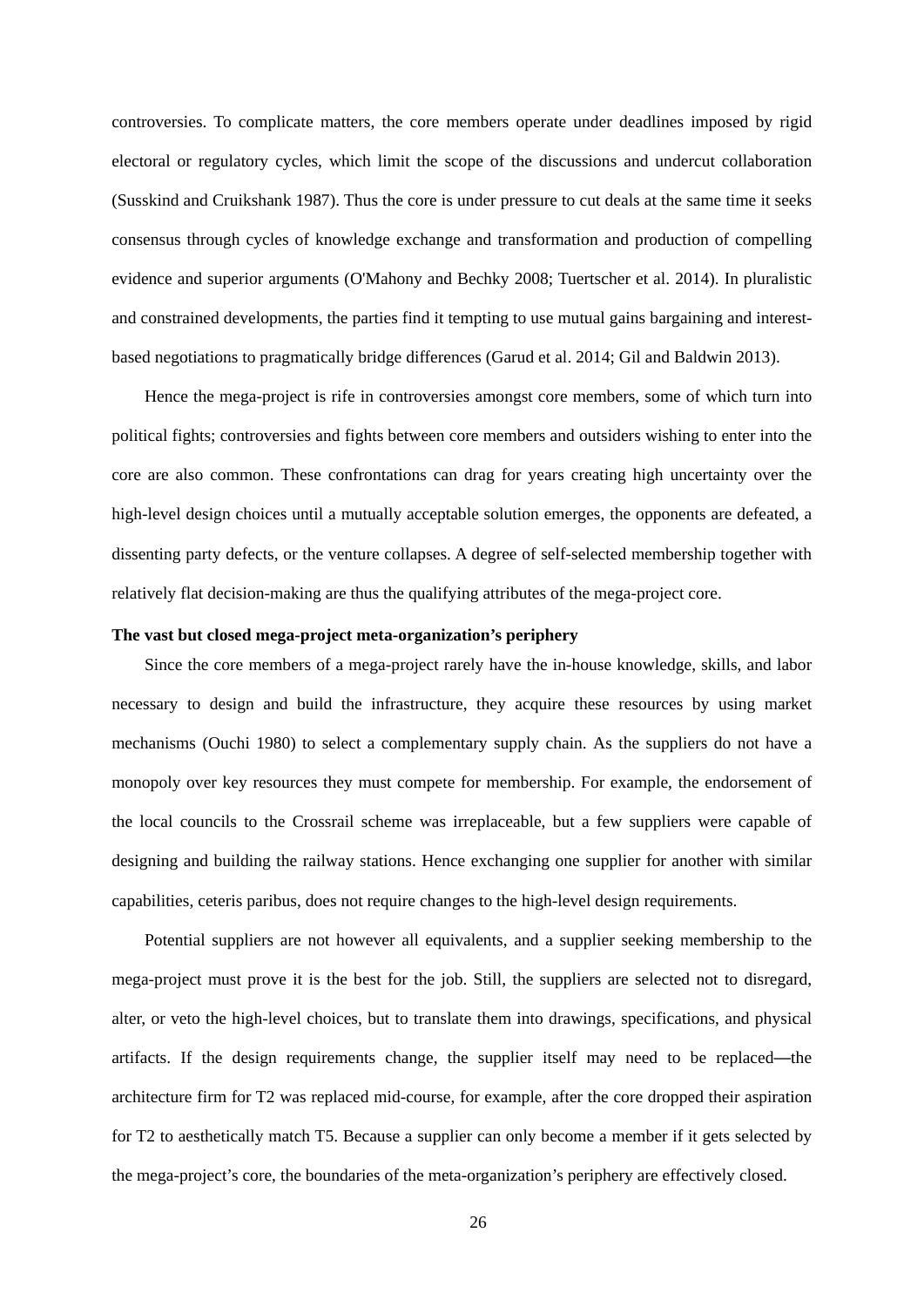Unlike the bargaining and decentralized governance observed at the meta-organization's core, the suppliers carry out their work in accordance with contracts they hold with one or more core members. Suppliers can subcontract work out to other firms, but the actions must remain within the bounds of the contract. Suppliers can also propose changes to the high-level choices, but only the core has the authority to approve such changes. Still, the periphery members play a key role in validating the core's goal and the performance assumptions underpinning the plan to achieve it.

Critically, after the core lets out contracts to the suppliers, the core members lose the flexibility hitherto enjoyed to make development deals (Williamson 1975). Many schemes unravel when either the core forges ahead in gestation without sounding out suppliers if the performance targets are realistic, or the core hammers out late development deals without negotiating first the extra costs and risks with the suppliers already on board (Stinchcombe and Heimer 1985). Core members and suppliers are thus symbiotically related. The core needs the suppliers to get things done for a target price and timescale; the suppliers need the opportunities created by the core to make profit. Market selection together with binding contracts qualify the mega-project organization's periphery.

#### **Linking Evolution in Organizational Structure to Ambiguity in Performance**

Prior studies of the relationship between organizational structure and performance illuminate the elusiveness of this relationship. Not only different structures can lead to similar levels of performance (Doty, Glick and Huber 1993; Gresov and Drazin 1997), but also performance is shaped by interactions between high- and lower-level choices (Siggelkow and Rivkin 2009) and environmental factors (Child 1972; Davis, Eisenhardt and Bingham 2009). Our research uncovers another factor: the evolving nature of the definition of performance—a process of constantly shifting goalposts as the core membership remains in flux—independently makes the measurement of the structureperformance link difficult. Our research shows that ambiguity both in the "baseline against which performance is evaluated" and in the "definition of performance" arise through multiple mechanisms.

First, in mega-project meta-organizations, core members do not join all at the same time, and different core members have different preferences, beliefs, and priorities; they also differ in the planning horizons, a major cause of problems in collective action (Ostrom 1990, Ansell and Gash 2007, Gil and Tether 2011). When many autonomous actors are part of a constrained collaborative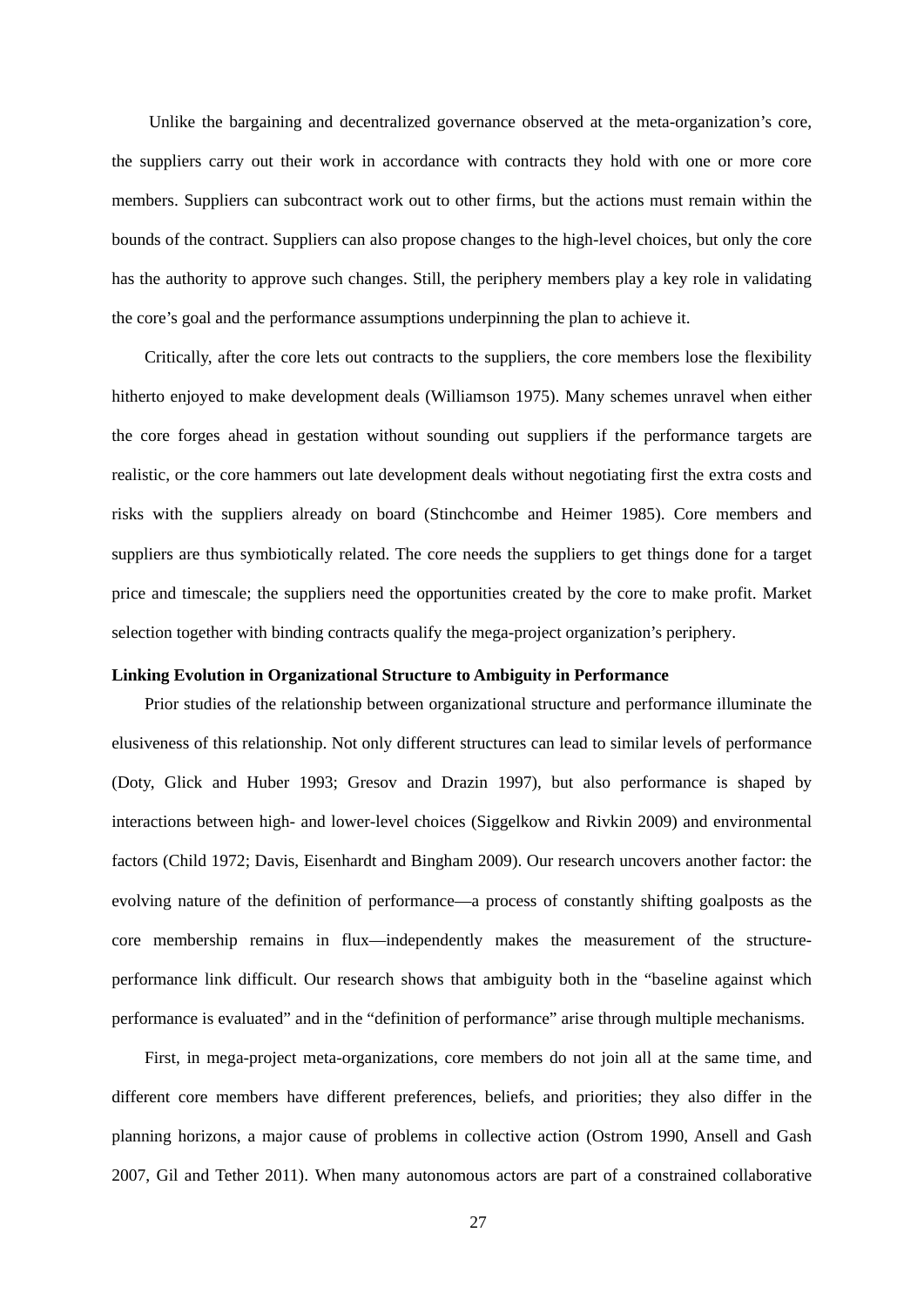development and share the right to design a single non-decomposable asset their preferred choices are mutually exclusive and thus subtractable, i.e., it is one or the other (Gil and Baldwin 2013).

Endemic to mega-project meta-organizations is thus a problem of appropriation characteristic of developments in which organizational and design structures do not mirror one another, and thus are misaligned (Colfer and Baldwin 2010). Mega-projects consist of sets of monolithic components with varying degrees of interdependence. Still, a coalition with system-wide rights to design the whole shares the right to directly influence the design of each component with many heterogeneous actors. Thus the *design in the making* exhibits the qualifying properties of a common-pool resource—many autonomous claimants are entitled to use the resource, but its use by one claimant deprives others from the flow of potential benefits (Ostrom 1990). And indeed, not all core members will see their preferred choices making into the final design. As the core membership grows, and thus the structure changes, the problem of appropriation grows commensurately, and the core faces hard choices.

To bridge the differences within a solution space constrained by announcements of performance targets, the leading coalition and latecomers can opt to bargain and use politics—a pattern of developments that unfold under pressure (Eisenhardt and Bourgeois 1988; Gersick 1994). But this creates winners and losers, which creates risks that some parties defect (Garud et al. 2014; Tuertscher et al. 2014) and thus a failure to harness the benefits of pluralism (Kraatz and Block 2008). Gaps in expectations between the design that some actors craved and what they got fuels different evaluations of performance irrespectively if the mega-project stayed or not within the cost and schedule targets.

Another alternative for resolving controversies that arise during development between core members is to relax the boundaries of the problem, and therefore *if the environment allows,* let the schedule and/or cost targets slip. Slippages in the performance targets allow for different interpretations of the performance, and thus ambiguity in performance on two accounts.

First, even if different parties evaluate performance against the same baseline, slippages are framed (Benford and Snow 2000; Gray and Clyman 2003; Gray et al. 2014) as failures by those actors who put efficiency above adapting development to late requests for design change. In contrast, for others it is more important to flex design to emerging needs than meeting initial performance targets. For the latter, slippages evince that the autonomous parties succeeded to bridge their differences.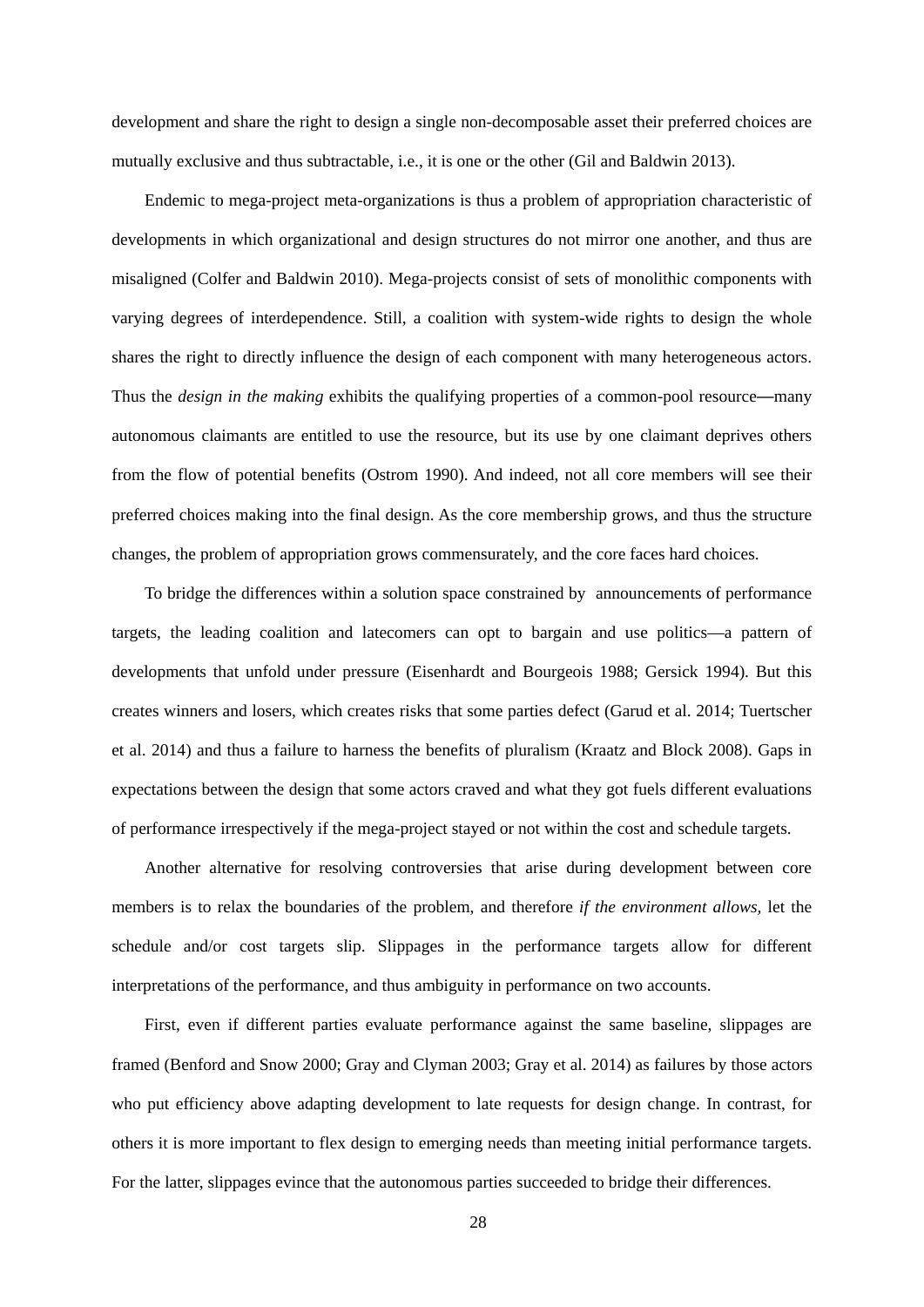And second, slippages in cost and schedule targets create different legitimate baselines against which performance can be evaluated. Our findings show that major slippages in targets are associated with discrete interlocks between development stages, and thus with fundamental changes in the membership of the mega-project. Hence the last actors to announce performance expectations argue it is only legitimate to evaluate mega-project performance against the expectations that their structure announced and committed to. Other actors, in contrast, underplay the significance of changes in scope, and insist it is legitimate to evaluate performance against the baseline committed to by a prior organizational structure. Of course outcomes of evaluations of performance vary according to the adopted baseline, and since it is not easy to rule one out, ambiguity in performance ensues.

The ambiguity in performance that we trace back to the organizational evolution gets further amplified by the interaction between the mega-project and the environment. For one, the inability of some actors in the environment, despite fierce lobbying, to enter the meta-organization's core and change the design requirements contributes to concomitant differences in evaluations of the performance of a mega-project. Other actors in the environment may simply oppose to the whole venture. Excluded or otherwise disenfranchised, these actors may seek to highlighting inconsistencies and pointing to prior expectations against which the scheme will be shown to be doing poorly. Radical discontinuities in the environment such as a financial crisis or the breakup of a monopolist are sporadic, but can change performance expectations and thus amplify ambiguity in performance.

As characteristic of inductive studies, there are important limitations to the generalizability of our insights. To lessen the effect of this our sample was diverse, but all the schemes unfolded in London, a global city in a democratic nation with stringent planning laws and a strong regime of property rights. Organizations like the World Economic Forum argue that infrastructure and institutions are two pillars of what makes societies competitive (WEF 2013). But institutions differ substantially across societies. We thus do not claim as universal our conceptualization of a mega-project as a hybrid metaorganization, neither the link between evolution in structure and ambiguity in performance.

 Furthermore, the mega-projects in our sample were also either publicly financed, or financed by a private monopolist operating in a regulated environment. More research is thus needed before extending our insights to infrastructure promoted by firms operating in more competitive markets.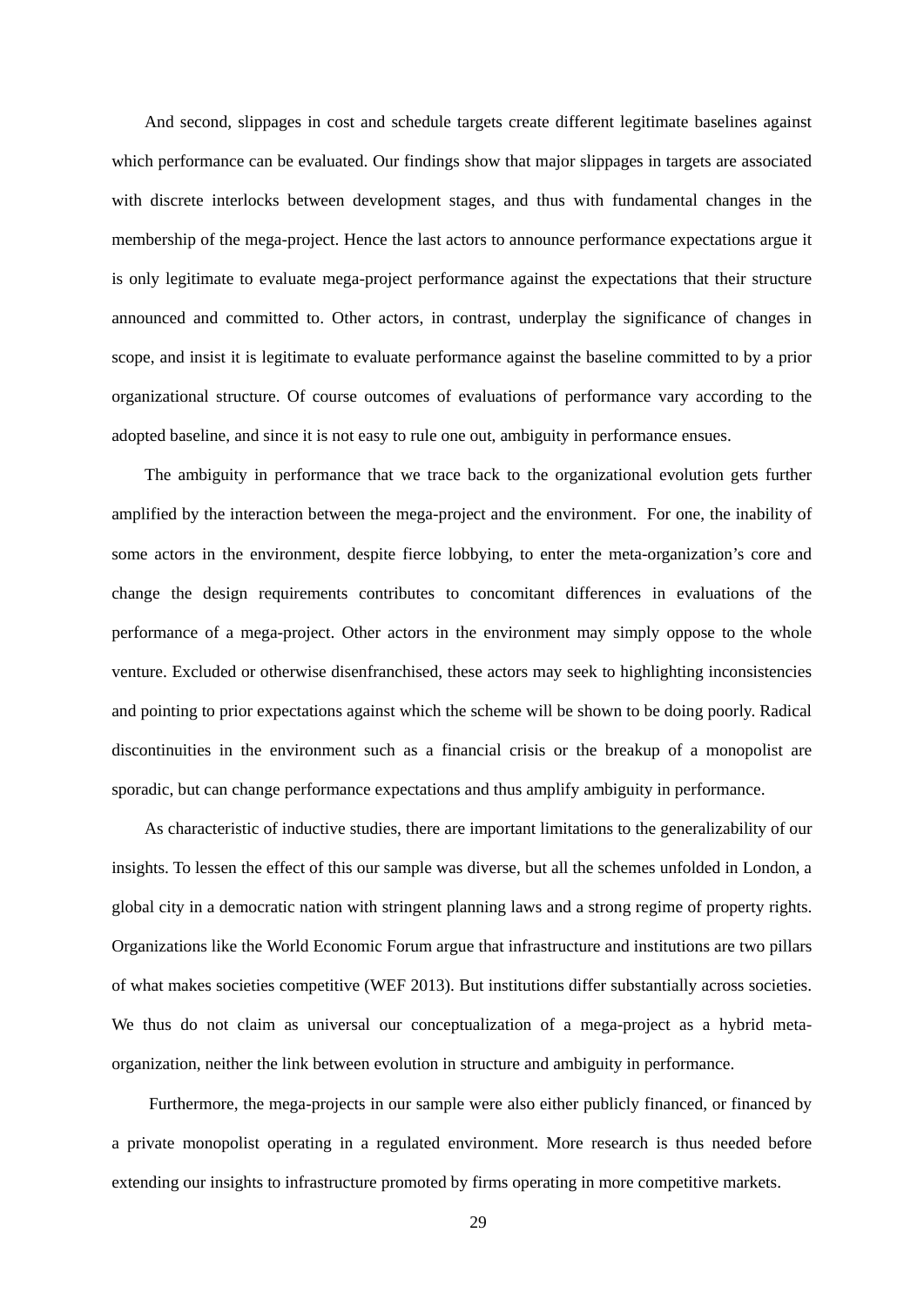#### **IMPLICATIONS FOR PRACTICE**

Managers of mega-projects, we argue, have been denigrated by suggestions of incompetence and Machiavellian guile. By looking to mega-projects as a meta-organization, our study claims that they are not developed by unitary actors but by evolving collectives. Furthermore, we argue that megaproject managers lack the sources of authority found in hierarchies or contracts with respect to comembers of the core structure (though they have this mechanism with respect to handlings with the periphery), and thus managers must negotiate a set of performance expectations that satisfices (Simon 1981) an evolving host of dissenting independent actors and political masters.

Specifically, our study sheds light on the often contradictory pressures that managers of megaprojects are forced to reconcile. In the face of a changing environment, and ongoing growth of metaorganization membership, mega-project managers are encouraged to be adaptable and create new performance baselines to meet incoming challenges. But releasing new performance targets which are inconsistent with previous announcements generates complaints that the scheme is inefficient and is spiraling out of control. Equally, failing to adapt to changing conditions attracts similar levels of disdain of lobbyists for change (from both within the meta-organization and outside) who accuse mega-project managers of being undemocratic and indifferent to risks of producing a 'white elephant'. In the absence of a clear cut definition of performance, to maintain the legitimacy to manage, megaproject managers are thus constantly struggling to balance their commitment to a prior set of performance expectations against the need to let the performance expectations evolve.

Hence mega-projects suffer from being 'designed by committee' (Rosenkopf, Metiu and George 2001) resulting in tumultuous changes to the scope and to cost and schedule targets; unifying all members under a shared goal and plan to achieve it, this is a 'future perfect' (Pitsis et al. 2003), that is itself a goal difficult to achieve. That said, we see five areas where managers can reduce the costly impact of conflict and/or avoid the perception of poor performance.

Given that critics frequently attack mega-project performance on two fronts, the gap between early and late expectations and the frequency with which expectations change, managers should do more to persuade the leading coalition of founders to delay the release of time and budget estimates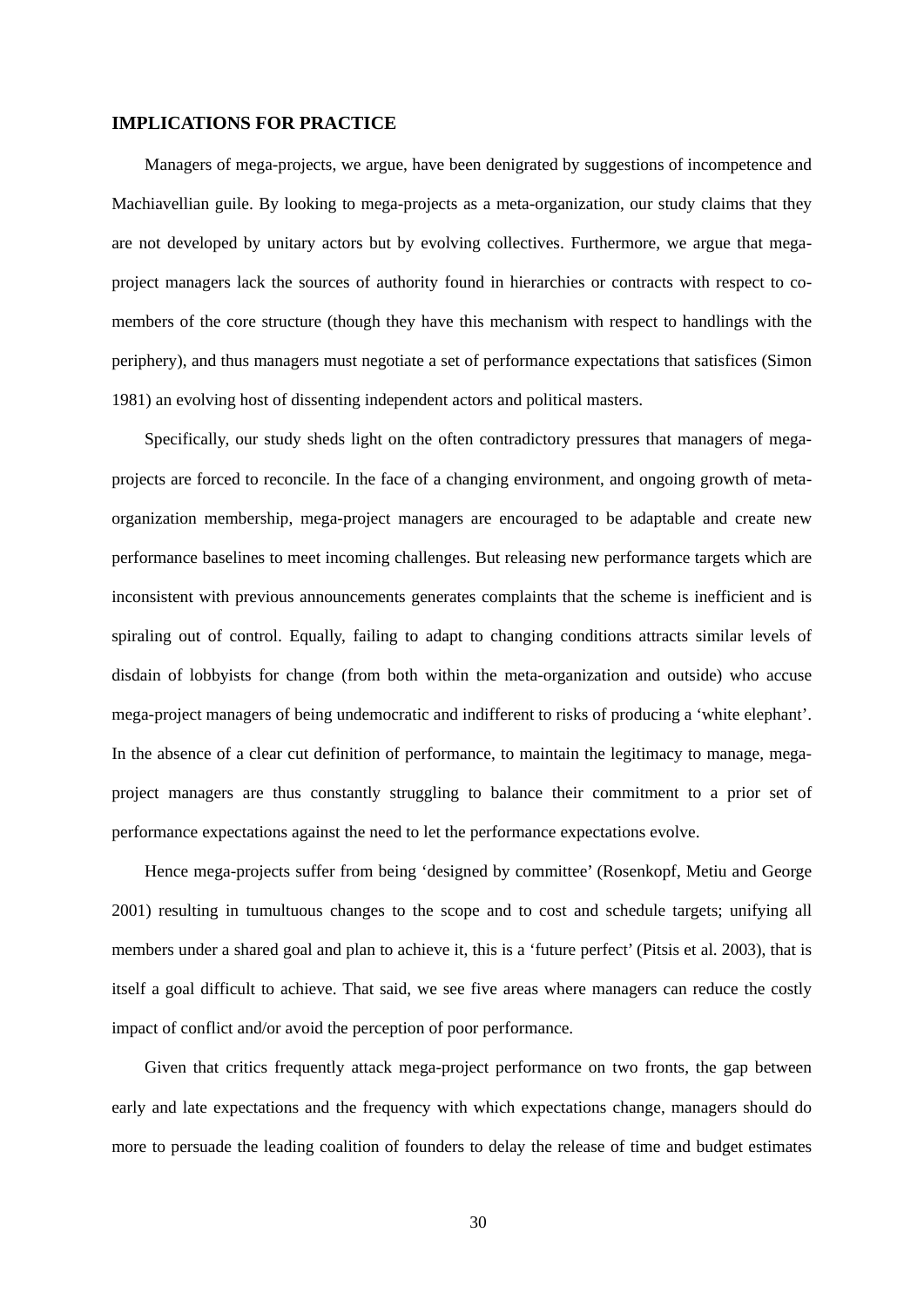for as long as possible. We recognize that this is easier said than done, however. Political masters operate under rigid electoral cycles and thus under pressure to make announcements. And without announcing precursory commitments to tangible performance targets, the founders may struggle to build legitimacy for the scheme and thus to acquire critical resources (Stone and Brush 1996).

In this vein, managers may find respite in committing to flexible targets *if the environment allows*. For example, soft openings can be announced instead of rigid opening dates—both T2 and Crossrail did that; and managers may also lobby late claimants for using their own budgets to finance late design changes, which allows keeping stable the budget at the heart of the scheme.

A second method of avoiding the perception of poor performance is building substantial contingencies onto the scheme's critical path and budget envelope before releasing performance targets. This adds organizational slack, i.e., uncommitted resources reserved to satisfy individual and sub-group objectives (Bourgeois 1981). This approach gives managers more room to resolve conflicts under pressure (Cyert and March 1963; Galbraith 1973) and buffers performance expectations from the impacts of discontinuities in the environment (Thompson 1967). It thus masks slippages—as one manager said "undershooting always causes more problems than overshooting", and was applied both in London 2012 and Crossrail. But there are trade-offs. Large contingencies make it harder to sell the scheme in gestation. And they can become a self-fulfilling prophecy and encourage opportunistic members to make even greater claims on the final scope. London2012, for example, depleted practically all its contingency, and Crossrail is 'going down the same way', one respondent said.

A third approach to improve the perception of performance lies in cutting out the source of late changes. Throughout gestation, the growth of the core membership, and thus creating a pluralistic enterprise (Shipilov et al. 2014) is vital to acquire key resources to forge ahead. But the more core members the more complicated collective action becomes (Ostrom 2005) and thus it is tempting to fend off lobbying from other parties to enter the core. Excluding resource-poor claimants brings shortterm benefits but undermines legitimacy (Gray 1989), and increases the risk of late conflict if the excluded claimants force a late entry into the core and form a coalition to overturn high-level choices.

Fourth, our study suggests that coalition leadership rather than hierarchy reins within the megaproject core, and this brings governance over high-level choices to the fore. Attempting to simulate a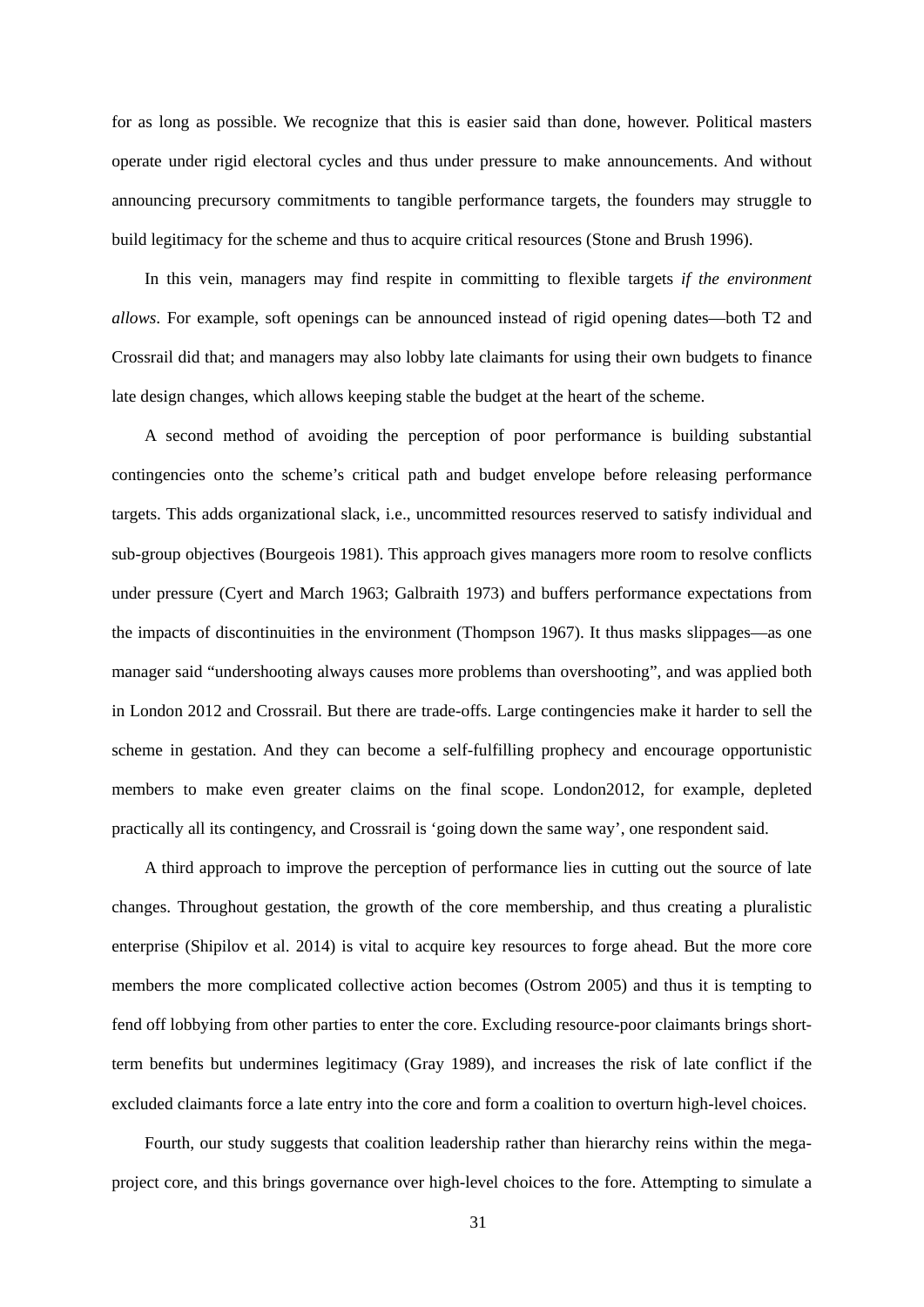hierarchy is difficult as the ownership of the critical resources is distributed. Physical constraints and tight budgets in turn impair investment in flexible designs to attenuate rivalry over high-level choices (Gil and Tether 2011). And scarcity of resources, urgency, and large numbers of claimants exacerbate the difficulties to achieve consensus through dialogue, evidence, and knowledge exchanges.

Mega-projects are thus collaborative developments of one-off indivisible structures under pressure. In these constrained environments the design-in-process becomes a shared resource, and thus can be subjected to Ostrom's (1990) commons governance. This nested, polycentric approach decentralizes authority and gives local groups substantial decision-making autonomy insofar they do not violate higher-level rules. When local groups fail to converge, they *defer* the search for satisfying solutions to top governing bodies. If commons governance is robust, collectives self-develop social norms of cooperation, trustworthiness, and reciprocity, and thus avoid tragic outcomes (Ostrom 1990). Recent work suggests commons governance can apply to collaborative developments under pressure (Gil and Baldwin 2013), but remains unclear if it applies to complicated mega-projects.

Fifth, it may be worth exploring the extent to which managers have scope to influence the sequence of entry of members into the core. It can be tempting to allowing the members with the most bargaining power over the design choices with greatest interdependencies enter the core first. But if the inclusion process is too slow, the resources maybe stretched too thin, momentum is lost and legitimation problems arise (Johnston et al. 2010). Thus there is a trade-off. And it remains undetermined here the extent managers have freedom to manipulate the order and pace through which the core grows and thus the sequence and pace of collective action problems that core members face.

# **CONCLUSION**

This study offers an explanation for the prevailing perceptions of poor performance of megaprojects using the lens of meta-organizations. Prior studies on mega-projects have labeled slippages in time, cost, and scope as indicative of poor performance. By relaxing the assumption that megaprojects are unitary organizations, our study has uncovered a hybrid meta-organization. At the core, a porous collective led by a coalition shares the right to directly influence the final design of an indivisible structure for common use. At the periphery, a closed supply chain does the actual design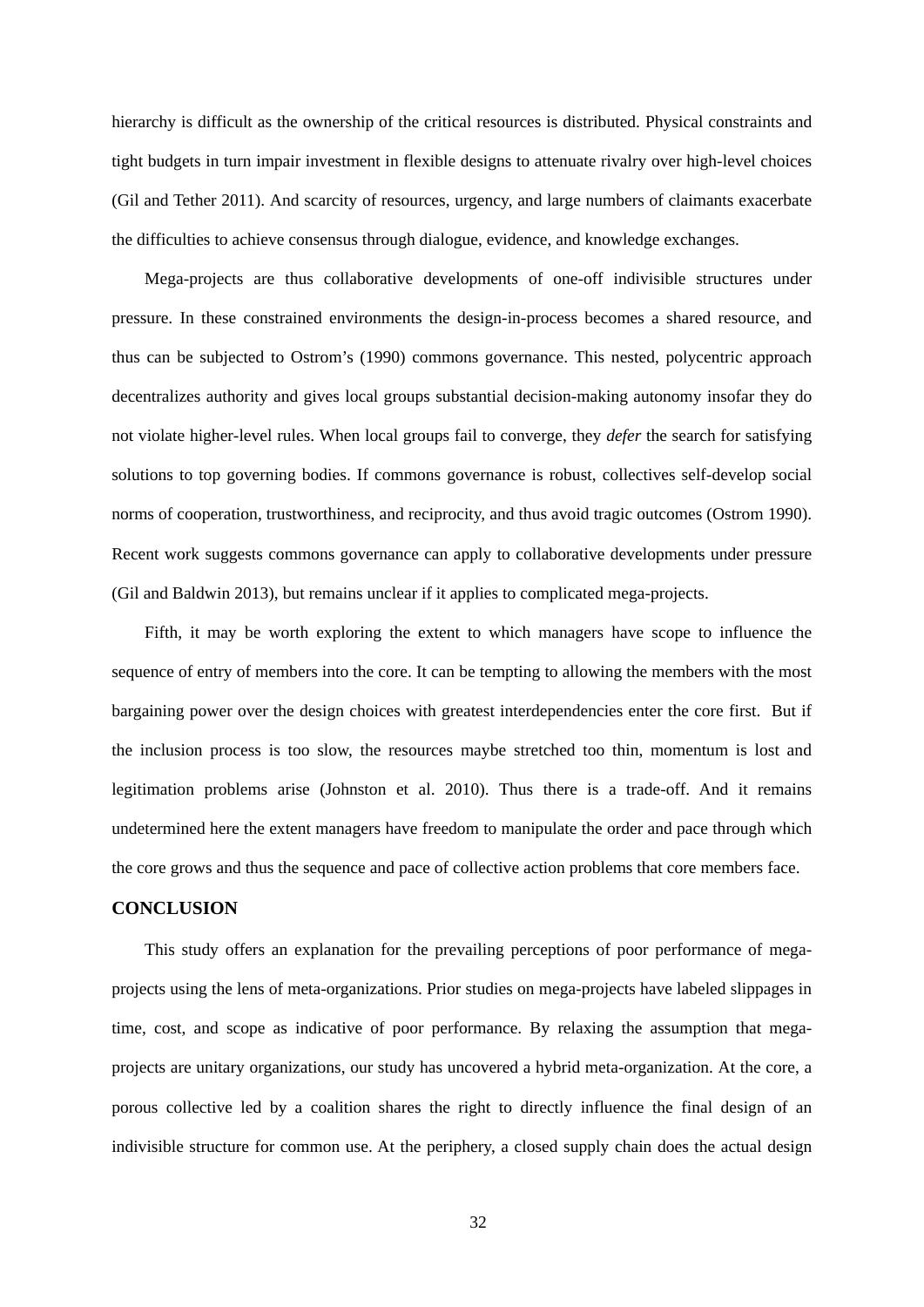and build works, but has limited direct influence over the high-level choices. Our task here has been to explore the link between this organizational structure and performance.

We find that the changing nature of the core membership and the bargains and compromises struck among its members imply that the scope of the mega-project: a) will evolve considerably; b) will deviate substantially from initial estimates; c) will be measured on very different dimensions; and d) will always leave some core (and non-core) members dissatisfied. The conflation of committals to different baselines, differing preferences for efficiency and effectiveness, and rivalry in high-level choices gives rise to competing performance narratives which cannot be reconciled. Perceived performance is therefore ambiguous, and frequently described as disappointing by at least some stakeholders. Environment-driven changes to performance expectations exacerbate ambiguity in performance, but are not be the main reason as to why performance is ambiguous. The environment in which a mega-project unfolds creates a public record of initial targets created by de jure structures. These targets allow people to legitimate interpret them as commitments to unmovable milestones, and thus can be used to buttress accusations of underperformance when the expectations change.

In concluding, in the same way that beauty is in the eye of the beholder, when it turns to megaproject meta-organizations, different actors see different things. Their statements of performance are often political and shaped by the expectations that they choose to adopt as the baseline and by the extent to which throughout development and in the end the actors achieve what they crave.

#### **ACKNOWLEDGEMENTS**

We acknowledge the time and knowledge of all the professionals who participated in this research. We give special thanks to Don Ward—who helped negotiate access to the vast and busy London mega-project community—and funding from Constructing Excellence (recipient Lundrigan). We are also grateful for insightful discussions and comments by Sérgio Lazzarini, Sam Macaulay, and participants at the  $1<sup>st</sup>$  and  $2<sup>nd</sup>$  Megaprojects workshops: Theory meets Practice (London, Perth) and at the SMS workshop Public-private Governance, Social Value and Innovative Organizational Design (Paris). The authors are solely responsible for any errors, omissions, or inaccuracies.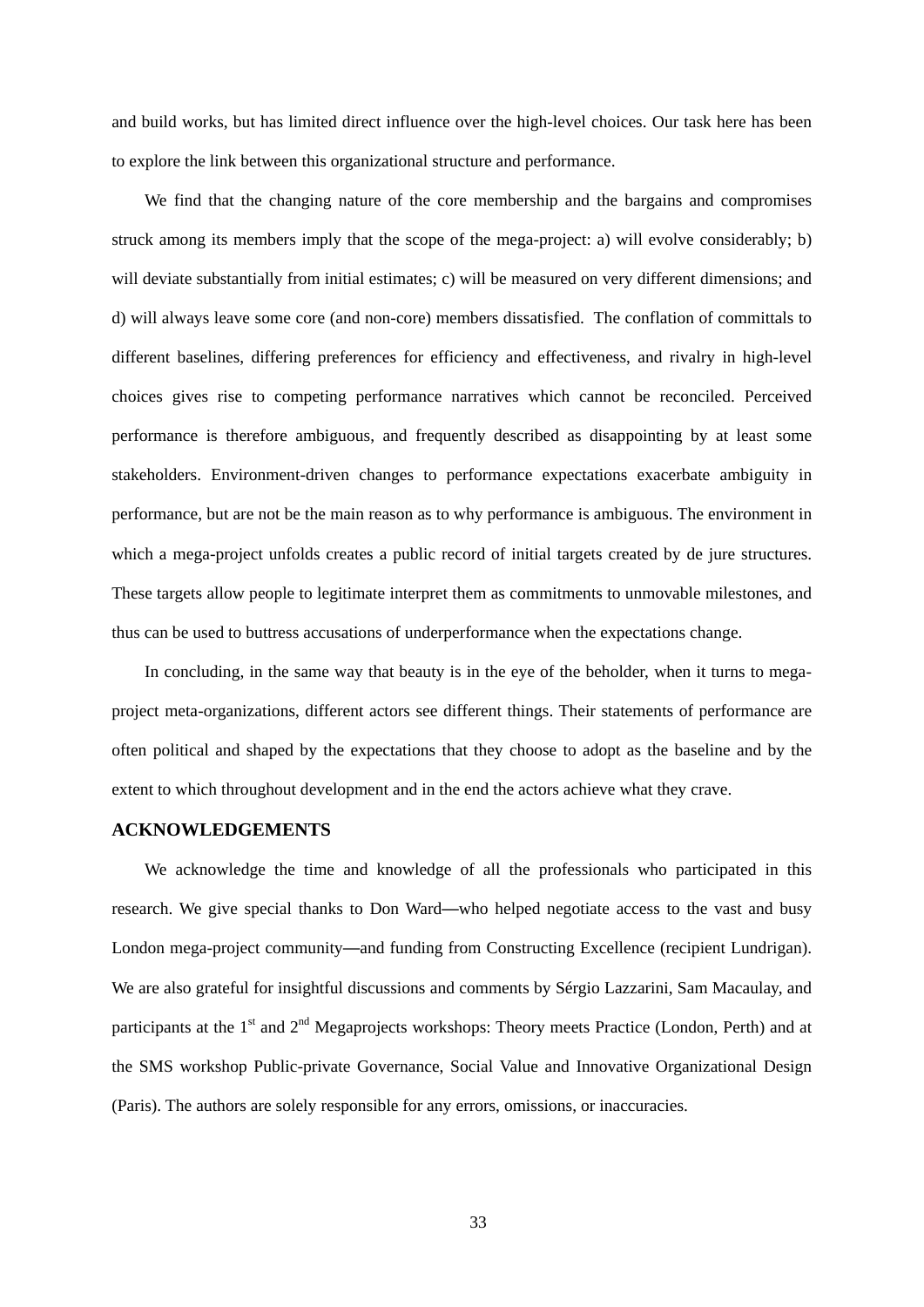#### **REFERENCES**

- Altshuler, A.A., D. Luberoff. 2003. *Mega-projects: The changing politics of urban public investment*. Brookings Institution Press, Cambridge, MA.
- Ansell, C., Gash, A. Collaborative Governance in Theory and Practice. J. of Public Administration Research and Theory, 18, 543-571.
- Axelrod, R.M. 1984. *The evolution of cooperation*. Basic books, New York.
- Baldwin, C. 2012. Organization Design for Business Ecosystems. *Journal of Organization Design* **1**(1) 20-23.
- Baldwin, C., E. von Hippel. 2011. Modeling a Paradigm Shift: From Producer Innovation to User and Open Collaborative Innovation. *Organization Science* **22**(6) 1399-1417.
- Barnett, W.P., G.A. Mischke, W. Ocasio. 2000. The Evolution of Collective Strategies among Organizations. *Organization Studies* **21**(2) 325-354.
- Beck, T.E., D.A. Plowman. 2014. Temporary, Emergent Interorganizational Collaboration in Unexpected Circumstances: A Study of the Columbia Space Shuttle Response Effort. *Organization Science* **25**(4) 1234-1252.
- Benford, R.D., D.A. Snow. 2000. Framing Processes and Social Movements: An Overview and Assessment. *Annual Review of Sociology* **26** 611-639.
- Biernacki, P., D. Waldorf. 1981. Snowball Sampling: Problems and Techniques of Chain Referral Sampling. *Sociological Methods & Research* **10**(2) 141-163.
- Blau, P.M. 1964. *Exchange and Power in Social Life*. Wiley, New York.
- Boeker, W. 1989. Strategic Change: The Effects Of Founding And History. *Academy of Management Journal* **32**(3) 489-515.
- Bourgeois, L.J., III. 1981. On the Measurement of Organizational Slack. *The Academy of Management Review* **6**(1) 29-39.
- Brown, J.S., P. Duguid. 1991. Organizational Learning and Communities-of-Practice: Toward a Unified View of Working, Learning, and Innovation. *Organization Science* **2**(1) 40-57.
- Brusoni, S., A. Prencipe, K. Pavitt. 2001. Knowledge Specialization, Organizational Coupling, and the Boundaries of the Firm: Why Do Firms Know More than They Make? *Administrative Science Quarterly* **46**(4) 597-621.
- Child, J. 1972. Organizational structure, environment and performance: the role of strategic choice. *Sociology* **6**(1) 1-22.
- Colfer, L., Baldwin, C. 2010. The mirroring hypothesis: Theory, evidence and exceptions. Harvard Business School Finance Working Paper,10-058.
- Cyert, R.M., J.G. March. 1963. A behavioral theory of the firm. *Englewood Cliffs, NJ* **2**.
- Davis, J.P., K.M. Eisenhardt, C.B. Bingham. 2009. Optimal structure, market dynamism, and the strategy of simple rules. *Administrative Science Quarterly* **54**(3) 413-452.
- Doty, D.H., W.H. Glick, G.P. Huber. 1993. Fit, equifinality, and organizational effectiveness: A test of two configurational theories. *Academy of management journal* **36**(6) 1196-1250.
- Eisenhardt, K.M. 1989. Building theories from case study research. *Academy of management review* **14**(4) 532-550.
- Eisenhardt, K.M., L.J. Bourgeois. 1988. Politics of strategic decision making in high-velocity environments: Toward a midrange theory. *Academy of management journal* **31**(4) 737-770.
- Eisenhardt, K.M., M.E. Graebner. 2007. Theory building from cases: opportunities and challenges. *Academy of management journal* **50**(1) 25-32.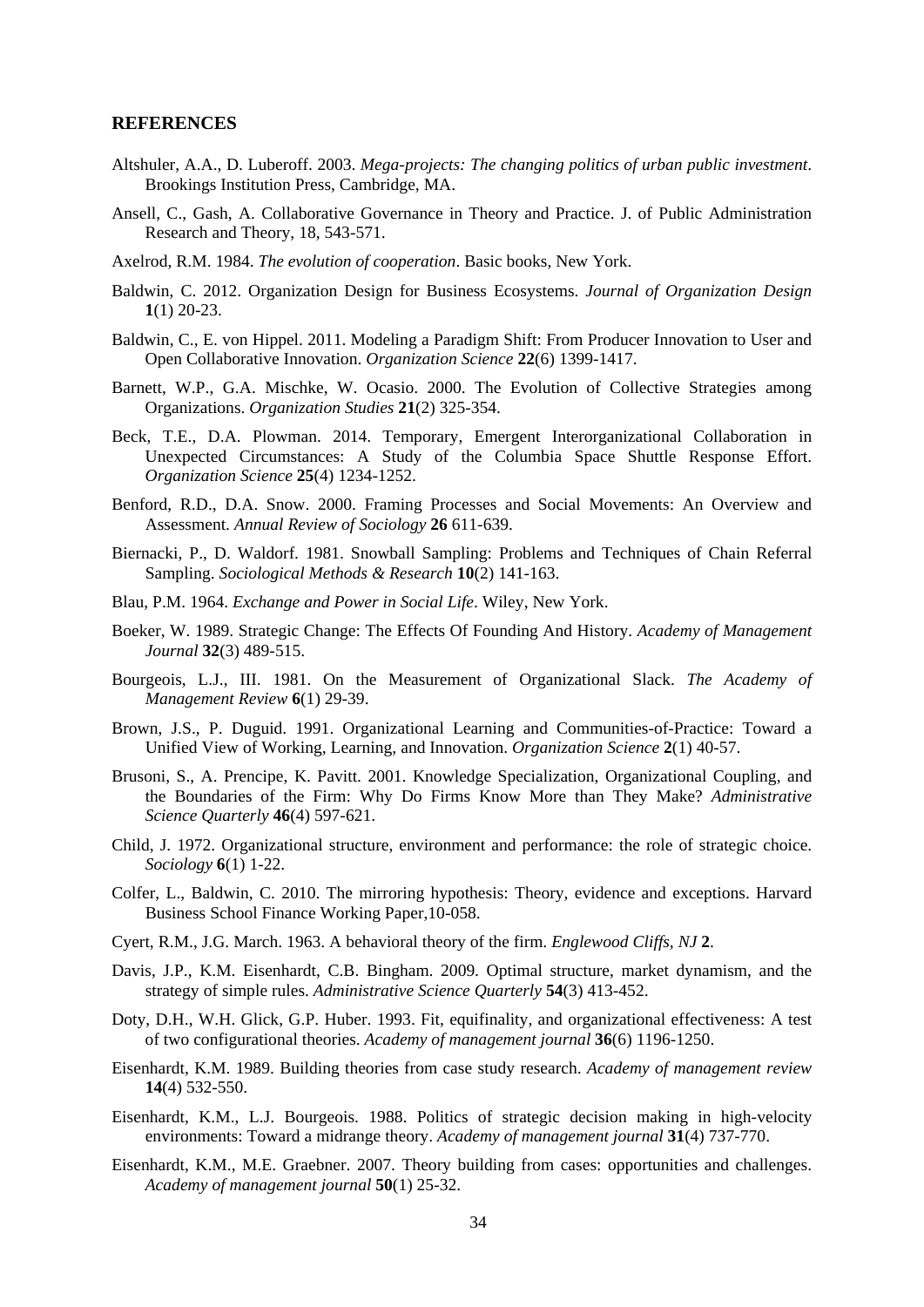- Eisenhardt, K.M., C.B. Schoonhoven. 1990. Organizational growth: Linking founding team, strategy, environment, and growth among US semiconductor ventures, 1978-1988. *Administrative science quarterly* 504-529.
- Flyvbjerg, B., N. Bruzelius, W. Rothengatter. 2003. *Megaprojects and risk: An anatomy of ambition*. Cambridge University Press, Cambridge, UK.
- Galbraith, J.R. 1973. *Designing complex organizations*. Addison-Wesley Longman Publishing Co., Inc., Boston.
- Garud, R., B. Gray, P. Tuertscher. 2014. The Paradox of Pluralism: The Case of Atlas, CERN. Working Paper.
- Gersick, C.J. 1994. Pacing strategic change: The case of a new venture. *Academy of management journal* **37**(1) 9-45.
- Gibbons, R., R. Henderson. 2012. Relational contracts and organizational capabilities. *Organization Science* **23**(5) 1350-1364.
- Gil, N., C.Y. Baldwin. 2013. Creating a Design Commons: Lessons from Teachers' Participation in School Design. Harvard Business School Working Paper , No. 14-025, September.
- Gil, N., B.S. Tether. 2011. Project risk management and design flexibility: Analysing a case and conditions of complementarity. *Research Policy* **40**(3) 415-428.
- Gray, B. 1989. *Collaborating: finding common ground for multiparty problems*. Jossey-Bass, San Fancisco.
- Gray, B., D. Clyman. 2003. Difficulties in fostering cooperation in multiparty negotiations: Complexity, social dilemmas, and frame discrepancies multiparty negotiations. M.A. West, D. Tjosvold, K.G. Smith, eds. *International Handbook of Organizational Teamwork and Cooperative Working*. Wiley, Chicester, UK.
- Gray, B., J. Purdy, S. Ansari. 2014. From Interactions to Institutions: Microprocesses of framing and mechanisms for the structuring of institutional fields. *Academy of Management Review*, forthcoming
- Gresov, C., R. Drazin. 1997. Equifinality: Functional equivalence in organization design. *Academy of Management Review* **22**(2) 403-428.
- Grun, O. 2004. *Taming giant projects: Management of multi-organization enterprises*. Springer-Verlag, Berlin.
- Gulati, R., P. Puranam, M. Tushman. 2012. Meta-organization design: Rethinking design in interorganizational and community contexts. *Strategic Management Journal* **33**(6) 571-586.
- Gulati, R., M. Sytch. 2007. Dependence Asymmetry and Joint Dependence in Interorganizational Relationships: Effects of Embeddedness on a Manufacturer's Performance in Procurement Relationships. *Administrative Science Quarterly* **52**(1) 32-69.
- Hall, P.G. 1972. *Great planning disasters*. University of California Press, Berkeley, CA.
- Hannan, M.T., J. Freeman. 1984. Structural inertia and organizational change. *American sociological review* 149-164.
- Hardin, G. 1968. The tragedy of the commons. *science* **162**(3859) 1243-1248.
- Hardman, R. 2011. What's another billion or three! *The Daily Mail*. 7 December
- Hippel, E.v., G.v. Krogh. 2003. Open source software and the "private-collective" innovation model: Issues for organization science. *Organization science* **14**(2) 209-223.
- Hoggart, S. (2011). Looking after number one. The Guardian. 23 June
- Hughes, T.P. 1998. *Rescuing Prometheus: Four monumental projects that changed our world*. Random House LLC, New York.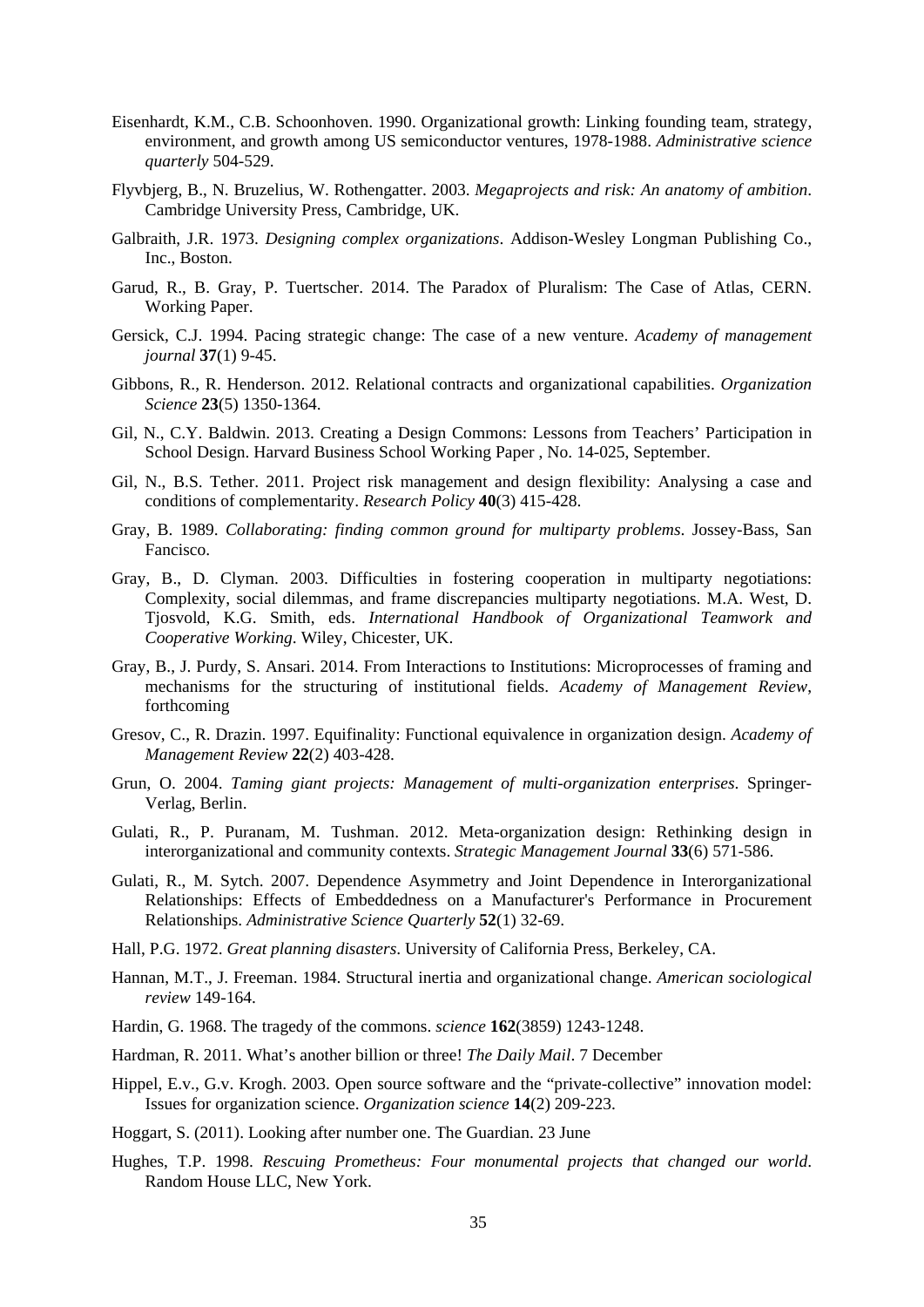- Johnston, E.W., Hicks,D., Nan, N. Auer, J.C. 2010. Managing the Inclusion Process in Collaborative Governance. *J. Public Administration Research and Theory*, 21, 699-721.
- Jick, T.D. 1979. Mixing qualitative and quantitative methods: Triangulation in action. *Administrative science quarterly* 602-611.
- Kay, J. 2013. The Olympic optimism bias has left the taxpayer out of pocket *Financial Times*. November 26.
- Ketokivi, M., S. Mantere. 2010. Two strategies for inductive reasoning in organizational research. *Academy of Management Review* **35**(2) 315-333.
- Kraatz, M.S., E.S. Block. 2008. Organizational implications of institutional pluralism. *The Sage handbook of organizational institutionalism*.
- Lakhani, K.R., E. Von Hippel. 2003. How open source software works:"free" user-to-user assistance. *Research policy* **32**(6) 923-943.
- Langley, A. 1999. Strategies for theorizing from process data. *Academy of Management Review* **24**(4) 691-710.
- Lee, G.K., R.E. Cole. 2003. From a firm-based to a community-based model of knowledge creation: The case of the Linux kernel development. *Organization science* **14**(6) 633-649.
- Maier, M.W., D. Emery, R. Hilliard. 2001. Software architecture: Introducing IEEE standard 1471. *Computer* **34**(4) 107-109.
- March J.G., Simon, H.A. (1993). Organizations. 2<sup>nd</sup> ed. New York, Yiley.
- March, J.G., R.I. Sutton. 1997. Crossroads-Organizational Performance as a Dependent Variable. *Organization science* **8**(6) 698-706.
- Merrow, E., L. McDonnell, R. Arguden. 1988. Understanding the outcomes of megaprojects: A quantitative analysis of very large civilian projects. *The Rand Publication Series*.
- Merrow, E.W. 2011. *Industrial megaprojects: concepts, strategies, and practices for success*. John Wiley & Sons.
- Miles, M.B., A.M. Huberman. 1984. Qualitative data analysis: A sourcebook of new methods *Qualitative data analysis: a sourcebook of new methods; Qualitative data analysis: a sourcebook of new methods*. Sage publications.
- Miles, M.B., A.M. Huberman. 1994. *Qualitative data analysis: An expanded sourcebook*. Sage.
- Miller, C.C., L.B. Cardinal, W.H. Glick. 1997. Retrospective reports in organizational research: A reexamination of recent evidence. *Academy of Management Journal* **40**(1) 189-204.
- Miller, R., D. Lessard. 2001. The strategic management of large engineering projects: shaping risks, institutions and governance. *International Journal of Project Management* 437-443.
- Morris, P.W. 1994. *The management of projects*. Thomas Telford.
- NCE. 1998. Funding talks breathe life into Crossrail *New Civil Engineering*. 21 May
- NCE. 2002. Longer Crossrail route looks for public funding *New Civil Engineering*. 14 March
- Newcomb, T.M. 1956. The prediction of interpersonal attraction. *American psychologist* **11**(11) 575.
- O'Mahony, S., B.A. Bechky. 2008. Boundary Organizations: Enabling Collaboration among Unexpected Allies. *Administrative Science Quarterly* **53**(3) 422-459.
- O'Mahony, S. 2003. Guarding the commons: how community managed software projects protect their work. *Research Policy* **32**(7) 1179-1198.
- Olson, M. 1965. *The Logic Of Collective Action*. Harvard University Press.
- Ostrom, E. 1990. *Governing the Commons: The Evolution of Institutions for Collective Action*.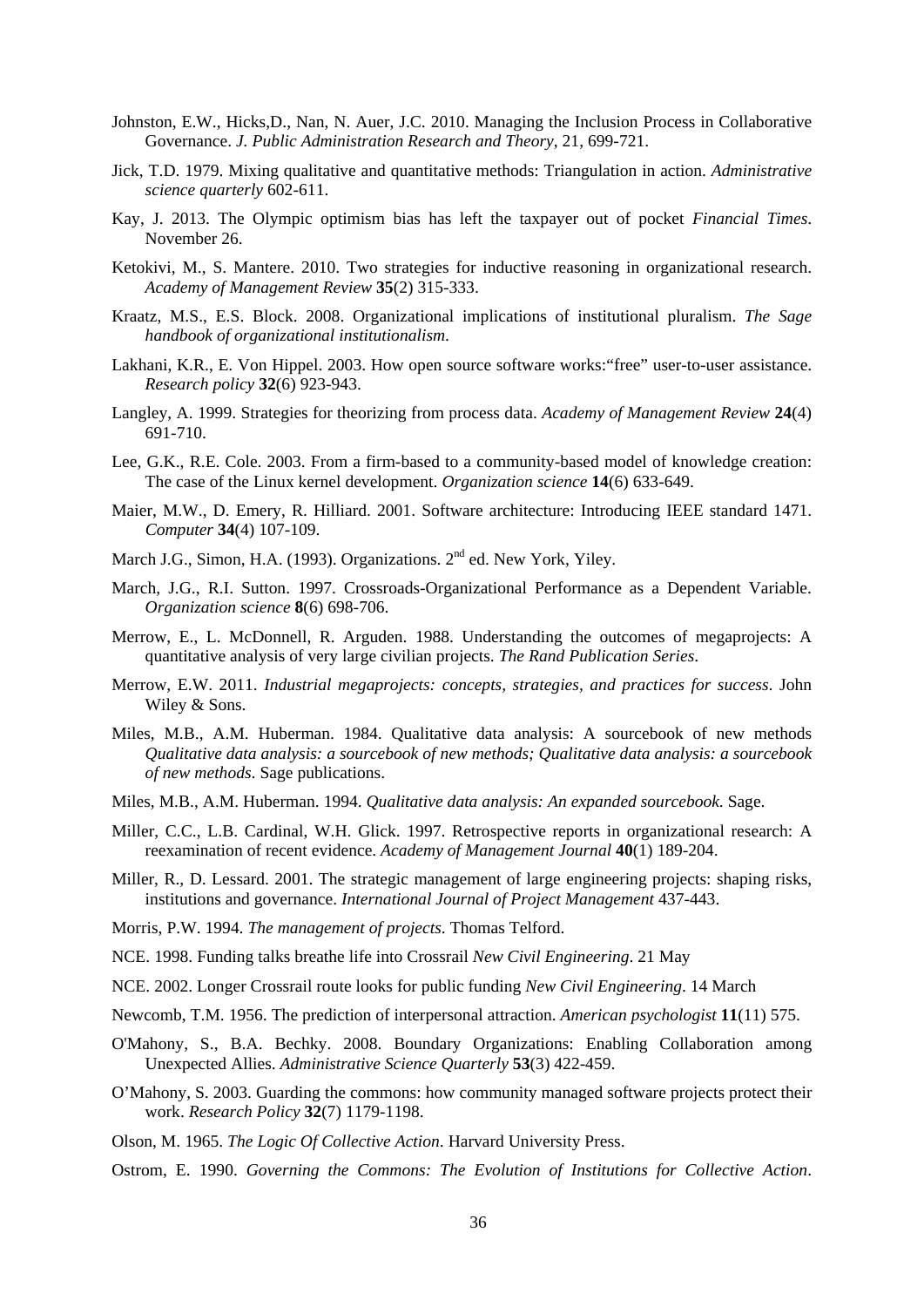Cambridge University Press, Cambridge, UK.

Ostrom, E. 2005. *Understanding Institutional Diversity*. Princeton University Press.

- Ouchi, W.G. 1980. Markets, bureaucracies, and clans. *Administrative Science Quarterly* 129-141.
- Pettigrew, A.M. 1990. Longitudinal field research on change: theory and practice. *Organization science* **1**(3) 267-292.
- Pitsis, T.S., S.R. Clegg, M. Marosszeky, T. Rura-Polley. 2003. Constructing the Olympic dream: a future perfect strategy of project management. *Organization science* **14**(5) 574-590.
- Podsakoff, P.M., S.B. MacKenzie, J.-Y. Lee, N.P. Podsakoff. 2003. Common method biases in behavioral research: a critical review of the literature and recommended remedies. *Journal of applied psychology* **88**(5) 879.
- Pratt, M.G., P.O. Foreman. 2000. Classifying Managerial Responses to Multiple Organizational Identities. *The Academy of Management Review* **25**(1) 18-42.
- Puranam, P., M. Raveendran, T. Knudsen. 2012. Organization Design: The Epistemic Interdependence Perspective. *Academy of Management Review* **37**(3) 419-440.
- Raymond, E.S. 2008. *The Cathedral & the Bazaar: Musings on Linux and Open Source by an Accidental Revolutionary*. O'Reilly Media, Sebastopol, CA.
- Rosenkopf, L., A. Metiu, V.P. George. 2001. From the bottom up? Technical committee activity and alliance formation. *Administrative Science Quarterly* **46**(4) 748-772.
- Ross, J., B.M. Staw. 1993. Organizational escalation and exit: Lessons from the Shoreham nuclear power plant. *Academy of Management Journal* **36**(4) 701-732.
- Rothaermel, F.T., W. Boeker. 2008. Old technology meets new technology: complementarities, similarities, and alliance formation. *Strategic management journal* **29**(1) 47-77.
- Shapiro, A., C. Lorenz. 2000. Large-Scale Projects as Complex Systems: Managing" Scope Creep. *The Systems Thinker* **11**(1) 1-5.
- Shipilov, A., R. Gulati, M. Kilduff, S. Li, W. Tsai. 2014. Relational Pluralism Within and Between Organizations. *Academy of Management Journal* **57**(2) 449-459.
- Siggelkow, N. 2002. Evolution toward fit. *Administrative Science Quarterly* **47**(1) 125-159.
- Siggelkow, N. 2007. Persuasion with case studies. *Academy of Management Journal* **50**(1) 20-24.
- Siggelkow, N., J.W. Rivkin. 2009. Hiding the evidence of valid theories: how coupled search processes obscure performance differences among organizations. *Administrative Science Quarterly* **54**(4) 602-634.
- Simon, H.A. 1962. The Architecture of Complexity. Proc. American Philosophical Society, 106:467- 482 .
- Simon, H.A. 1981. The Sciences of the Artificial. Massachusetts Instittute of Technology.
- Stinchcombe, A.L. 1965. Social structure and organizations. *Handbook of organizations* 142-193.
- Stinchcombe, A.L., C.A. Heimer. 1985. *Organization theory and project management: Administering uncertainty in Norwegian offshore oil*. A Scandinavian University Press Publication.
- Stone, M.M., C.G. Brush. 1996. Planning in ambiguous contexts: the dilemma of meeting needs for commitment and demands for legitimacy. *Strategic management journal* **17**(8) 633-652.
- Susskind L, Cruikshank J. 1987. Breaking the impasse. Consensual approaches to resolving public disputes. New York: Basic Books.
- Szyliowicz, J.S., A.R. Goetz. 1995. Getting realistic about megaproject planning: The case of the new Denver International Airport. *Policy Sciences* **28**(4) 347-367.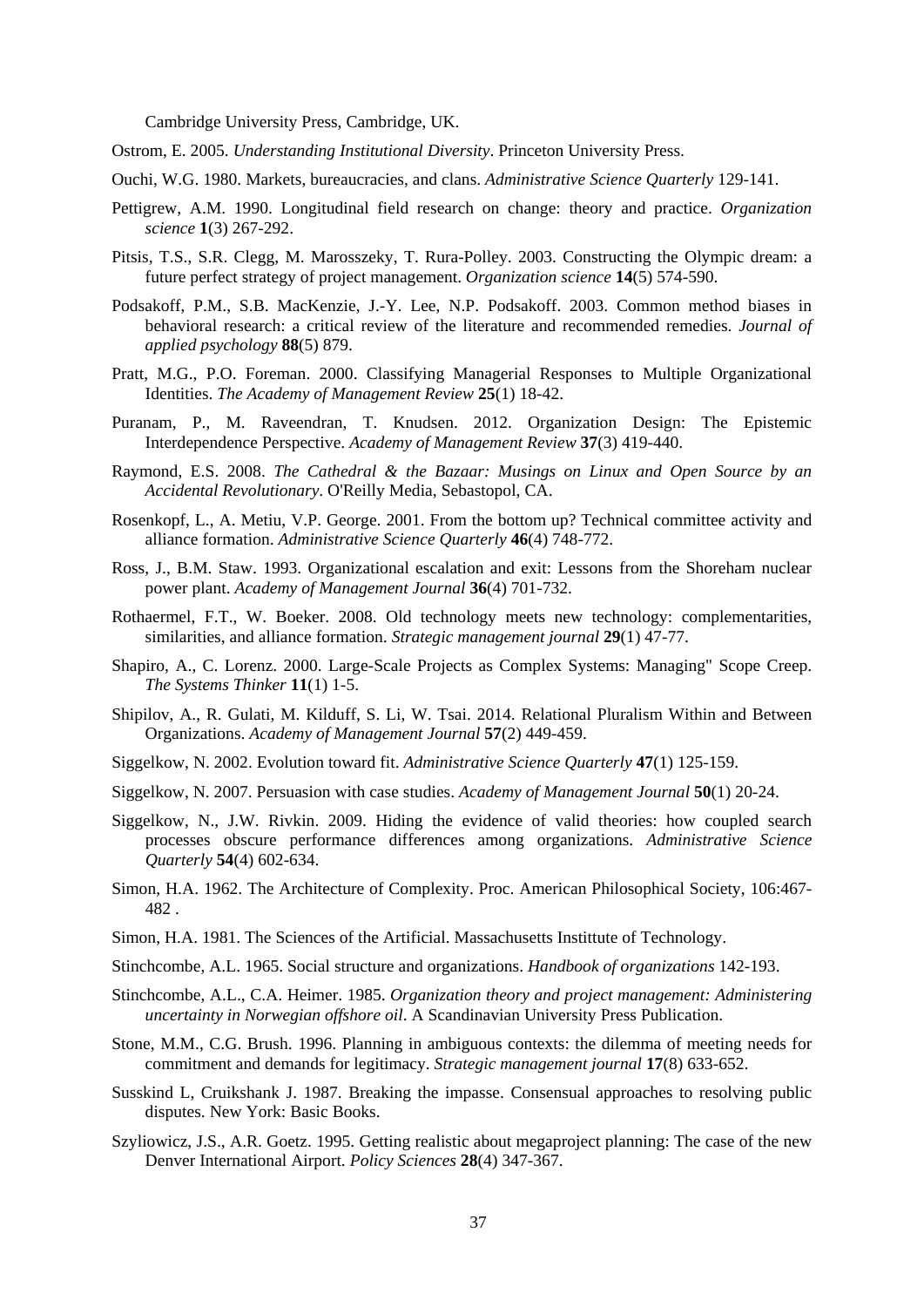Thompson, J.D. 1967. *Organizations in Action*. McGraw-Hill, New York.

- Thomson AM, Perry JL 2006. Collaboration processes: Inside the black box. Public Admnistration Review, 66 (S1) 20-32.
- Tuertscher, P., R. Garud, A. Kumaraswamy. 2014. Justification and Interlaced Knowledge at ATLAS, CERN. *Organization Science* **25**(6) 1579-1608.
- Ulrich, K. 1995. The role of product architecture in the manufacturing firm. *Research policy* **24**(3) 419-440.
- Van de Ven, A.H. 2007. *Engaged Scholarship: A Guide for Organizational and Social Research: A Guide for Organizational and Social Research*. Oxford University Press.
- Van de Ven, A.H., M.S. Poole. 2002. Field research methods. *Companion to organizations* 867-888.
- Wachs, M. 1989. When planners lie with numbers. *Journal of the American Planning Association* **55**(4) 476-479.
- Williamson, O.E. 1975. *Markets and hierarchies*. Free Press, New York.
- World Economic Forum 2013 *The Global Competitiveness Report* 2013-2014.
- Womack, J.P., D.T. Jones, D. Roos. 1990. *The machine that changed the world*. Simon and Schuster.
- Yin, R.K. 1984. *Case Study Research: Design and Methods*. SAGE Publications.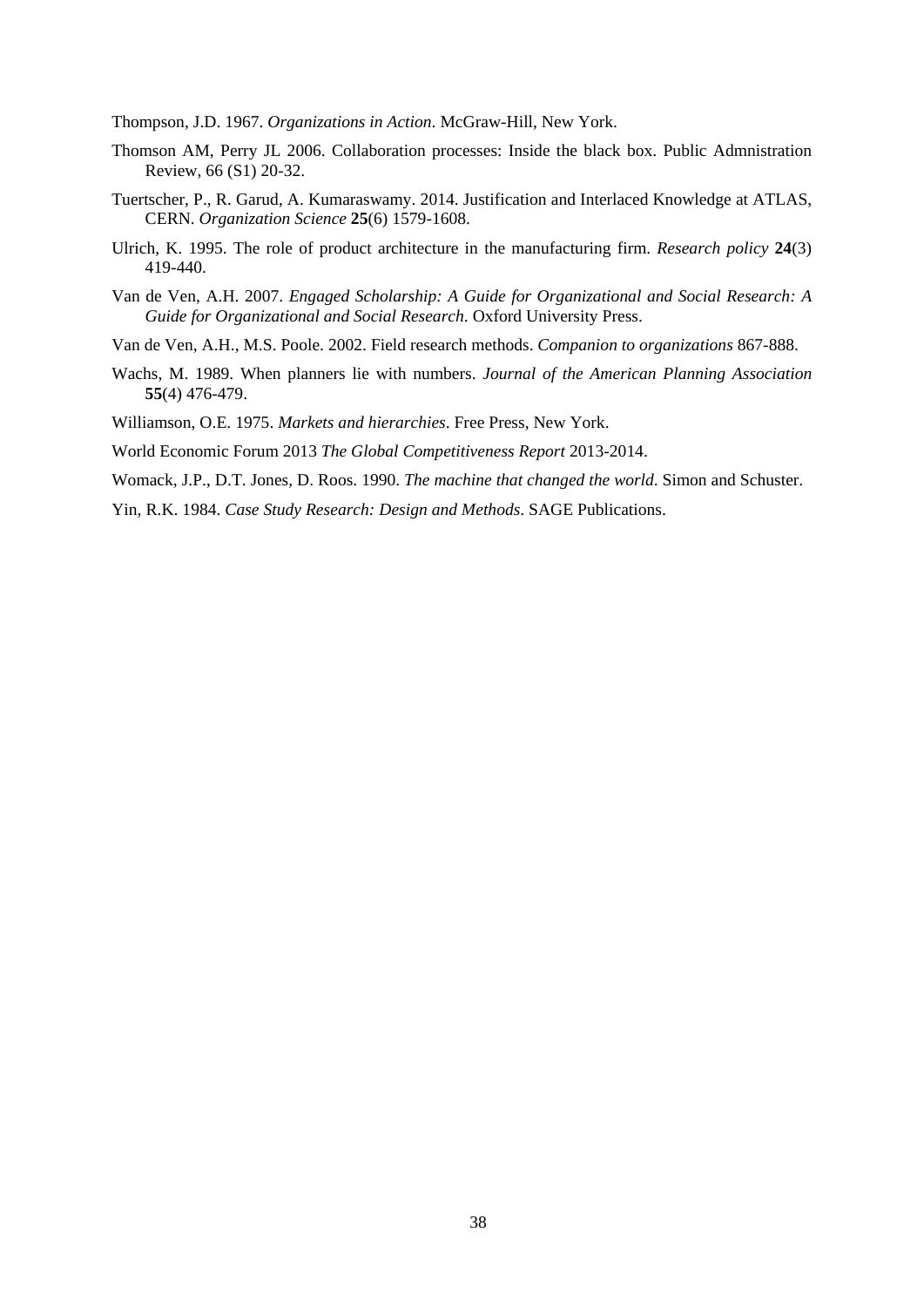| Case                | Goal                                                                | High-level framework for<br>achieving the shared goal                                                                                                                                  | <b>Archival Database</b>                                                                                                                                                                                                                               |                                     | Actors interviewed Description of the actor            | Informants interviewed by official job roles                                                                                                                                                                                                                                                                    |
|---------------------|---------------------------------------------------------------------|----------------------------------------------------------------------------------------------------------------------------------------------------------------------------------------|--------------------------------------------------------------------------------------------------------------------------------------------------------------------------------------------------------------------------------------------------------|-------------------------------------|--------------------------------------------------------|-----------------------------------------------------------------------------------------------------------------------------------------------------------------------------------------------------------------------------------------------------------------------------------------------------------------|
| London Olympic park | Develop<br>Olympic park<br>to host the<br>2012 Olympic<br>games and | $\sim$ £7.1bn final public<br>investment (2013)<br>$\sim$ 8 years of planning talks<br>$(1995-03)$<br>$\sim$ 9 years to design and develop<br>$(2003-12)$<br>Immovable completion date | Total number (except news<br>articles): 469<br>Strategy and planning<br>documents: 260<br>Financial reports: 6<br>Formal communication: 5<br>Newsletters and PR<br>documents: 111<br>Design documents: 16<br>Meeting minutes: 71<br>News articles: 219 | Olympic Delivery<br>Authority (ODA) | the development and                                    | Public agency created to lead Chairman; two chief executives; design managers<br>'sponsors'); executive directors of: construction/ property/<br>delivery of the Olympic park procurement; finance/commercial/design and<br>regeneration/transport/infrastructure; head of design;<br>head of program assurance |
|                     | catalyze                                                            |                                                                                                                                                                                        |                                                                                                                                                                                                                                                        | London 2012 Ltd.                    |                                                        | Agency that produced the bid regeneration advisor; transport advisor                                                                                                                                                                                                                                            |
|                     | regeneration<br>of East<br>London                                   |                                                                                                                                                                                        |                                                                                                                                                                                                                                                        | Games Organizer<br>(LOCOG)          | Private company created to<br>deliver the games        | Director of venues and infrastructure; head of venue<br>development                                                                                                                                                                                                                                             |
|                     |                                                                     |                                                                                                                                                                                        |                                                                                                                                                                                                                                                        | Olympic park<br>operator (OPLC)     | Public agency created to<br>operate the park in legacy | Director of infrastructure                                                                                                                                                                                                                                                                                      |
|                     |                                                                     |                                                                                                                                                                                        |                                                                                                                                                                                                                                                        | Transport for<br>London             | Public agency in charge of<br>London's transport       | Director of games transport                                                                                                                                                                                                                                                                                     |
|                     |                                                                     |                                                                                                                                                                                        |                                                                                                                                                                                                                                                        | CLM ; Lend Lease                    | Private management and<br>development firms            | Program supply chain manager; director of infrastructure;<br>program director; deputy head of procurement; assurance<br>officer; commercial director                                                                                                                                                            |
| Heathrow Terminal 2 | Develop new                                                         | $\sim$ £2.6bn final private<br>Total number (except news                                                                                                                               |                                                                                                                                                                                                                                                        | <b>STAR Alliance</b>                | Consortium of airlines                                 | Project director                                                                                                                                                                                                                                                                                                |
|                     | airport                                                             | investment (2014)<br>~4 years of planning talks<br>$(2002-06)$<br>~9 years to design and develop                                                                                       | articles): 114<br>Strategy and planning<br>documents: 74<br>Financial reports: 6<br>Formal communication: 19<br>Newsletters and PR<br>documents: 8<br>Design documents: 4<br>Meeting minutes: 3<br>News articles: 40                                   | Air Canada                          | Member of STAR Alliance                                | General manager for commercial operations                                                                                                                                                                                                                                                                       |
|                     | terminal to co-<br>locate the<br><b>STAR</b><br>Alliance            |                                                                                                                                                                                        |                                                                                                                                                                                                                                                        | <b>BAA</b>                          | Private airport operator and<br>owner                  | Planning and program director; capital director; project<br>director; director of program control and performance;<br>director of integration; director of operations; director of<br>development                                                                                                               |
|                     |                                                                     | $(2006-14)$<br>Financial penalties if BAA<br>unduly lets completion date<br>and/or budget slip                                                                                         |                                                                                                                                                                                                                                                        | HETCo; Balfour<br><b>Beatty</b>     | Private design and build<br>consortiums                | Commercial director; construction director; project<br>director                                                                                                                                                                                                                                                 |
| London Crossrail    | Develop new<br>cross-London<br>high-capacity<br>railway             | $\sim$ £15.8bn public-private<br>investment (2014 estimate)<br>~6 years of planning talks<br>(1995-01) after two previous                                                              | Total number (except news<br>articles): 122<br>Strategy and planning<br>documents: 74<br>Financial reports: 2<br>Formal communication: 6<br>Newsletters and PR<br>documents: 23<br>Design documents: 9<br>Meeting minutes: 8<br>News articles: 274     | Crossrail (CRL)                     | Public agency created to<br>deliver scheme             | Program supply chain manager; chairman; chief executive;<br>executive directors of commercial/procurement/technical/<br>central area/infrastructure/delivery/program/financial/<br>operations; chief engineer; chief of staff; project manager;<br>head of risk management                                      |
|                     |                                                                     | failed attempts                                                                                                                                                                        |                                                                                                                                                                                                                                                        | Network Rail                        | Public railway owner                                   | Director of infrastructure; chief executive                                                                                                                                                                                                                                                                     |
|                     |                                                                     | $~18$ years to design and                                                                                                                                                              |                                                                                                                                                                                                                                                        | Transport for<br>London (TfL)       | Public agency in charge of<br>London's transport       | Director of operations                                                                                                                                                                                                                                                                                          |
|                     |                                                                     | develop (2001-19)                                                                                                                                                                      |                                                                                                                                                                                                                                                        | Canary Wharf                        | Private funder of a station                            | Executive director                                                                                                                                                                                                                                                                                              |
|                     |                                                                     | Flexible completion date                                                                                                                                                               |                                                                                                                                                                                                                                                        | Cross London Rail<br>Links(CLRL)    | Public agency created to<br>promote the scheme         | Executive chairman; acting chief executive/managing<br>director; financial director                                                                                                                                                                                                                             |

# Table 1 - Summary of Characteristics of the Case Sample and Interviewees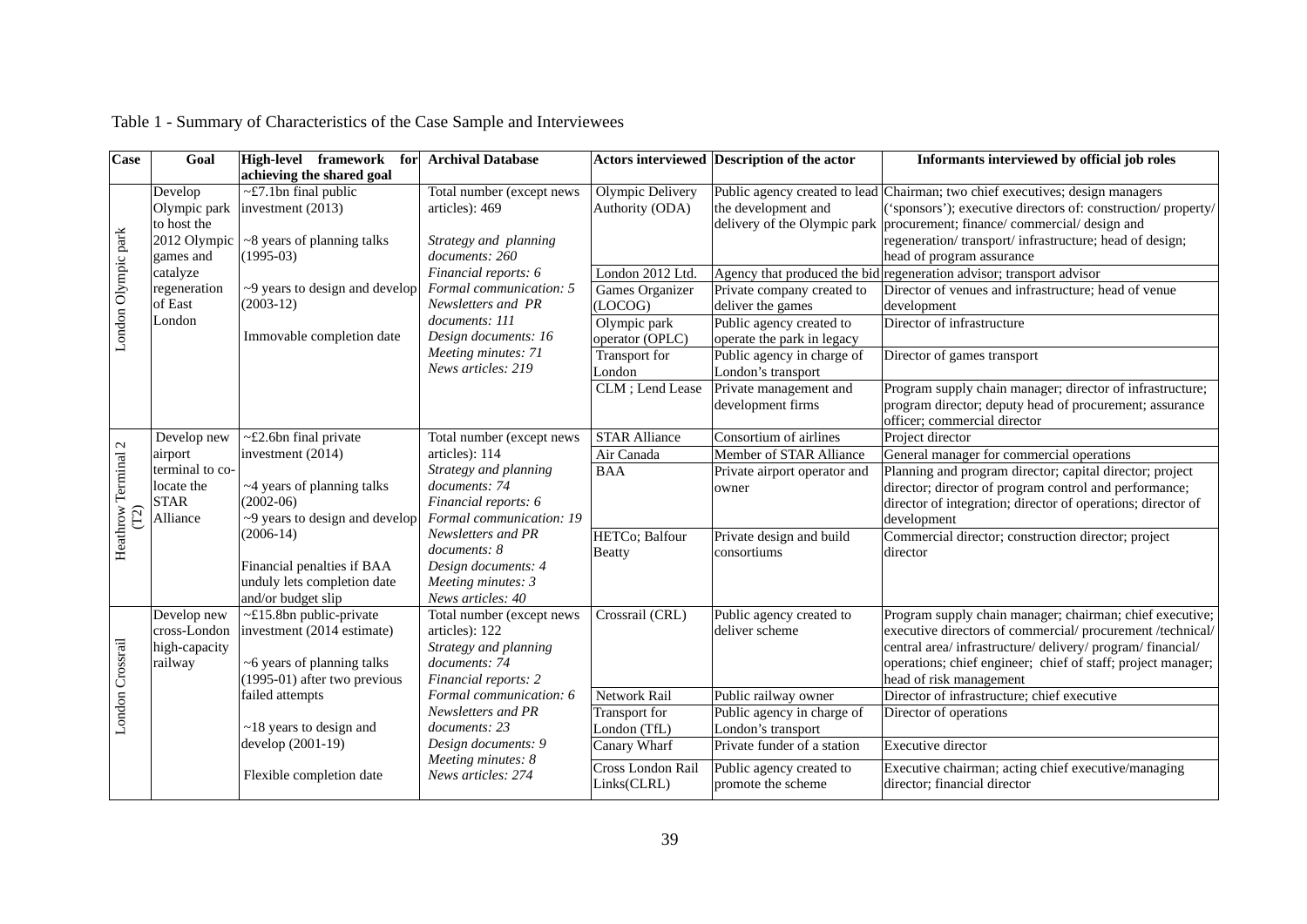|                         | Case Mega-project<br>Membership of the mega-project organization        |                                                                                                                                                                                                                     |                                            | Evolution of the Public Announcements of Performance Expectations associated to the System-level Goal                                                                                         |                                                                                                                                                                                                                                                                                                                                                    |                                                                              |  |
|-------------------------|-------------------------------------------------------------------------|---------------------------------------------------------------------------------------------------------------------------------------------------------------------------------------------------------------------|--------------------------------------------|-----------------------------------------------------------------------------------------------------------------------------------------------------------------------------------------------|----------------------------------------------------------------------------------------------------------------------------------------------------------------------------------------------------------------------------------------------------------------------------------------------------------------------------------------------------|------------------------------------------------------------------------------|--|
|                         | lifecycle                                                               | Core                                                                                                                                                                                                                | Periphery                                  | Planned scope                                                                                                                                                                                 | Estimated expenditure                                                                                                                                                                                                                                                                                                                              | Completion                                                                   |  |
| Olympic Park            | Embryo<br>$(9 \text{ years})$<br>1994<br>to<br>June 2003                | Three Founders<br>British Olympic Association (BOA);<br><b>UK</b> Government; London government<br>(Mavor)                                                                                                          | 3 firms                                    | Initial scope<br>1994, Build Olympic park and village<br>01.03, Build Olympic park and village,<br>regenerate swathe of derelict land,<br>improve local transport system                      | Initial cost estimate<br>12. 99, $£1bn-E2.5bn$ (1999 prices)<br>01.03, £1.98bn (2003 prices) (w/90% confidence) for<br>Olympic park and land; private finance for Olympic village                                                                                                                                                                  |                                                                              |  |
|                         | Gestation<br>$(2 \text{ years})$<br><b>July 2003</b><br>to<br>June 2005 | Growth in membership<br>+ London 2012 bid company<br>(founders' agent); 4 London<br>boroughs; Architectural lobby;<br>Transport bodies; 16 funders;<br>International Olympic Committee<br>(IOC); 35 Sporting bodies | 10 firms                                   | Scope evolves and grows<br>11.04, Olympic park framed as catalyst<br>of East London regeneration; Improve<br>London transport network; add 'iconic'<br>venues; athletics' stadium in legacy   | Slippage<br>11.04, £3.3bn (2004 prices)/£4.2bn (final prices without<br>VAT) for Olympic park and land; private finance for<br>Olympic village; £8.9bn for London transport schemes                                                                                                                                                                | Immovable<br>summer 2012                                                     |  |
|                         | Delivery<br>(7 years)<br><b>July 2005</b><br>to<br><b>July 2012</b>     | Growth in membership<br>$+ ODA$ (founders' delivery agent);<br>private developer for Olympic village;<br>Olympic Park operator; local<br>communities; interest groups; late<br>buyer of part of the Olympic village | 1,600 tier-<br>one<br>suppliers<br>at peak | Scope evolves further and shrinks<br>2007, new master plan for sustainable<br>Park in legacy with smaller permanent<br>venues; fewer temporary venues;<br>relocate and shrink Olympic village | New slippage<br>03.07, £9.2bn (final prices w/VAT): £6.1bn for Olympic<br>park and local transport schemes $+ £3.0$ bn contingency +<br>£8-9bn for London wider transport scheme<br>12.13, £10.2bn (final prices w/VAT): £7.1bn Olympic park<br>and local transport schemes + security + others; $+£7.2bn$<br>for London Transport schemes( $\S$ ) |                                                                              |  |
| Heathrow T <sub>2</sub> | Embryo<br>$(4 \text{ years})$<br>2002 to 2006                           | Three Founders<br>BAA; STAR Alliance; Industry<br>regulator                                                                                                                                                         | N/A                                        | Initial scope<br>2005, Six terminal and third runway<br>2005/6, One main terminal building<br>with one satellite and airfield around                                                          | Initial cost estimate<br>2005,£1-1.5bn (2005 prices)                                                                                                                                                                                                                                                                                               | Initial target<br>2005, Phase 1<br>open in Summer<br>2012                    |  |
|                         | Gestation<br>$(3 \text{ years})$                                        | Growth in membership<br>+Heathrow airport's broader airline<br>2006 to 2009 community (over 60 airlines); Local<br>Council; UK Home office; BAA Retail                                                              | firms                                      | Scope evolves and grows<br>20 tier-one 2007, T2 will be a T5-like campus;<br>phase 2 opening around 2016<br>2009, Actively safeguard for phase 2<br>expansion; phase 2 opening in 2019        | Slippage<br>$07.2006$ , £1.6bn (2006 prices) for phase 1; phase 2 budget<br>unresolved<br>05.2009, £2.2bn (2008/09 prices): phase 1 includes ~5%<br>contingency $(\S)$ ; phase 2 budget unresolved                                                                                                                                                 | Slippage<br>2006, Phase 1<br>opens 12/2012<br>2009, Phase 1<br>opens 11/2013 |  |
|                         | Delivery<br>$(5 \text{ years})$<br>2009-2014                            | Decrease in membership<br>Loss of critical member (BMI, STAR<br>Alliance's domestic carrier)                                                                                                                        | $150$ tier-                                | Scope evolves further and shrinks<br>2010, Phase 1 gets further enhanced<br>one firms 2013, Phase 2 postponed indefinitely                                                                    | New slippage<br>05.10, £2.6bn (2010/11 prices) for phase 1; phase 2 budget<br>unresolved<br>12.13, £2.6bn (final prices) for phase 1; phase 2 budget<br>unresolved                                                                                                                                                                                 | New slippage<br>2010, Phase 1<br>open 14/15<br>2013, Phase 1<br>open 2014    |  |

Table 2 - Evolution of the Membership, Scope, and Cost and Schedule Targets of the Mega-project meta-organizations in our Sample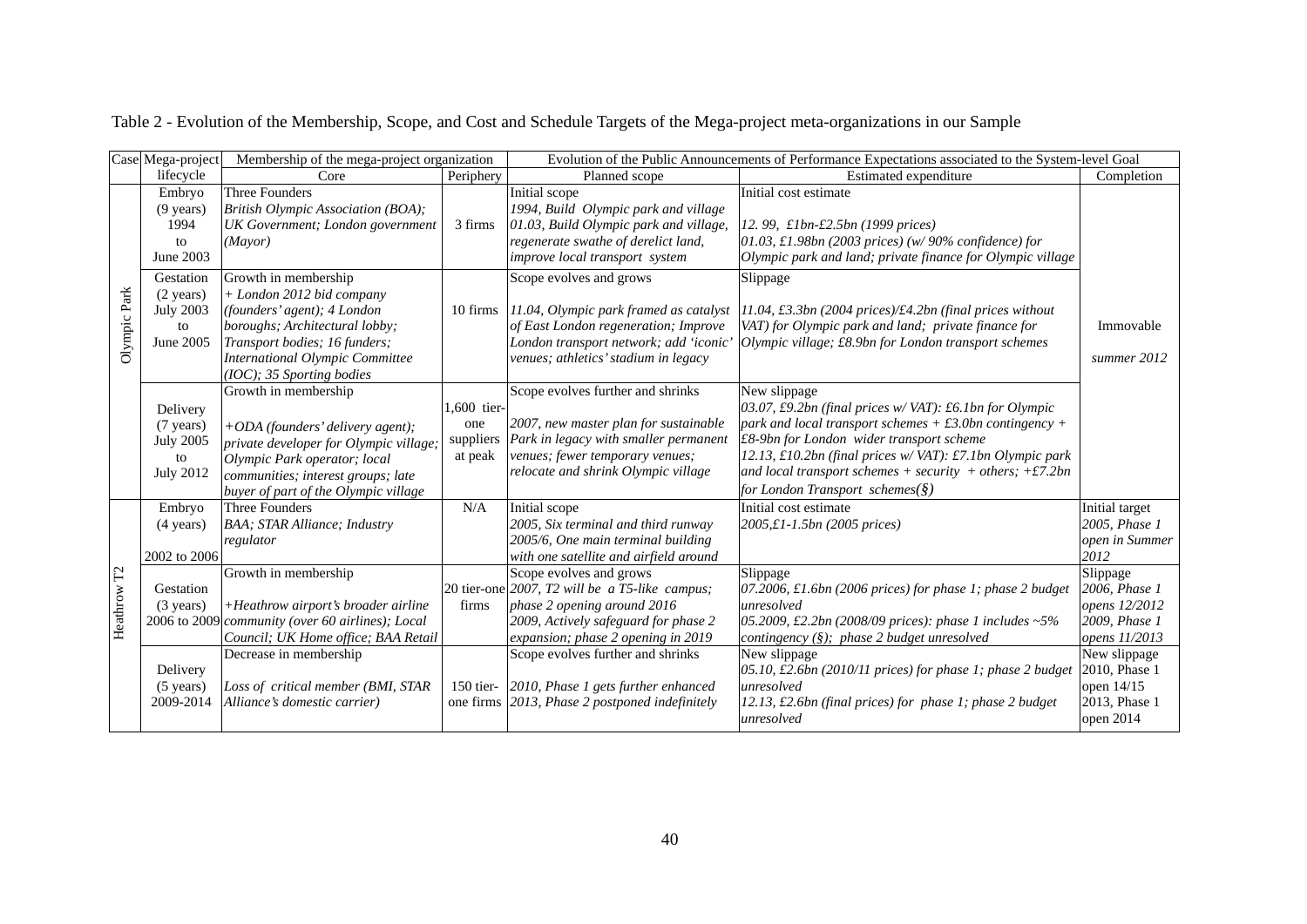|           | Embryo              | Three founders                                                                          |            | Initial scope                                                                     | Initial cost estimate                                                                     | Initial target   |
|-----------|---------------------|-----------------------------------------------------------------------------------------|------------|-----------------------------------------------------------------------------------|-------------------------------------------------------------------------------------------|------------------|
| Crossrail | $(6 \text{ years})$ |                                                                                         | 2 tier-one |                                                                                   | 1998, £2.1bn (1998 prices) railway infrastructure and train 1998, open in                 |                  |
|           | $1995$ to           | Central Government: London                                                              | firms      | [1998-2001, 9km central London rail]                                              | cars; assumes scheme wholly privately financed                                            | 2008             |
|           | 2001                | Government (Mayor); City of London                                                      |            | tunnel; 5 stations in central London                                              | 2000, £2.3-2.8bn (2000 prices): railway infrastructure and                                | $2000$ , open in |
|           |                     | Corporation                                                                             |            |                                                                                   | train cars; assumes scheme wholly publicly financed                                       | $2011 - 12$      |
|           |                     | Growth in membership                                                                    |            | Scope evolves and grows                                                           | Slippage                                                                                  | Slippage         |
|           | Gestation           | (founders'<br>$+CLRLL$<br>development                                                   |            | 2002, 118km East-West London                                                      | $[2003, -£9.8bn (2002 prices): £6.9bn (infrastructure) +$                                 | 2003, Open in    |
|           | $(7 \text{ years})$ | agent); Parliament; 365 Petitioners; 4 tier-one  railway; 8 stations in central London; |            |                                                                                   | £2.9bn (contingency); ~£650m train cars (private finance)                                 | 01.2016          |
|           |                     | 2001 to 2008 37 local councils; transport agencies;                                     | firms      | new stations at Heathrow airport and                                              | $11.2007$ , £15.9bn (final prices w/VAT) including                                        | 2007. Open in    |
|           |                     | Private funders of stations                                                             |            | London's Financial District                                                       | contingency (~£5bn) but excluding train cars (\int_                                       | 12.2017          |
|           |                     | Growth in membership                                                                    |            | 1,700 tier-Scope evolves, first shrinks, then grows Stable after initial drop     |                                                                                           | New slippage     |
|           | Delivery            |                                                                                         | one        | 2009, links to London Tube dropped                                                | 10.2010, £14.8bn (final prices) incl. contingency $(\sim \text{\textsterling}3bn)$ ;      | $2010$ , Fully   |
|           |                     | (planned to $\left  + Crossraid$ Ltd (founders' delivery                                |            | suppliers 2010, extra London station                                              | assumes private finance for train cars $(flbn)$                                           | open in 12.2018  |
|           |                     | last 11 years) Agent ); railway operator; property                                      | at peak    | 2012, safeguard interchange with HS2                                              | $[03.2013, \; \pounds15.8bn \; (\text{final prices}) : \pounds14.8bn \; (\text{railway})$ | $2013$ , Fully   |
|           |                     | 2008 to 2019 developers; High-speed 2 Ltd                                               |            | $2014$ , 30km route extension to Reading $\int$ infrastructure)+£1.0bn train cars |                                                                                           | open in 12.2019  |

*(§) Construction prices inflation at 0% between 2008 and 2011* 

 *(¥) £10.3bn at 2002 prices gives a final price of around £13.6.bn using a discount factor of 3.5 % (the rate used in 2005), roughly comparable to Crossrail's £15.9bn final price (£13.28bn plus VAT at 17.5%)*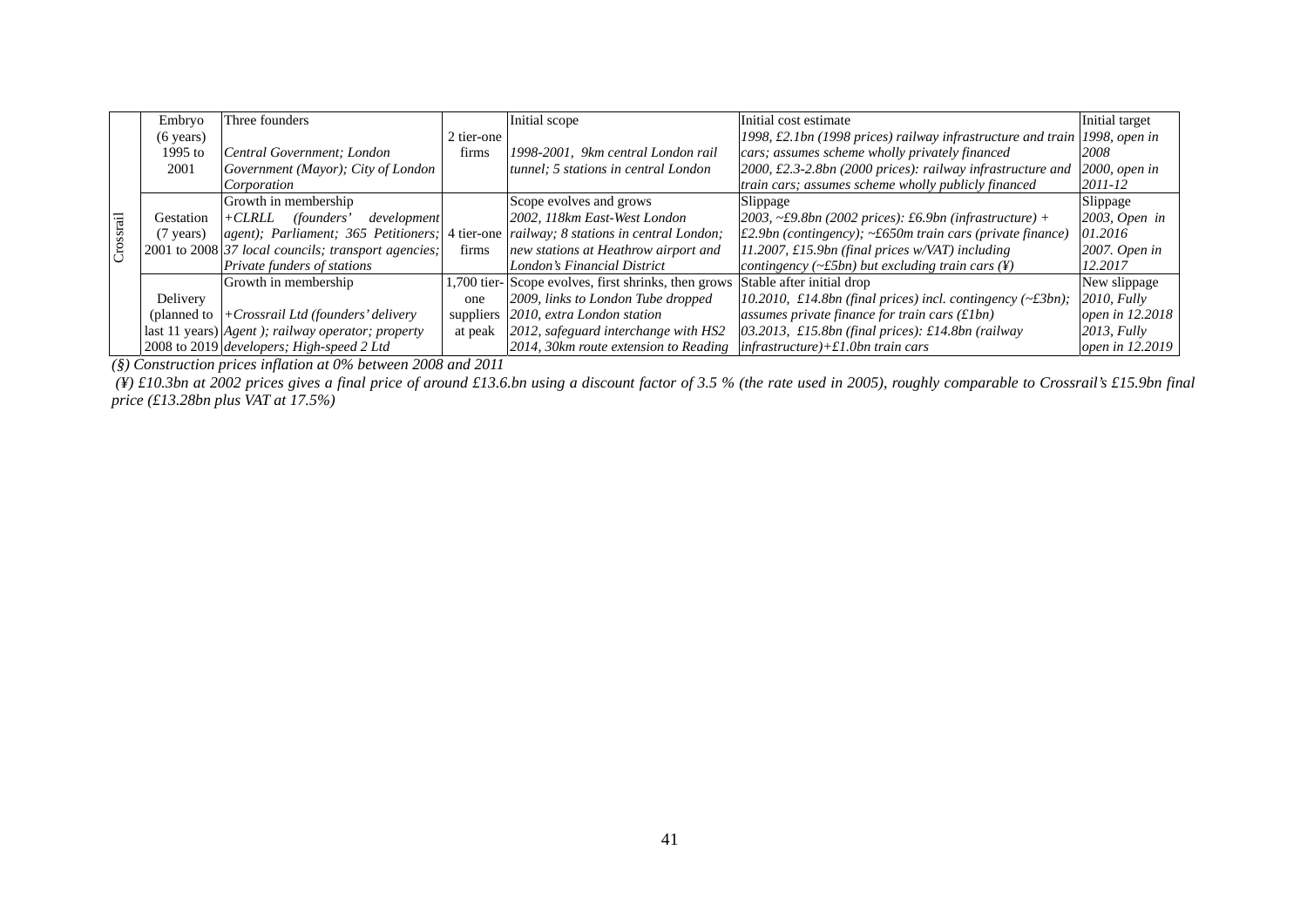

Figure 1 - Mega-project embryo: conceiving a meta-organization